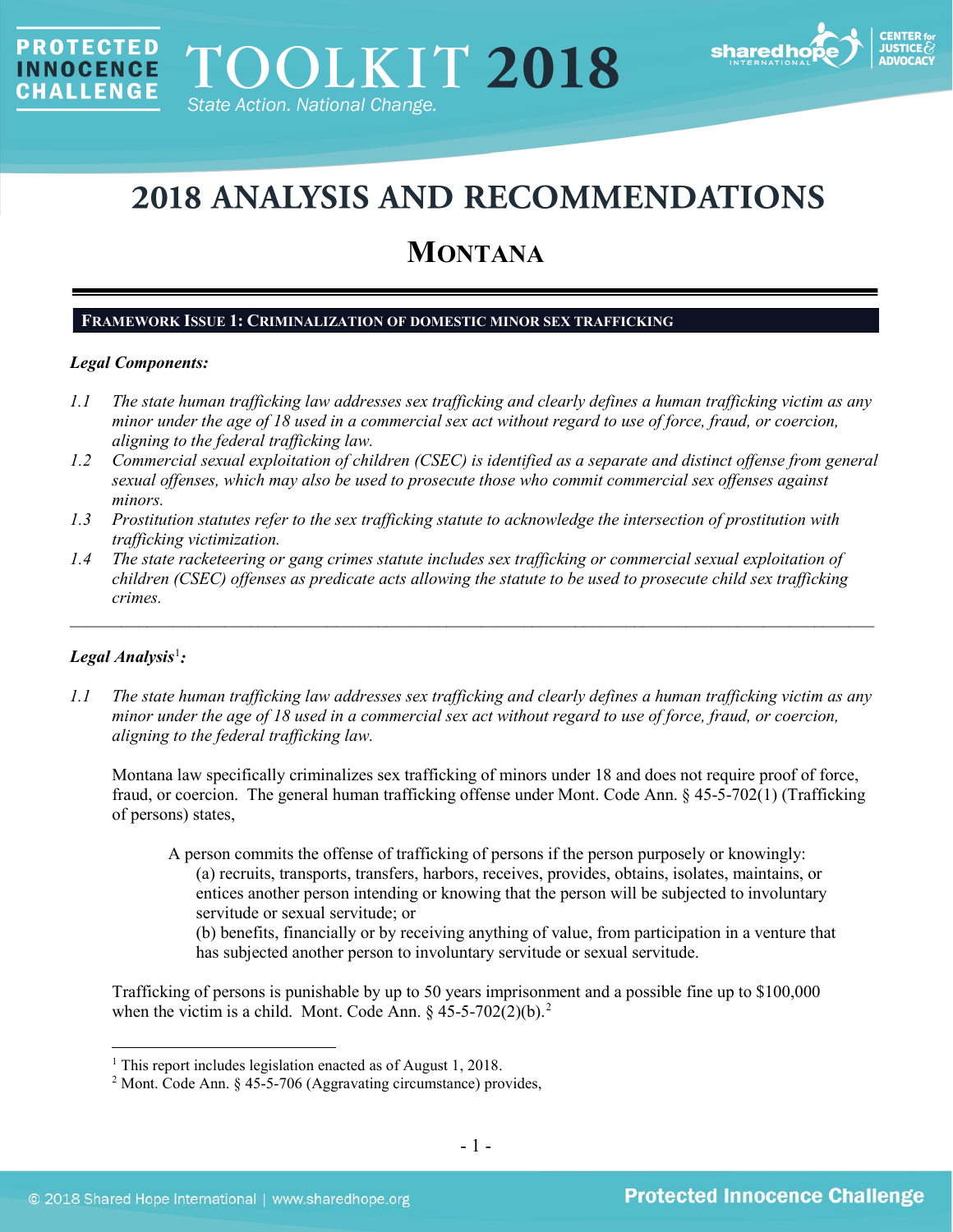Mont. Code Ann. § 45-5-704(1) (Sexual servitude) specifically criminalizes sex trafficking of a minor without regard to force, fraud or coercion. It states,

A person commits the offense of sexual servitude if the person purposely or knowingly:

(a) uses coercion or deception to compel an adult to engage in commercial sexual activity;<sup>[3](#page-1-0)</sup> or (b) recruits, transports, transfers, harbors, receives, provides, obtains by any means, isolates, entices, maintains, or makes available a child for the purpose of commercial sexual activity.

Sexual servitude is punishable by up to 25 years imprisonment and possible fine not to exceed \$75,000 when the victim is a child. Mont. Code Ann.  $\S$  [4](#page-1-1)5-5-704(3)(b).<sup>4</sup>

Mont. Code Ann. § 45-5-705(1) (Patronizing victim of sexual servitude) makes it a crime when a person "purposely or knowingly gives, agrees to give, or offers to give anything of value so that a person may engage in commercial sexual activity with: (a) another person who the person knows is a victim of sexual servitude; or (b) a child." Patronizing a victim of sexual servitude is punishable by up to 25 years imprisonment and a possible fine not to exceed \$75,000 when the victim is a child. Mont. Code Ann. § 45-5-705(2)(b).[5](#page-1-2)

Additionally, pursuant to Mont. Code Ann. § 45-5-701(5) (Definitions), "[h]uman trafficking" is defined as "the commission of an offense under 45-5-702 [Trafficking of persons], 45-5-703 [Involuntary servitude], 45-5-704 [Sexual servitude], or 45-5-705 [Patronizing victim of sexual servitude]."

*1.2 Commercial sexual exploitation of children (CSEC) is identified as a separate and distinct offense from general sexual offenses, which may also be used to prosecute those who commit commercial sex offenses against minors.*

The following statutes treat CSEC separately from non-commercial sex offenses:

1. Mont. Code Ann. § 45-5-603(1) (Aggravated promotion of prostitution) states,

A person commits the offense of aggravated promotion of prostitution if the person purposely or knowingly commits any of the following acts:

(a) compels another to engage in or promote prostitution;

(b) promotes prostitution of a child under the age of 18 years, whether or not the person is aware of the child's age;

(c) promotes the prostitution of one's spouse, child, ward, or any person for whose care, protection, or support the person is responsible.

 $\overline{a}$ 

<sup>(1)</sup> An aggravating circumstance during the commission of an offense under 45-5-702 [Trafficking of persons], 45-5-703 [Involuntary servitude], 45-5-704 [Sexual servitude], or 45-5-705 [Patronizing victim of sexual servitude] occurs when the defendant recruited, enticed, or obtained the victim of the offense from a shelter that serves runaway youth, foster children, homeless persons, or persons subjected to human trafficking, domestic violence, or sexual assault.

<sup>(2)</sup> If the trier of fact finds that an aggravating circumstance occurred during the commission of an offense under 45-5-702, 45-5-703, 45-5-704, or 45-5-705, the defendant may be imprisoned for up to 5 years in addition to the period of imprisonment prescribed for the offense. An additional sentence prescribed by this section must run consecutively to the sentence provided for the underlying offense.

<span id="page-1-0"></span><sup>&</sup>lt;sup>3</sup> "Commercial sexual activity" is defined by Mont. Code Ann. § 45-5-701(3) (Definitions) to mean "sexual activity for which anything of value is given to, promised to, or received by a person."

<span id="page-1-1"></span><sup>4</sup> *See supra* note [2.](#page-0-2)

<span id="page-1-2"></span><sup>5</sup> *See supra* note [2.](#page-0-2)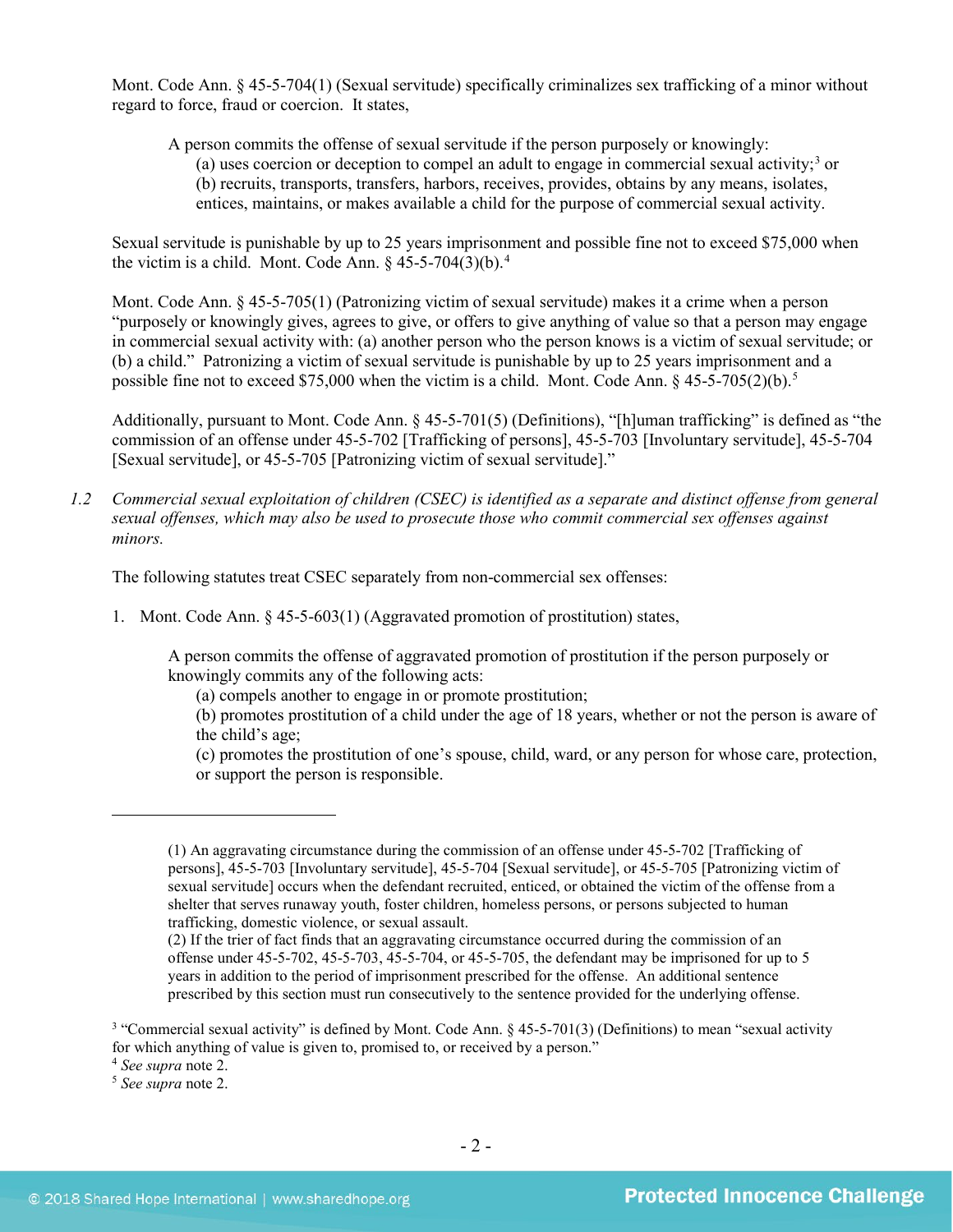A conviction under Mont. Code Ann. § 45-5-603(1)(b) (Aggravated promotion of prostitution) for promoting prostitution of a child is punishable by imprisonment for 100 years, 25 years of which cannot be suspended or eligible for parole, a \$50,000 fine, or both, an order to complete a sexual offender treatment program, and may be subject to supervision for the remainder of the offender's life. Mont. Code Ann. § 45- 5-603(2)(b)(i)(A)–(C), (ii).

2. Mont. Code Ann. § 45-5-601(1) (Prostitution) states,

A person commits the offense of prostitution if the person engages in or agrees or offers to engage in sexual intercourse with another person for compensation, whether the compensation is received or to be received or paid or to be paid.

A conviction under Mont. Code Ann. § 45-5-601 is punishable by imprisonment up to 1 year, a fine not to exceed \$1,000, or both. Mont. Code Ann.  $\S$  45-5-601(2)(b). Subsequent offenses are punishable by imprisonment up to 5 years, a fine not to exceed \$10,000, or both. Mont. Code Ann.  $\hat{\S}$  45-5-601(2)(b). If the person patronized was a child and the patron was at least 18, a conviction under Mont. Code Ann. § 45- 5-601 is punishable by imprisonment for 100 years, 25 years of which cannot be suspended or deferred ("except as provided in 46-18-222"[6](#page-2-0) ), and during which time the offender is not eligible for parole, is subject to a possible fine not to exceed \$50,000, and an order to enroll in a treatment program, and may be subject to supervision for the remainder of the offender's life. Mont. Code Ann.  $\S$  45-5-601(3)(a)(i), (ii),  $(iii), (b).$ 

3. Mont. Code Ann. § 45-5-602(1) (Promoting prostitution) states,

<span id="page-2-1"></span>A person commits the offense of promoting prostitution if the person purposely or knowingly commits any of the following acts:

(a) owns, controls, manages, supervises, resides in, or otherwise keeps, alone or in association with others, a house of prostitution or a prostitution business;

(b) procures an individual for a house of prostitution or a place in a house of prostitution for an individual;

(c) encourages, induces, or otherwise purposely causes another to become or remain a prostitute;

(d) solicits clients for another person who is a prostitute;

(e) procures a prostitute for a patron;

Mandatory minimum sentences prescribed by the laws of this state, mandatory life sentences prescribed by 46-18- 219 [Life sentence without possibility of release], the restrictions on deferred imposition and suspended execution of sentence prescribed by 46-18-201(1)(b) [Sentences that may be imposed], 46-18-205 [Mandatory minimum sentences —restrictions on deferral or suspension], 46-18-221(3) [Additional sentence for offenses committed with dangerous weapon], 46-18-224 [Additional sentence for offense committed while carrying a handgun loaded with armor-piercing ammunition], and  $46-18-502(3)$  [Sentencing of persistent felony offender], and restrictions on parole eligibility do not apply if:

. . . . (6) the offense was committed under. . . 45-5-601(3) [Prostitution], 45-5-602(3) [Promoting prostitution], or 45-5-603(2)(b) [Aggravated promotion of prostitution] . . . and the judge determines, based on the findings contained in a sexual offender evaluation report prepared by a qualified sexual offender evaluator pursuant to the provisions of 46-23-509, that treatment of the offender while incarcerated, while in a residential treatment facility, or while in a local community affords a better opportunity for rehabilitation of the offender and for the ultimate protection of the victim and society, in which case the judge shall include in its judgment a statement of the reasons for its determination.

<span id="page-2-0"></span> <sup>6</sup> Mont. Code Ann. § 46-18-222 (Exceptions to mandatory minimum sentences, restrictions on deferred imposition and suspended execution of sentence, and restrictions on parole eligibility) states,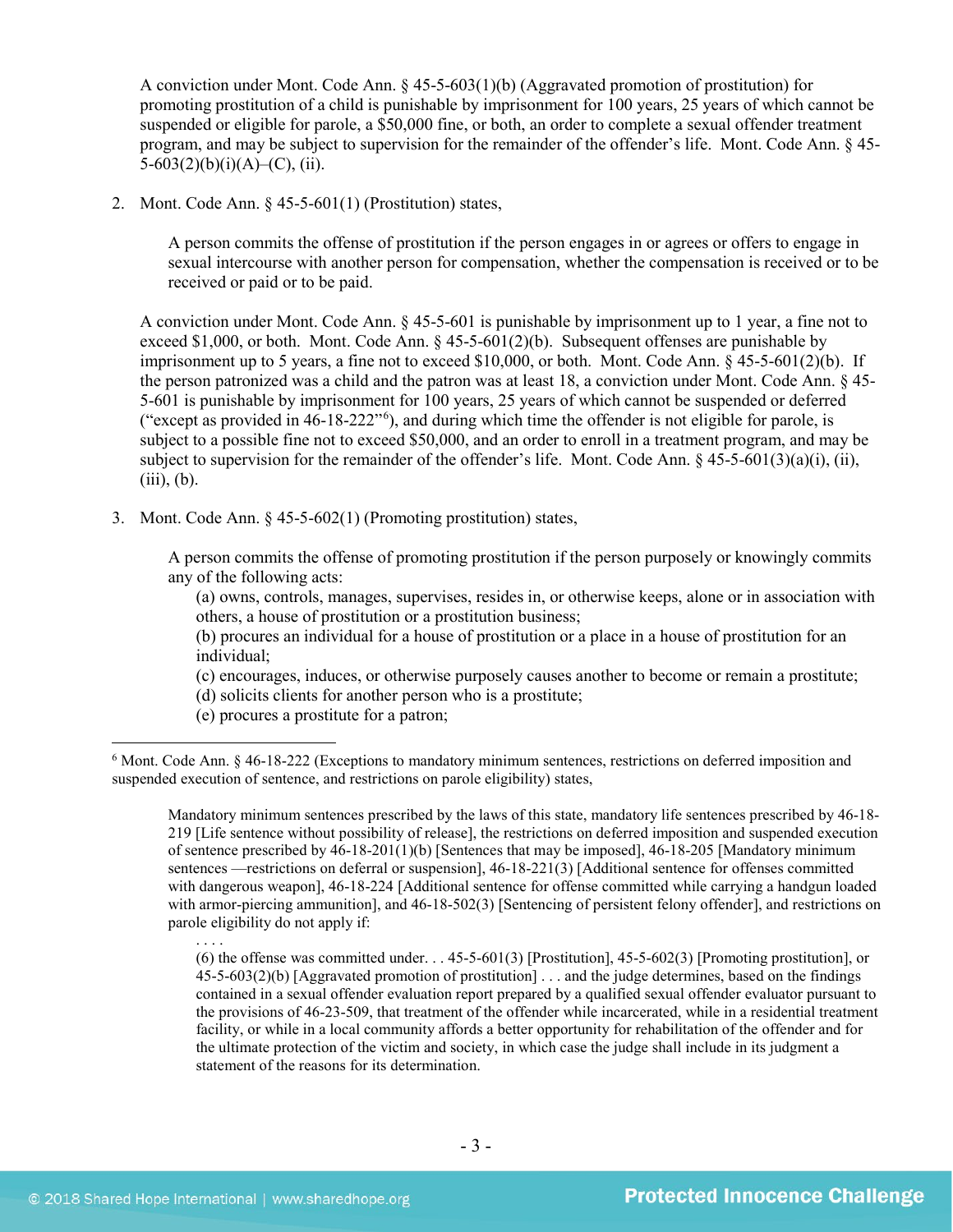(f) transports an individual into or within this state with the purpose to promote that individual's engaging in prostitution or procures or pays for transportation with that purpose; (g) leases or otherwise permits a place controlled by the offender, alone or in association with others, to be regularly used for prostitution or for the procurement of prostitution or fails to make reasonable effort to abate that use by ejecting the tenant, notifying law enforcement authorities, or using other legally available means; or

(h) lives in whole or in part upon the earnings of an individual engaging in prostitution, unless the person is the prostitute's minor child or other legal dependent incapable of self-support.

A conviction under Mont. Code Ann. § 45-5-602 (Promoting prostitution) is punishable by imprisonment up to 10 years, a fine not to exceed \$50,000, or both. Mont. Code Ann. § 45-5-602(2). However, if the victim is a minor under 18 and the offender is at least 18 or older, then a conviction under Mont. Code § 45- 5-602 is punishable by imprisonment for 100 years, 25 years of which cannot be suspended, a possible fine not to exceed \$50,000, an order to complete a sexual offender treatment program, and may be subject to supervision for the remainder of the offender's life. Mont. Code Ann.  $\S 45-5-602(3)(a)(i)$ –(iii), (b).

4. Mont. Code Ann. § 45-5-625(1) (Sexual abuse of children) states in part,

A person commits the offense of sexual abuse of children if the person:

(a) knowingly employs, uses, or permits the employment or use of a child in an exhibition of sexual conduct,<sup>[7](#page-3-0)</sup> actual or simulated; $8$ 

<span id="page-3-6"></span><span id="page-3-5"></span><span id="page-3-4"></span>(b) knowingly photographs, films, videotapes, develops or duplicates the photographs, films, or videotapes, or records a child engaging in sexual conduct, actual or simulated;

(c) knowingly, by any means of communication, including electronic communication, $9$  persuades, entices, counsels, coerces, encourages, directs, or procures a child under 16 years of age or a person the offender believes to be a child under 16 years of age to engage in sexual conduct, actual or simulated, or view sexually explicit material or acts for the purpose of inducing or persuading a child to participate in any sexual activity that is illegal;

<span id="page-3-3"></span>. . . .

A conviction under Mont. Code Ann.  $\S$  45-5-625(1)(a)–(c) (Sexual abuse of children) is punishable by life imprisonment or a term of imprisonment up to 100 years and a possible fine not to exceed \$10,000. Mont. Code Ann. § 45-5-625(2)(a). However, unless punished under Mont. Code Ann. § 46-18-219 (Life

<span id="page-3-0"></span><sup>7</sup> Mont. Code Ann. § 45-5-625(5)(b) (Sexual abuse of children) defines "sexual conduct" as

(i) actual or simulated:

(A) sexual intercourse, whether between persons of the same or opposite sex;

(B) penetration of the vagina or rectum by any object, except when done as part of a recognized medical procedure;

(C) bestiality;

(D) masturbation;

(E) sadomasochistic abuse;

(F) lewd exhibition of the genitals, breasts, pubic or rectal area, or other intimate parts of any person; or (G) defecation or urination for the purpose of the sexual stimulation of the viewer; or

(ii) depiction of a child in the nude or in a state of partial undress with the purpose to abuse, humiliate, harass, or degrade the child or to arouse or gratify the person's own sexual response or desire or the sexual response or desire of any person.

<span id="page-3-1"></span><sup>8</sup> Mont. Code Ann. § 45-5-625(5)(c) (Sexual abuse of children) defines "simulated" as "any depicting of the genitals or pubic or rectal area that gives the appearance of sexual conduct or incipient sexual conduct."

<span id="page-3-2"></span><sup>9</sup> Mont. Code Ann. § 45-5-625(5)(a) (Sexual abuse of children) defines "electronic communication" as "a sign, signal, writing, image, sound, data, or intelligence of any nature transmitted or created in whole or in part by a wire, radio, electromagnetic, photoelectronic, or photo-optical system."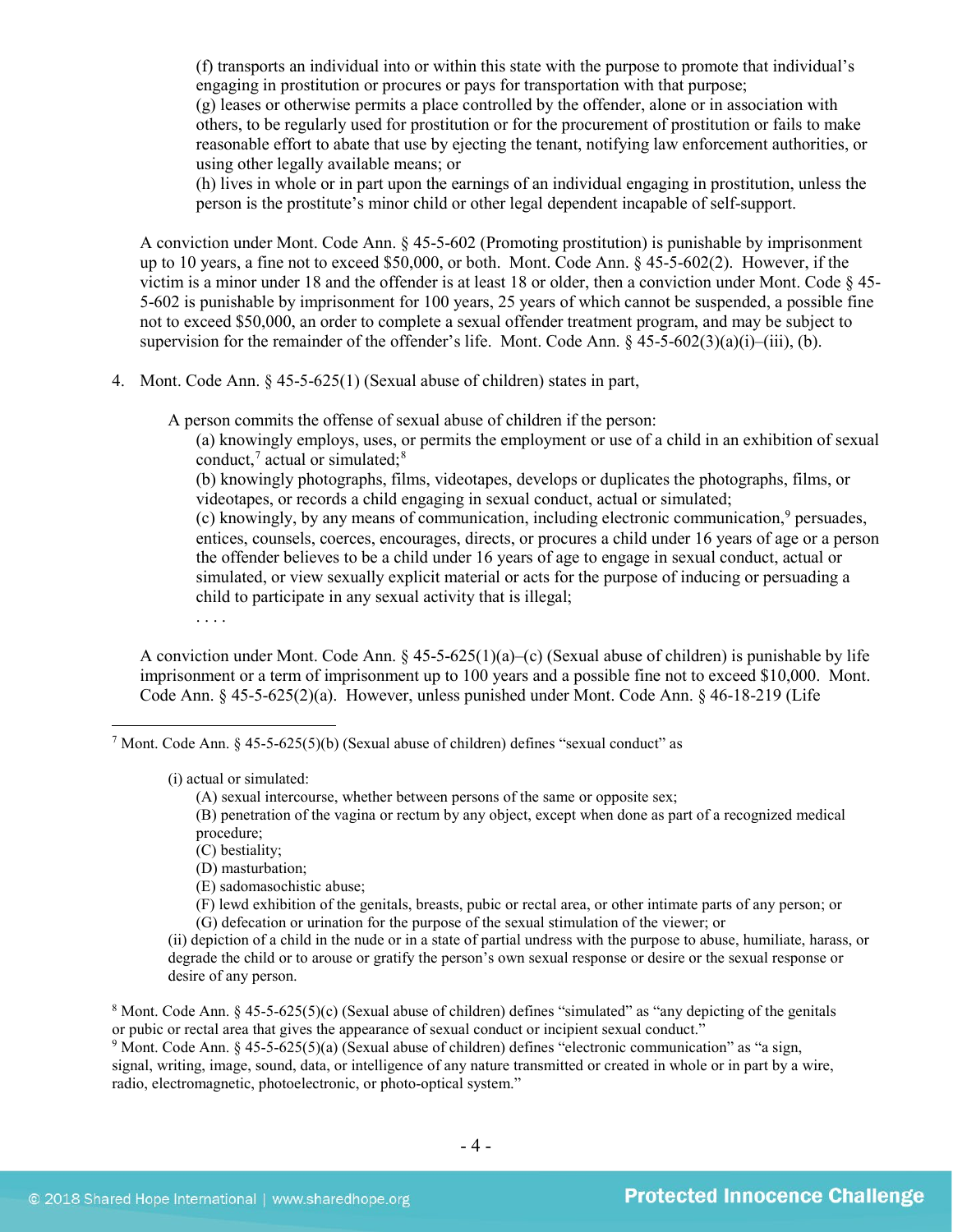sentence without possibility of release), <sup>[10](#page-4-0)</sup> a conviction for sexual abuse of children is punishable by life imprisonment or by imprisonment for 4–100 years and a possible fine not to exceed \$10,000 if the victim is under 16 years of age. Mont. Code Ann. § 45-5-625(2)(b). Penalties are enhanced when the child is under 13 and the offender is 18 or older to imprisonment for 100 years, 10 years of which cannot be suspended ("except as provided in 46-18-222(1) through (5)"), a possible fine not to exceed \$50,000, an order to enroll in a treatment program, and possible supervision for the remainder of the offender's life. Mont. Code Ann.  $§$  45-5-625(4)(a), (b).

Certain non-commercial sexual offenses may be applicable in cases involving the commercial sexual exploitation of a child. These include the following:

- 1. Mont. Code Ann. § 45-5-503(1) (Sexual intercourse without consent) states in part, "A person who knowingly has sexual intercourse with another person without consent or with another person who is incapable of consent commits the offense of sexual intercourse without consent . . . ." A victim under age 16 is incapable of consent. Mont. Code Ann.  $\frac{6}{5}$  45-5-501(1)(b)(iv) (Definitions). Pursuant to Mont. Code Ann. § 45-5-503(3), (4),
	- (3) (a) If the victim is less than 16 years old and the offender is 4 or more years older than the victim or if the offender inflicts bodily injury on anyone in the course of committing sexual intercourse without consent, the offender shall be punished by life imprisonment or by imprisonment in the state prison for a term of not less than 4 years or more than 100 years and may be fined not more than \$50,000, except as provided in 46-18-219 and 46-18-222.

(b) If two or more persons are convicted of sexual intercourse without consent with the same victim in an incident in which each offender was present at the location where another offender's offense occurred during a time period in which each offender could have reasonably known of the other's offense, each offender shall be punished by life imprisonment or by imprisonment in the state prison for a term of not less than 5 years or more than 100 years and may be fined not more than \$50,000, except as provided in [46-18-219](http://data.opi.mt.gov/bills/mca/46/18/46-18-219.htm) and [46-18-222.](http://data.opi.mt.gov/bills/mca/46/18/46-18-222.htm)

(c) If the offender was previously convicted of an offense under this section or of an offense under the laws of another state or of the United States that if committed in this state would be an offense under this section and if the offender inflicted serious bodily injury on a person in the course of committing each offense, the offender shall be:

. . . . (ii) 45-5-303, aggravated kidnapping;

(iii) 45-5-625, sexual abuse of children;

(b) Except as provided in subsection (3), if an offender convicted of one of the following offenses was previously convicted of two of the following offenses, two of any combination of the offenses listed in subsection (1)(a) or the following offenses, or two of any offenses under the laws of another state or of the United States that, if committed in this state, would be one of the offenses listed in subsection (1)(a) or this subsection, the offender must be sentenced to life in prison, unless the death penalty is applicable and imposed:

. . . . (iv) 45-5-302, kidnapping;

. . . . (vi) 45-5-603, aggravated promotion of prostitution.

. . . .

<span id="page-4-0"></span> $10$  Mont. Code Ann.  $\frac{6}{5}$  46-18-219(1) (Life sentence without possibility of release) states,

<sup>(</sup>a) Except as provided in subsection (3), if an offender convicted of one of the following offenses was previously convicted of one of the following offenses or of an offense under the laws of another state or of the United States that, if committed in this state, would be one of the following offenses, the offender must be sentenced to life in prison, unless the death penalty is applicable and imposed: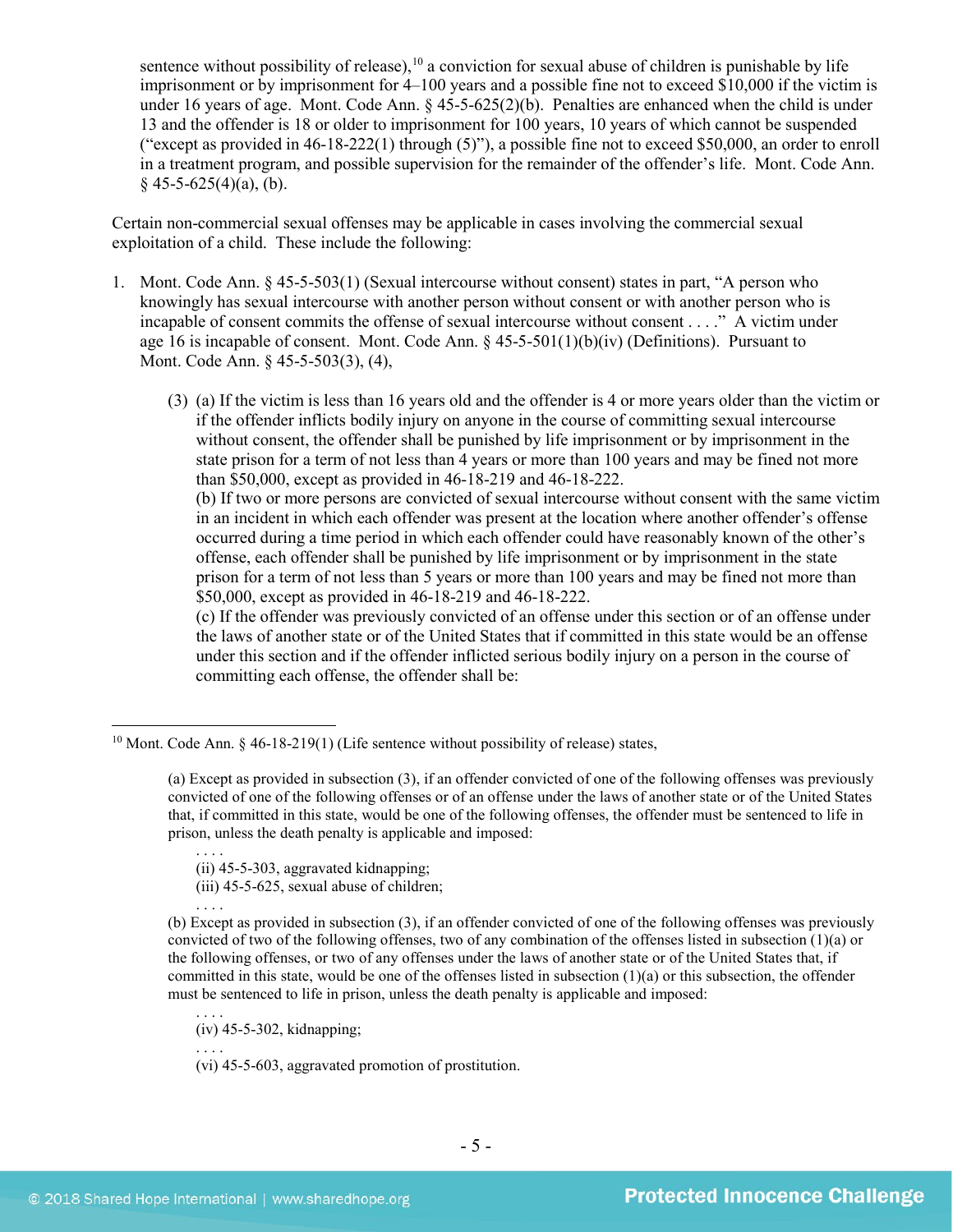(i) punished by death as provided in 46-18-301 through 46-18-310, unless the offender is less than 18 years of age at the time of the commission of the offense; or (ii) punished as provided in 46-18-219.

(4) (a) If the victim was 12 years of age or younger and the offender in the course of committing a violation of this section was 18 years of age or older at the time of the offense, the offender:

(i) shall be punished by imprisonment in a state prison for a term of 100 years. The court may not suspend execution or defer imposition of the first 10 years of a sentence of imprisonment imposed under this subsection  $(4)(a)(i)$  except as provided in  $46-18-222(1)$  through (5), and during the first 10 years of imprisonment, the offender is not eligible for parole. The exception provided in 46-18-222(6) does not apply.

(ii) may be fined an amount not to exceed \$50,000; and

(iii) shall be ordered to enroll in and successfully complete the educational phase and the cognitive and behavioral phase of a sexual offender treatment program provided or approved by the department of corrections.

(b) If the offender is released after the mandatory minimum period of imprisonment, the offender is subject to supervision by the department of corrections for the remainder of the offender's life and shall participate in the program for continuous, satellite-based monitoring provided for in [46-23-](http://data.opi.mt.gov/bills/mca/46/23/46-23-1010.htm) [1010.](http://data.opi.mt.gov/bills/mca/46/23/46-23-1010.htm)

If the victim is 14 years of age or older and the offender is under 19 years of age, penalties include up to 5 years imprisonment and a fine not to exceed \$10,000 provided certain other conditions are met. Mont. Code Ann. § 45-5-503(5).

2. Mont. Code Ann. § 45-5-625(1)(h), (i) (Sexual abuse of children) makes it a crime if a person

(h) knowingly travels within, from, or to this state with the intention of meeting a child under 16 years of age or a person the offender believes to be a child under 16 years of age in order to engage in sexual conduct, actual or simulated; or

(i) knowingly coerces, entices, persuades, arranges for, or facilitates a child under 16 years of age or a person the offender believes to be a child under 16 years of age to travel within, from, or to this state with the intention of engaging in sexual conduct, actual or simulated.

A conviction under Mont. Code Ann.  $\S 45-5-625(1)(h)$ , (i) is punishable by life imprisonment and a possible fine not to exceed \$10,000 or a term of imprisonment up to 100 years and a possible fine not to exceed \$10,000. Mont. Code Ann. § 45-5-625(2)(a). However, unless punished under Mont. Code Ann. §  $46-18-219$  (Life sentence without possibility of release), <sup>[11](#page-5-0)</sup> a conviction for sexual abuse of children is punishable by life imprisonment or by imprisonment for 4 –100 years and a possible fine not to exceed \$10,000 if the victim is under 16 years of age. Mont. Code Ann. § 45-5-625(2)(b). Penalties are enhanced when the child is under 13 and the offender is 18 or older to imprisonment for 100 years, 10 years of which cannot be suspended ("except as provided in 46-18-222(1) through (5)"), a possible fine not to exceed \$50,000, an order to enroll in a treatment program, and possible supervision for the remainder of the offender's life. Mont. Code Ann. § 45-5-625(4)(a), (b).

*1.3 Prostitution statutes refer to the sex trafficking statute to acknowledge the intersection of prostitution with trafficking victimization.* 

While Mont. Code Ann. § 45-5-601 (Prostitution) does not refer to Mont. Code Ann. § 45-5-702 (Trafficking of persons), § 45-5-704 (Sexual servitude), or § 45-5-705 (Patronizing victim of sexual servitude) to clarify that a commercially sexually exploited child is a victim of sex trafficking, related provisions acknowledge the

<span id="page-5-0"></span><sup>&</sup>lt;sup>11</sup> See supra note [10](#page-3-3) for the substantive provision of Mont. Code Ann. § 46-18-219 (Life sentence without possibility of release).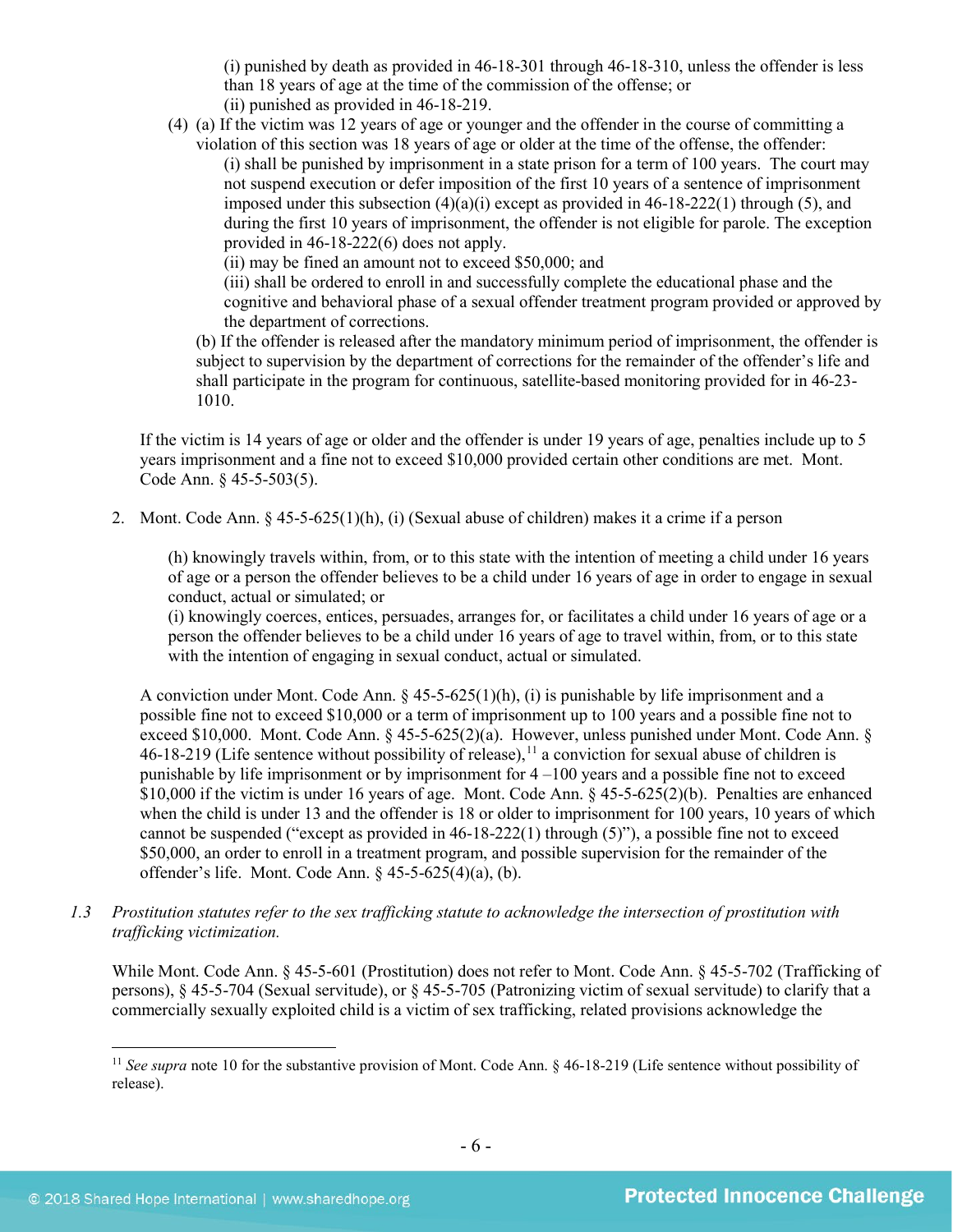intersection of prostitution with trafficking victimization. Specifically, Mont. Code Ann. § 45-5-710 (Affirmative defense) establishes an affirmative defense for human trafficking victims to prostitution and related charges and Mont. Code Ann. § 45-5-709 (Immunity of child) eliminates criminal liability for minors under the prostitution law.

*1.4 The state racketeering or gang crimes statute includes sex trafficking or commercial sexual exploitation of children (CSEC) offenses as predicate acts allowing the statute to be used to prosecute child sex trafficking crimes.* 

Montana has not enacted a racketeering statute. However, Montana's criminal street gang law provides for enhanced sentences. Mont. Code Ann. § 45-8-404 (Additional sentence for criminal street gangrelated activity) states,

(1) (a) (Additional sentence for criminal street gang-related felony) states, "A person who is convicted of a felony that the person committed for the benefit of, at the direction of, or in association with any criminal street gang for the purpose of promoting, furthering, or assisting any criminal conduct by criminal street gang members shall, in addition to the punishment provided for the commission of the underlying offense, be sentenced to a term of imprisonment in a state prison of not less than 1 year or more than 3 years, except as provided in 46-18-222.

(b) If the underlying felony described in subsection (1)(a) is committed on the grounds of, or within 1,000 feet of, a public school, as defined in 20-6-501, during hours when the facility is open for classes or school-related programs or when minors are using the facility, the additional term provided for in subsection (1) is 2 to 4 years.

(2) The imposition or execution of the minimum sentences prescribed by this section may not be deferred or suspended, except as provided in 46-18-222.

(3) An additional sentence prescribed by this section shall run consecutively to the sentence provided for the underlying offense.

Pursuant to Mont. Code Ann. § 45-8-405(2)(h) (Pattern of criminal street gang activity), "The offenses that form a pattern of criminal street gang activity include . . . aggravated promotion of prostitution, as defined in 45-5-603 . . . ."

1.4.1 Recommendation: Enact a racketeering statute that includes the CSEC offenses of Mont. Code Ann. § 45-5-601 (Prostitution), § 45-5-602 (Promoting prostitution), § 45-5-603 (Aggravated promotion of prostitution), § 45-5-625(1) (Sexual abuse of children), as well as trafficking offenses under Mont. Code Ann. § 45-5-702 (Trafficking of persons), § 45-5-704 (Sexual servitude), and § 45-5-705 (Patronizing victim of sexual servitude) as predicate crimes so it may be used to prosecute trafficking enterprises.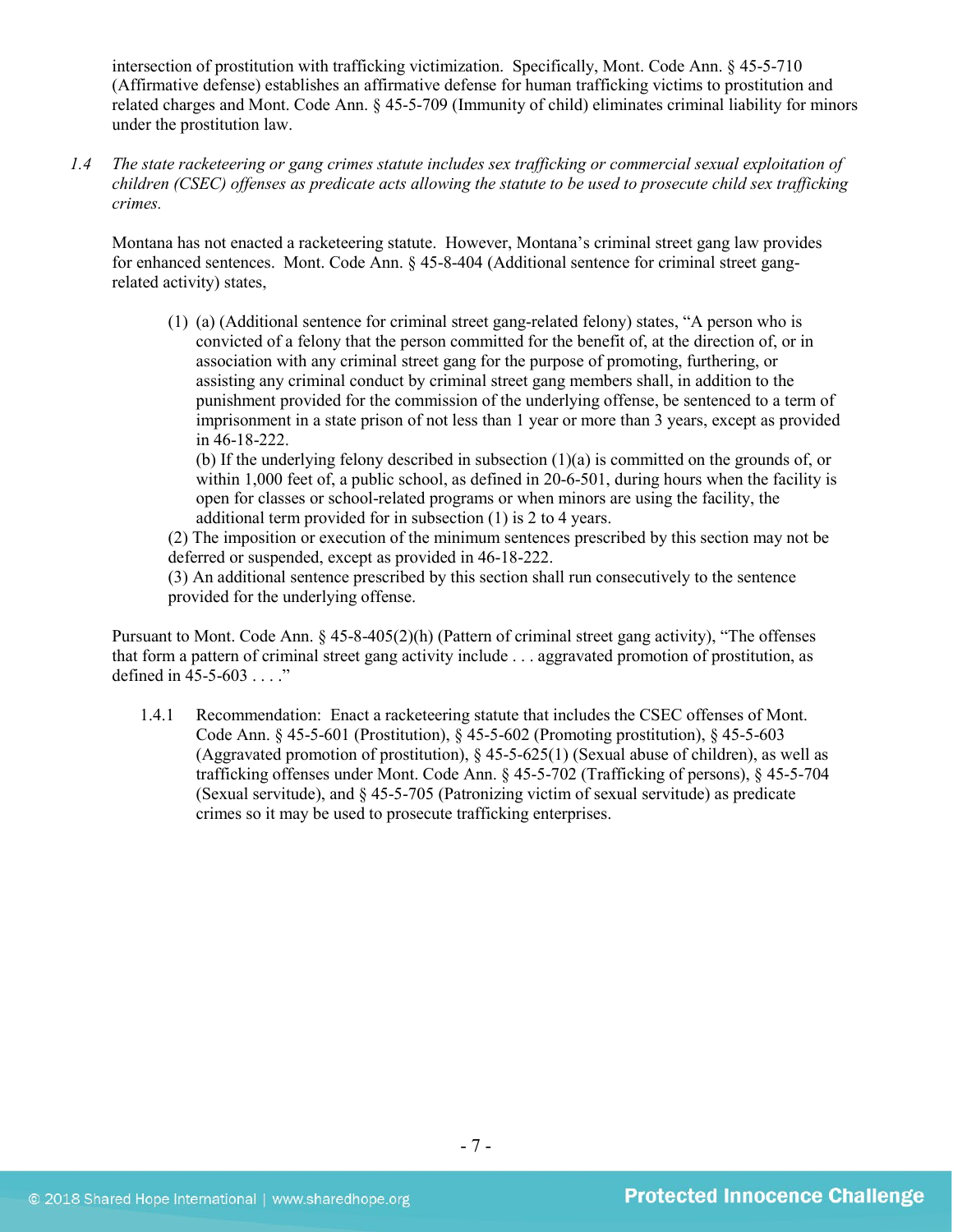#### **FRAMEWORK ISSUE 2: CRIMINAL PROVISIONS ADDRESSING DEMAND**

#### *Legal Components:*

- *2.1 The state sex trafficking law can be applied to buyers of commercial sex acts with a minor.*
- *2.2 Buyers of commercial sex acts with a minor can be prosecuted under commercial sexual exploitation of children (CSEC) laws.*
- *2.3 Solicitation laws differentiate between soliciting sex acts with an adult and soliciting sex acts with a minor under 18.*
- *2.4 Penalties for buyers of commercial sex acts with minors are as high as federal penalties.*
- *2.5 Using the Internet or other electronic communication to lure, entice, or purchase, or attempt to lure, entice, or purchase commercial sex acts with a minor is a separate crime or results in an enhanced penalty for buyers.*
- *2.6 No age mistake defense is permitted for a buyer of commercial sex acts with any minor under 18.*
- *2.7 Base penalties for buying sex acts with a minor under 18 are sufficiently high and not reduced for older minors.*
- *2.8 Financial penalties for buyers of commercial sex acts with minors are sufficiently high to make it difficult for buyers to hide the crime.*
- *2.9 Buying and possessing images of child sexual exploitation carries penalties as high as similar federal offenses.*

\_\_\_\_\_\_\_\_\_\_\_\_\_\_\_\_\_\_\_\_\_\_\_\_\_\_\_\_\_\_\_\_\_\_\_\_\_\_\_\_\_\_\_\_\_\_\_\_\_\_\_\_\_\_\_\_\_\_\_\_\_\_\_\_\_\_\_\_\_\_\_\_\_\_\_\_\_\_\_\_\_\_\_\_\_\_\_\_\_\_\_\_\_\_

*2.10 Convicted buyers of commercial sex acts with minors are required to register as sex offenders.* 

# *Legal Analysis:*

*2.1 The state sex trafficking law can be applied to buyers of commercial sex acts with a minor.*

Buyers of commercial sex acts with a child in Montana face prosecution and penalties under three provisions of the state human trafficking law. Mont. Code Ann. § 45-5-702 (Trafficking of persons) and § 45-5-704 (Sexual servitude)<sup>[12](#page-7-0)</sup> apply to buyers of sex with minors following federal precedent<sup>[13](#page-7-1)</sup> based on use of the term "obtains," while Mont. Code Ann. § 45-5-705 (Patronizing victim of sexual servitude) applies directly to the conduct of buyers. Mont. Code Ann. § 45-5-705 provides that "[a] person commits the offense of patronizing a victim of sexual servitude if the person purposely or knowingly gives, agrees to give, or offers to give anything of value so that a person may engage in commercial sexual activity with: (a) another person who the person knows is a victim of sexual servitude; or (b) a child."

<span id="page-7-0"></span><sup>&</sup>lt;sup>12</sup> *See* section 1.1 for text of Mont. Code Ann. § 45-5-704 (Sexual servitude).

<span id="page-7-1"></span><sup>13</sup> See *United States v. Jungers*, 702 F.3d 1066 (8th Cir. 2013). In this case, the Eighth Circuit held that the federal sex trafficking law, 18 U.S.C. § 1591 (Sex trafficking of children or by force, fraud, or coercion) applies to buyers of sex with minors. Reversing a District of South Dakota ruling that Congress did not intend the string of verbs constituting criminal conduct under 18 U.S.C. § 1591(a)(1) ("recruits, entices, harbors, transports, provides, obtains, or maintains") to reach the conduct of buyers (United States v. Jungers, 834 F. Supp. 2d 930, 931 (D.S.D. 2011)), the Eighth Circuit concluded that 18 U.S.C. § 1591 does not contain "a latent exemption for purchasers" because buyers can "engage in at least some of the prohibited conduct." Jungers, 702 F. 3d 1066, 1072. Congress codified Jungers clarifying that the federal sex trafficking law is intended to apply to buyers in the Justice for Victims of Trafficking Act (JVTA) of 2015 Pub. L. No. 114-22, 129 Stat 227), enacted on May 29, 2015. The JVTA adds the terms "patronize" and "solicit" to the list of prohibited conduct and expressly states, "section 108 of this title amends section 1591 of title 18, United States Code, to add the words 'solicits or patronizes' to the sex trafficking statute making absolutely clear for judges, juries, prosecutors, and law enforcement officials that criminals who purchase sexual acts from human trafficking victims may be arrested, prosecuted, and convicted as sex trafficking offenders when this is merited by the facts of a particular case." Id. at Sec. 109. The Eighth Circuit decision in United States v. Jungers and the federal sex trafficking law as amended by the Justice for Victims of Trafficking Act establish persuasive authority when state courts interpret the string of verbs constituting prohibited conduct in state sex trafficking laws (in particular the term "obtains") to the extent such interpretation does not conflict with state case law.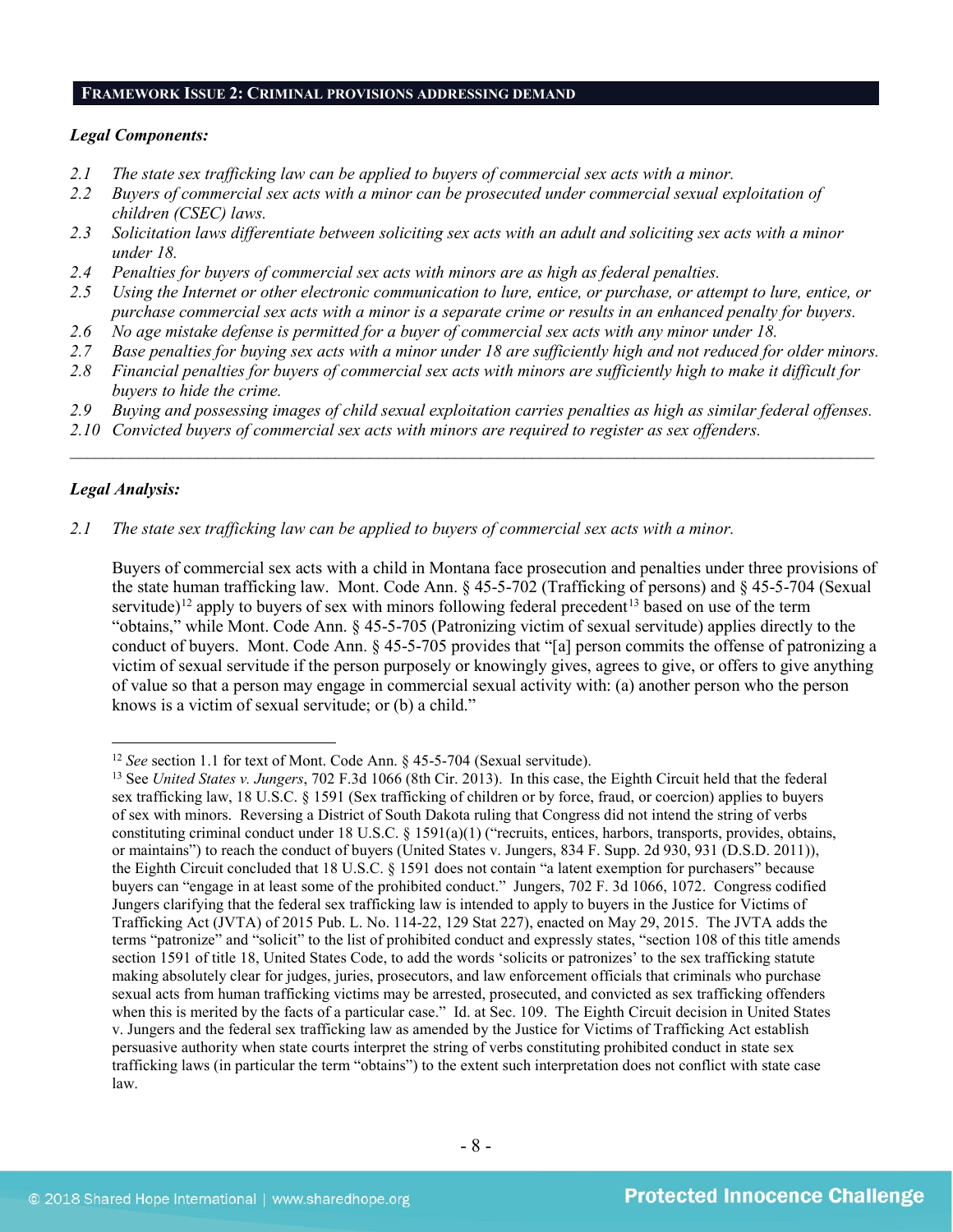2.1.1 Recommendation: Amend Mont. Code Ann. § 45-5-702 (Trafficking of persons) and § 45-5- 704 (Sexual servitude) to clarify that buyer conduct is included as a violation of sexual servitude.

# *2.2 Buyers of commercial sex acts with a minor can be prosecuted under commercial sexual exploitation of children (CSEC) laws.*

A buyer of sex with a minor may be charged under Mont. Code Ann. § 45-5-601(1) (Prostitution). A conviction under Mont. Code Ann. § 45-5-601 is punishable by imprisonment up to 1 year, a fine not to exceed \$1,000, or both. Mont. Code Ann. § 45-5-601(2)(b). Subsequent offenses are punishable by imprisonment up to 5 years, a fine not to exceed \$10,000, or both. Mont. Code Ann.  $\S$  45-5-601(2)(b). If the victim is a minor and the offender is at least 18, a conviction under Mont. Code Ann. § 45-5-601 is punishable by imprisonment for 100 years, 25 years of which cannot be suspended or deferred ("except as provided in 46-18-222"<sup>[14](#page-8-0)</sup>), and during which time the offender is not eligible for parole, is subject to a possible fine not to exceed \$50,000 and to an order to enroll in a treatment program, and may be subject to supervision for the remainder of the offender's life. Mont. Code Ann. § 45-5-601(3)(a)(i), (ii), (iii), (b).

# *2.3 Solicitation laws differentiate between soliciting sex acts with an adult and soliciting sex acts with a minor under 18.*

Montana's prostitution statute, Mont. Code Ann. § 45-5-601(3)(a) (Prostitution), which includes the crime of soliciting prostitution, heightens the penalties for soliciting a minor under 18.<sup>15</sup> Buyers convicted of soliciting prostitution from an adult face a \$1,000 fine and one year imprisonment under Mont. Code Ann. § 45-5- 601(2)(b), while buyers convicted under  $\S$  45-5-601(3) of soliciting prostitution of a child face 100 years imprisonment and a possible fine up to \$50,000.<sup>[16](#page-8-2)</sup>

# *2.4 Penalties for buyers of commercial sex acts with minors are as high as federal penalties.*

A conviction under Mont. Code Ann. § 45-5-702 (Trafficking of persons) is punishable by imprisonment for 50 years and a fine of not more than \$100,000. Mont. Code Ann. § 45-5-702(2)(b). A conviction under Mont. Code Ann. § 45-5-704 (Sexual servitude) or § 45-5-705 (Patronizing victim of sexual servitude) carries a 25 year jail term and a fine of not more than \$75,000.[17](#page-8-3) Mont. Code Ann. §§ 45-5-704(3)(b), 45-5-705(2)(b). A conviction under Mont. Code Ann.  $\S$  45-5-601(3)(a) (Prostitution) is punishable by imprisonment for 100 years, 25 years of which cannot be suspended or deferred (with certain exceptions provided in 46-18-222), and during which time the offender is not eligible for parole, is subject to a requirement to enroll in and complete a sex offender treatment program "provided or approved by the department of corrections," and if released after serving the minimum sentence, is subject to supervision for the remainder of the offender's life. Mont. Code Ann.  $§$  45-5-601(3)(a)(i), (ii), (iii), (b).

In comparison, a conviction under the TVPA for child sex trafficking is punishable by 15 years to life imprisonment and a fine not to exceed \$250,000, if the victim is under the age of 14. 18 U.S.C. §§ 1591(b)(1), 3559(a)(1), 3571(b)(3). If the victim is between the ages of 14–17, a conviction is punishable by 10 years to life imprisonment and a fine not to exceed \$250,000. 18 U.S.C. §§ 1591(b)(2), 3559(a)(1), 3571(b)(3). A conviction is punishable by mandatory life imprisonment, however, if the

<span id="page-8-0"></span><sup>&</sup>lt;sup>14</sup> *See supra* note [6](#page-2-1) for the substantive provision of Mont. Code Ann. § 46-18-222 (Exceptions to mandatory minimum sentences, restrictions on deferred imposition and suspended execution of sentence, and restrictions on parole eligibility). <sup>15</sup> *See supra* Component 1.2 for substantive provisions of Mont. Code Ann. § 45-5-601.

<span id="page-8-2"></span><span id="page-8-1"></span><sup>16</sup> *See* Component 2.1 for further explanation of penalties for buyers under Mont. Code Ann. § 45-5-601(1) (Prostitution).

<span id="page-8-3"></span> $17$  *See supra* note [2](#page-0-2) for penalty enhancement applicable when an aggravating circumstance is established.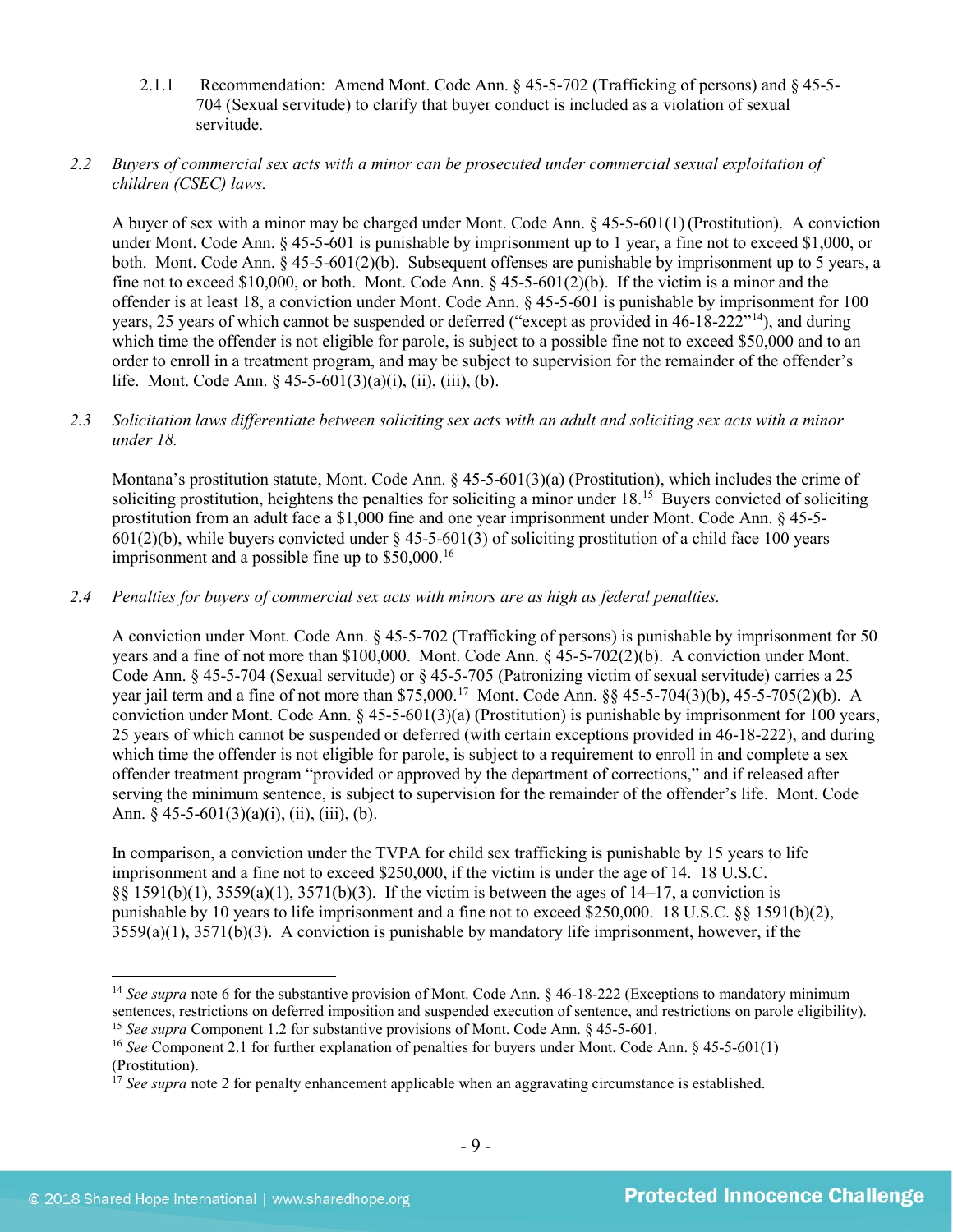buyer has a prior conviction for a federal sex offense<sup>[18](#page-9-0)</sup> against a minor. 18 U.S.C. § 3559(e)(1). To the extent buyers can be prosecuted under other federal CSEC laws,<sup>[19](#page-9-1)</sup> a conviction is punishable by penalties ranging from a fine of up to \$250,000 to life imprisonment plus a fine not to exceed \$250,000.<sup>20</sup>

*2.5 Using the Internet or other electronic communication to lure, entice, or purchase, or attempt to lure, entice, or purchase commercial sex acts with a minor is a separate crime or results in an enhanced penalty for buyers.*

Mont. Code Ann. § 45-5-625(1) (Sexual abuse of children) states in part,

A person commits the offense of sexual abuse of children if the person:

<span id="page-9-7"></span>. . . . (c) knowingly, by any means of communication, including electronic communication, $^{21}$  $^{21}$  $^{21}$  persuades, entices, counsels, coerces, encourages, directs, or procures a child under 16 years of age or a person the offender believes to be a child under 16 years of age to engage in sexual conduct.<sup>[22](#page-9-4)</sup> actual or simulated, or view sexually explicit material or acts for the purpose of inducing or persuading a child to participate in any sexual activity that is illegal; [23](#page-9-5)

. . . .

A conviction under Mont. Code Ann.  $\S 45-5-625(1)(c)$  is punishable by life imprisonment or a term of imprisonment up to 100 years and a possible fine not to exceed \$10,000. Mont. Code Ann. § 45-5-625(2)(a). However, unless punished under Mont. Code Ann. § 46-18-219 (Life sentence without possibility of release),<sup>[24](#page-9-6)</sup> a conviction for sexual abuse of children is punishable by life imprisonment or by imprisonment for 4 –100 years and a possible fine not to exceed \$ 10,000 if the victim is under 16 years of age. Mont. Code Ann. § 45-5- 625(2)(b). Penalties are enhanced when the child is under 13 and the offender is 18 or older to imprisonment for 100 years, 10 years of which cannot be suspended ("except as provided in 46-18-222(1) through (5)"), a possible fine not to exceed \$50,000, an order to enroll in a treatment program, and possible supervision for the remainder of the offender's life. Mont. Code Ann. § 45-5-625(4)(a), (b).

<span id="page-9-6"></span><sup>24</sup> See supra note [10](#page-3-3) for the substantive provision of Mont. Code Ann. § 46-18-219 (Life sentence without possibility of release).

<span id="page-9-0"></span><sup>&</sup>lt;sup>18</sup> Pursuant to 18 U.S.C. § 3559(e)(2), "federal sex offense" is defined as

an offense under section 1591 [18 USCS § 1591] (relating to sex trafficking of children), 2241 [18 USCS § 2241] (relating to aggravated sexual abuse), 2242 [18 USCS  $\S$  2242] (relating to sexual abuse), 2244(a)(1) [18 USCS  $\S 2244(a)(1)$ ] (relating to abusive sexual contact), 2245 [18 USCS  $\S 2245$ ] (relating to sexual abuse resulting in death), 2251 [18 USCS § 2251] (relating to sexual exploitation of children), 2251A [18 USCS § 2251A] (relating to selling or buying of children), 2422(b) [18 USCS § 2422(b)] (relating to coercion and enticement of a minor into prostitution), or  $2423(a)$  [18 USCS §  $2423(a)$ ] (relating to transportation of minors).

<span id="page-9-2"></span><span id="page-9-1"></span><sup>19</sup> 18 U.S.C. §§ 2251A(b) (Selling or buying of children), 2251(a) (Sexual exploitation of children), 2423(a) (Transportation of a minor with intent for minor to engage in criminal sexual activity), 2422(a) (Coercion and enticement), 2252(a)(2), (a)(4) (Certain activities relating to material involving the sexual exploitation of minors). <sup>20</sup> 18 U.S.C. §§ 2251A(b) (conviction punishable by imprisonment for 30 years to life and a fine), 22 (conviction punishable by imprisonment for 15–30 years and a fine), 2423(a) (conviction punishable by imprisonment for 10 years to life and a fine), 2422(a) (conviction punishable by a fine, imprisonment up to 20 years, or both),  $2252(b)$  (stating that a conviction under subsection (a)(2) is punishable by imprisonment for 5–20 years and a fine, while a conviction under subsection (a)(4) is punishable by imprisonment up to 10 years, a fine, or both); *see also* 18 U.S.C. §§ 3559(a)(1) (classifying all of the above listed offenses as felonies), 3571(b)(3) (providing a fine up to \$250,000 for any felony conviction).

<span id="page-9-3"></span><sup>&</sup>lt;sup>21</sup> *See supra* note 9 for the definition of "electronic communication."<br><sup>22</sup> *See supra* note [7](#page-3-5) for the definition of "sexual conduct."

<span id="page-9-5"></span><span id="page-9-4"></span><sup>23</sup> *See supra* note [8](#page-3-6) for the definition of "simulated."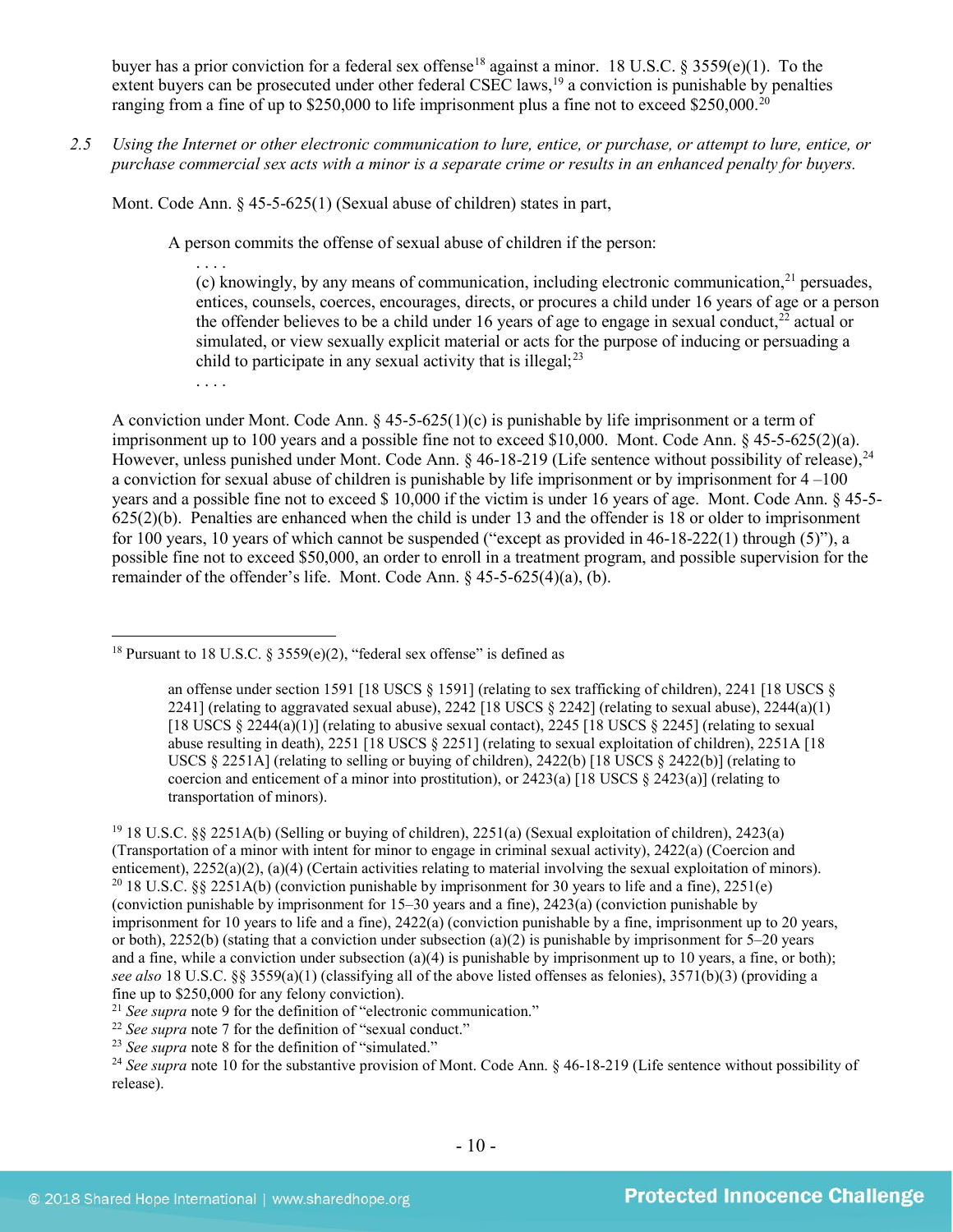Although more limited in scope, buyers may also face penalties under Mont. Code Ann. § 45-5-504 (Indecent exposure) for using the Internet to lure, entice, or purchase commercial sex acts with a minor. Pursuant to Mont. Code Ann. § 45-5-504,

(1) A person commits the offense of indecent exposure if the person knowingly or purposely exposes the person's genitals or intimate parts by any means, including electronic communication as defined in 45-5-625(5)(a), under circumstances in which the person knows the conduct is likely to cause affront or alarm in order to:

(a) abuse, humiliate, harass, or degrade another; or

(b) arouse or gratify the person's own sexual response or desire or the sexual response or desire of any person.

. . . .

(3) (a) A person commits the offense of indecent exposure to a minor if the person commits an offense under subsection (1) and the person knows the conduct will be observed by a person who is under 16 years of age and the offender is more than 4 years older than the victim. . . . .

Indecent exposure is punishable by a minimum of 4 years imprisonment and a possible fine not to exceed \$50,000, "unless the judge makes a written finding that there is good cause to impose a term of less than 4 years and imposes a term of less than 4 years, or more than 100 years, or both."

*2.6 No age mistake defense is permitted for a buyer of commercial sex acts with any minor under 18.*

Mont. Code Ann. § 45-5-704 (Sexual servitude) and § 45-5-705 (Patronizing victim of sexual servitude) expressly prohibit the use of a mistake of age as a defense to prosecution. Specifically, Mont. Code Ann. § 45- 5-704(2) states in part, "It is not a defense in a prosecution under subsection (1)(b) [Sexual servitude involving a minor victim] . . . that the defendant believed the child was an adult . . . ." Similarly, Mont. Code Ann. § 45-5-705(2)(b) imposes a heightened penalty "if the individual patronized was a child . . . whether or not the person believed the child was an adult . . . ."

Additionally, under Mont. Code Ann. § 45-5-601(3)(a) (Prostitution), buyers are not allowed a mistake of age defense. This section is violated "[i]f the person patronized was a child and the patron was 18 years of age or older at the time of the offense, whether or not the patron was aware of the child's age." Mont. Code Ann. § 45-  $5-601(3)(a)$ .

Mont. Code Ann. § 45-5-511(1) (Provisions generally applicable to sexual crimes) provides, "When criminality depends on the victim being less than 16 years old, it is a defense for the offender to prove that the offender reasonably believed the child to be above that age. The belief may not be considered reasonable if the child is less than 14 years old." As the heading of this statute indicates, this defense likely only applies to offenses under Part 5 (Sexual crimes).

*2.7 Base penalties for buying sex acts with a minor under 18 are sufficiently high and not reduced for older minors.*

Montana's buyer-applicable trafficking and CSEC laws do not stagger penalties based on a minor's age and provide sufficiently high penalties. A conviction under Mont. Code Ann. § 45-5-702 (Trafficking of persons) is punishable by imprisonment for up to 50 years, while a conviction under either Mont. Code Ann. § 45-5-704 (Sexual servitude) or § 45-5-705 (Patronizing victim of sexual servitude) is punishable by imprisonment up to 25 years. Mont. Code Ann. §§ 45-5-702(2)(b), 45-5-704(3)(b), 45-5-705(2)(b).

A conviction under Mont. Code Ann. § 45-5-601 (Prostitution) is punishable by imprisonment for up to 100 years, 25 years of which cannot be suspended or deferred ("except as provided in 46-18-222"), if the victim was a child and the buyer was at least 18. Mont. Code Ann.  $\S$  45-5-601(3)(a)(i), (ii), (iii), (b).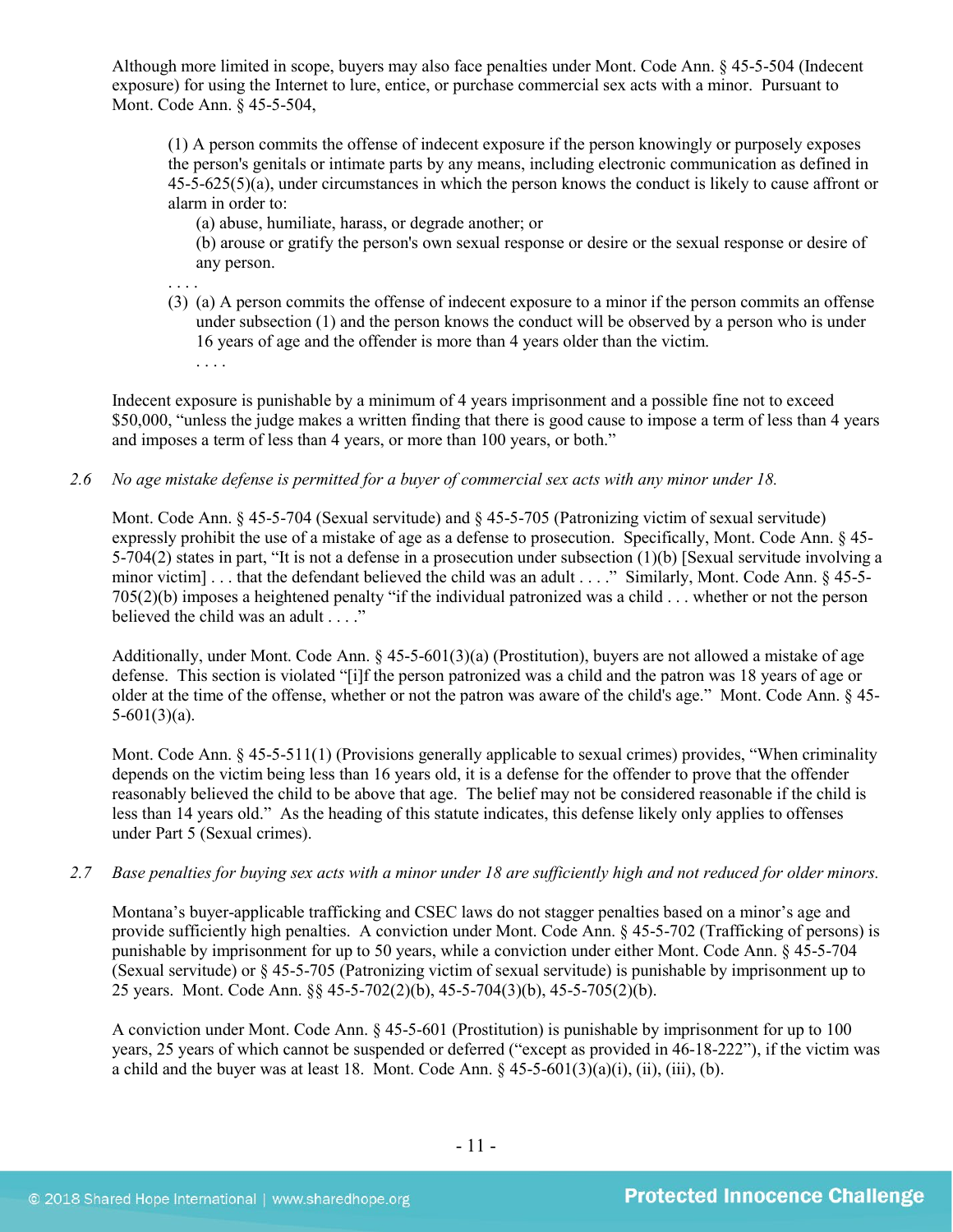*2.8 Financial penalties for buyers of commercial sex acts with minors are sufficiently high to make it difficult for buyers to hide the crime.* 

A conviction under Mont. Code  $\S$  45-5-601(3)(a) (Prostitution), is punishable by a possible fine not to exceed \$50,000. Mont. Code Ann. §§ 45-5-601(3)(a)(ii). Mont. Code Ann. §§ 45-5-704(3)(b), 45-5-705(2)(b), 45-5-  $702(2)(b)$ .

Buyers are subject to a mandatory order of restitution in any case that the victim suffers "an economic loss" pursuant to Mont. Code Ann. § 46-18-241(1) (Condition of restitution), which states,

<span id="page-11-2"></span>As provided in  $46-18-201$ ,<sup>[25](#page-11-0)</sup> a sentencing court shall, as part of the sentence, require an offender to make full restitution to any victim who has sustained pecuniary loss, including a person suffering an economic loss. The duty to pay full restitution under the sentence remains with the offender or the offender's estate until full restitution is paid, whether or not the offender is under state supervision. If the offender is under state supervision, payment of restitution is a condition of any probation or parole.

If a buyer's property was used or intended for use in violation of Mont. Code Ann. § 45-5-702 (Trafficking of persons), § 45-5-704 (Sexual servitude), or § 45-5-705 (Patronizing victim of sexual servitude), that property is subject to asset forfeiture under Mont. Code Ann. § 45-5-707(1) (Property subject to forfeiture – human trafficking) which provides,

. . . .

(b) Property is subject to criminal forfeiture under this section if it is used or intended for use in violation of 45-5-702, 45-5-703, 45-5-704, or 45-5-705.

(c) The following property is subject to criminal forfeiture under this section:

(i) money, raw materials, products, equipment, and other property of any kind;

(ii) property used or intended for use as a container for property enumerated in subsection  $(1)(c)(i);$ 

<span id="page-11-3"></span>(iii) except as provided in subsection (2), a conveyance, including an aircraft, vehicle, or vessel $:$ <sup>26</sup>

(iv) books, records, research products and materials, formulas, microfilm, tapes, and data;

<span id="page-11-0"></span><sup>25</sup> Mont. Code Ann.  $\frac{6}{9}$  46-18-201(5) (Sentences that may be imposed) provides,

In addition to any other penalties imposed, if a person has been found guilty of an offense upon a verdict of guilty or a plea of guilty or nolo contendere and the sentencing judge finds that a victim, as defined in 46- 18-243, has sustained a pecuniary loss, the sentencing judge shall, as part of the sentence, require payment of full restitution to the victim, as provided in 46-18-241 through 46-18-249, whether or not any part of the sentence is deferred or suspended.

Mont. Code Ann. § 46-18-243(2)(a)(i) states,

(2) (a) "Victim" means:

- (i) a person who suffers loss of property, bodily injury, or death as a result of:
	- (A) the commission of an offense;
	- . . . .

Mont. Code Ann. § 46-18-243(2)(b) further provides, "Victim does not include a person who is accountable for the crime or accountable for a crime arising from the same transaction."

<span id="page-11-1"></span><sup>26</sup> Pursuant to Mont. Code Ann.  $\S 45-5-707(2)$ , "A conveyance is not subject to criminal forfeiture under this section unless the owner or other person in charge of the conveyance knowingly used the conveyance or knowingly consented to its use for the purposes described in subsection (1)(b)."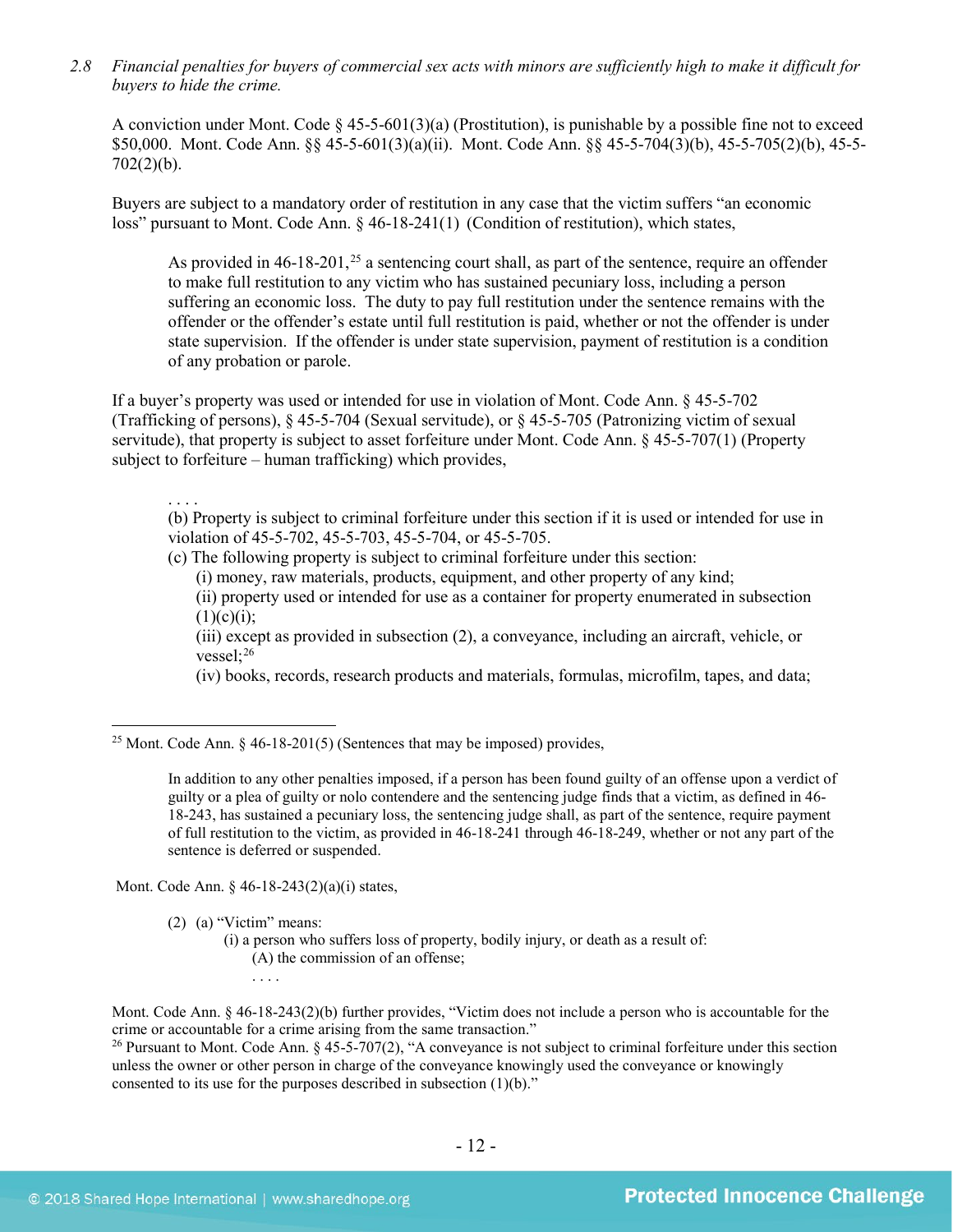(v) anything of value furnished or intended to be furnished in exchange for the provision of labor or services or commercial sexual activity and all proceeds traceable to the exchange; (vi) negotiable instruments, securities, and weapons; and (vii) personal property constituting or derived from proceeds obtained directly or indirectly

from the provision of labor or services or commercial sexual activity.

*2.9 Buying and possessing images of child sexual exploitation carries penalties as high as similar federal offenses.*

Mont. Code Ann. § 45-5-625(1) (Sexual abuse of children) states,

A person commits the offense of sexual abuse of children if the person:

. . . . (e) knowingly possesses any visual or print medium,<sup>[27](#page-12-0)</sup> including a medium by use of electronic communication in which a child is engaged in sexual conduct, actual or simulated; . . . .

A conviction under Mont. Code Ann. § 45-5-625(1)(e) is punishable by imprisonment up to 10 years, a fine not to exceed \$10,000, or both. Mont. Code Ann. § 45-5-625(2)(c). However, if the victim is under 13 and the offender is 18 or older, a conviction under Mont. Code Ann.  $\S$  45-5-625(1)(e) is punishable by imprisonment for 100 years, 10 years of which cannot be suspended ("except as provided in 46-18-222(1) through (5)"), a possible fine not to exceed \$50,000, an order to enroll in a treatment program, and possible supervision for the remainder of the offender's life. Mont. Code Ann. § 45-5-625(4)(a), (b).

In comparison, a federal conviction for possession of images of child sexual exploitation  $(ICSE)^{28}$  $(ICSE)^{28}$  $(ICSE)^{28}$  is generally punishable by imprisonment for  $5-20$  years and a fine not to exceed \$250,000.<sup>[29](#page-12-2)</sup> Subsequent convictions, however, are punishable by imprisonment up to 40 years and a fine not to exceed \$250,000.<sup>30</sup>

<span id="page-12-3"></span><span id="page-12-2"></span><sup>29</sup> 18 U.S.C. §§ 2252(b) (stating that a conviction under subsection (a)(2) is punishable by imprisonment for 5–20 years and a fine, while a conviction under subsection (a)(4) is punishable by imprisonment up to 10 years, a fine, or both),  $2252A(b)(1)$  (a conviction is punishable by imprisonment for 5–20 years and a fine),  $1466A(a)$ , (b) (stating that a conviction under subsection (a) is "subject to the penalties provided in section  $2252A(b)(1)$ ," imprisonment for 5–20 years and a fine, while a conviction under subsection (b) is "subject to the penalties provided in section 2252A(b)(2)," imprisonment up to 10 years, a fine, or both); *see also* 18 U.S.C. §§ 3559(a)(1) (classifying all of the  $30$  18 U.S.C. §§ 2252(b) (stating if a person has a prior conviction under subsection (a)(2), or a list of other statutes, a conviction is punishable by a fine and imprisonment for 15–40 years, but if a person has a prior conviction under subsection (a)(4), or a list of other statutes, a conviction is punishable by a fine and imprisonment for  $10-20$  years),  $2252A(b)(1)$  (stating if a person has a prior conviction under subsection (a)(2), (a)(3), or a list of other statutes, a conviction is punishable by a fine and imprisonment for 15–40 years), 1466A(a), (b) (stating that the penalty scheme for section 2252A(b) applies); *see also* 18 U.S.C. §§ 3559(a)(1) (classifying all of the above listed offenses as felonies), 3571(b)(3) (providing a fine up to \$250,000 for any felony conviction).

<span id="page-12-0"></span><sup>&</sup>lt;sup>27</sup> Mont. Code Ann.  $\frac{1}{2}$  45-5-625(5)(d) defines "visual medium" as

<sup>(</sup>i) any film, photograph, videotape, negative, slide, or photographic reproduction that contains or incorporates in any manner any film, photograph, videotape, negative, or slide; or (ii) any disk, diskette, or other physical media that allows an image to be displayed on a computer or other video screen and any image transmitted to a computer or other video screen by telephone line, cable, satellite transmission, or other method.

<span id="page-12-1"></span><sup>&</sup>lt;sup>28</sup> 18 U.S.C. §§ 2252(a)(2), (a)(4) (Certain activities relating to material involving the sexual exploitation of minors),  $2252A(a)(2)$ –(3) (Certain activities relating to material constituting or containing child pornography), 1466A(a), (b) (Obscene visual representations of the sexual abuse of children).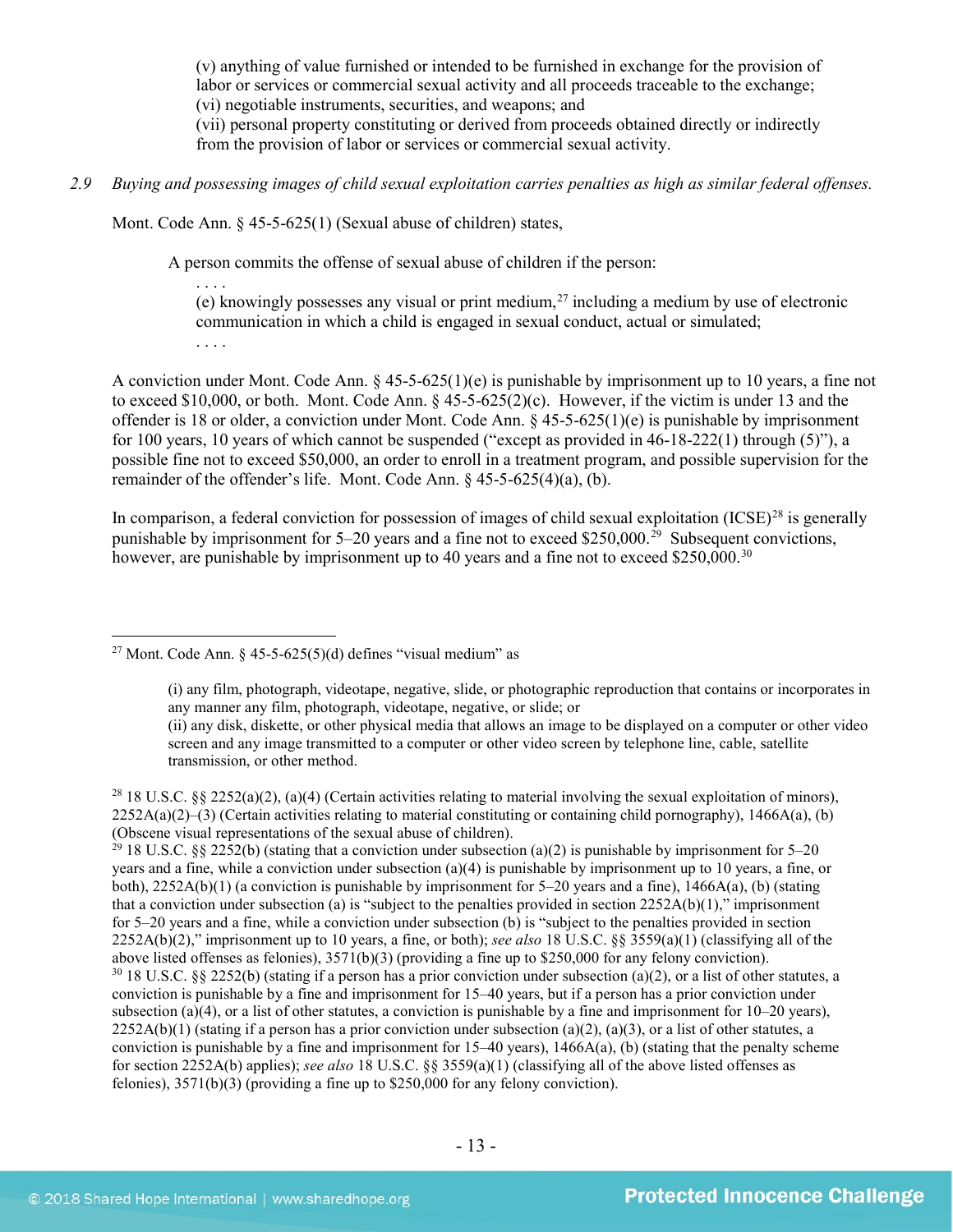#### *2.10 Convicted buyers of commercial sex acts with minors are required to register as sex offenders.*

Under the Sexual or Violent Offender Registration Act, Mont. Code Ann. § 46-23-504(1) (Persons required to register—procedure) states,

Except as provided in 41-5-1513 [Disposition—delinquent youth—restrictions], a sexual or violent offender:

(a) shall register immediately upon conclusion of the sentencing hearing if the offender is not sentenced to confinement or is not sentenced to the department and placed in confinement by the department;

(b) must be registered as provided in 46-23-503 [Release of sexual or violent offender from place of confinement--duties of official in charge] at least 10 days prior to release from confinement if sentenced to confinement or sentenced to the department and placed in confinement by the department;

(c) shall register within 3 business days of entering a county of this state for the purpose of residing or setting up a temporary residence for 10 days or more or for an aggregate period exceeding 30 days in a calendar year; and

(d) who is a transient shall register within 3 business days of entering a county of this state.

Mont. Code Ann. § 46-23-502(10) (Definitions) defines "sexual or violent offender" as "a person who has been convicted of or, in youth court, found to have committed or been adjudicated for a sexual or violent offense." Pursuant to Mont. Code Ann. § 46-23-502(9), "sexual offense" is defined as the following:

(a) any violation of or attempt, solicitation, or conspiracy to commit a violation of . . . 45-5-502(3) [Sexual assault] (if the victim is less than 16 years of age and the offender is 3 or more years older than the victim), 45-5-503(1), (3), or (4) [Sexual intercourse without consent], . . . 45-5-504(3) [Indecent exposure] (if the victim is less than 16 years of age and the offender is 4 or more years older than the victim), . . . 45-5-601(3) [Prostitution], . . . 45-5-625 [(Sexual abuse of children), which includes possession of child pornography], 45-5-704 [Sexual servitude], or 45-5-705 [Patronizing victim of sexual servitude]; or

(b) any violation of a law of another state, a tribal government, or the federal government that is reasonably equivalent to a violation listed in subsection (9)(a) or for which the offender was required to register as a sexual offender after an adjudication or conviction.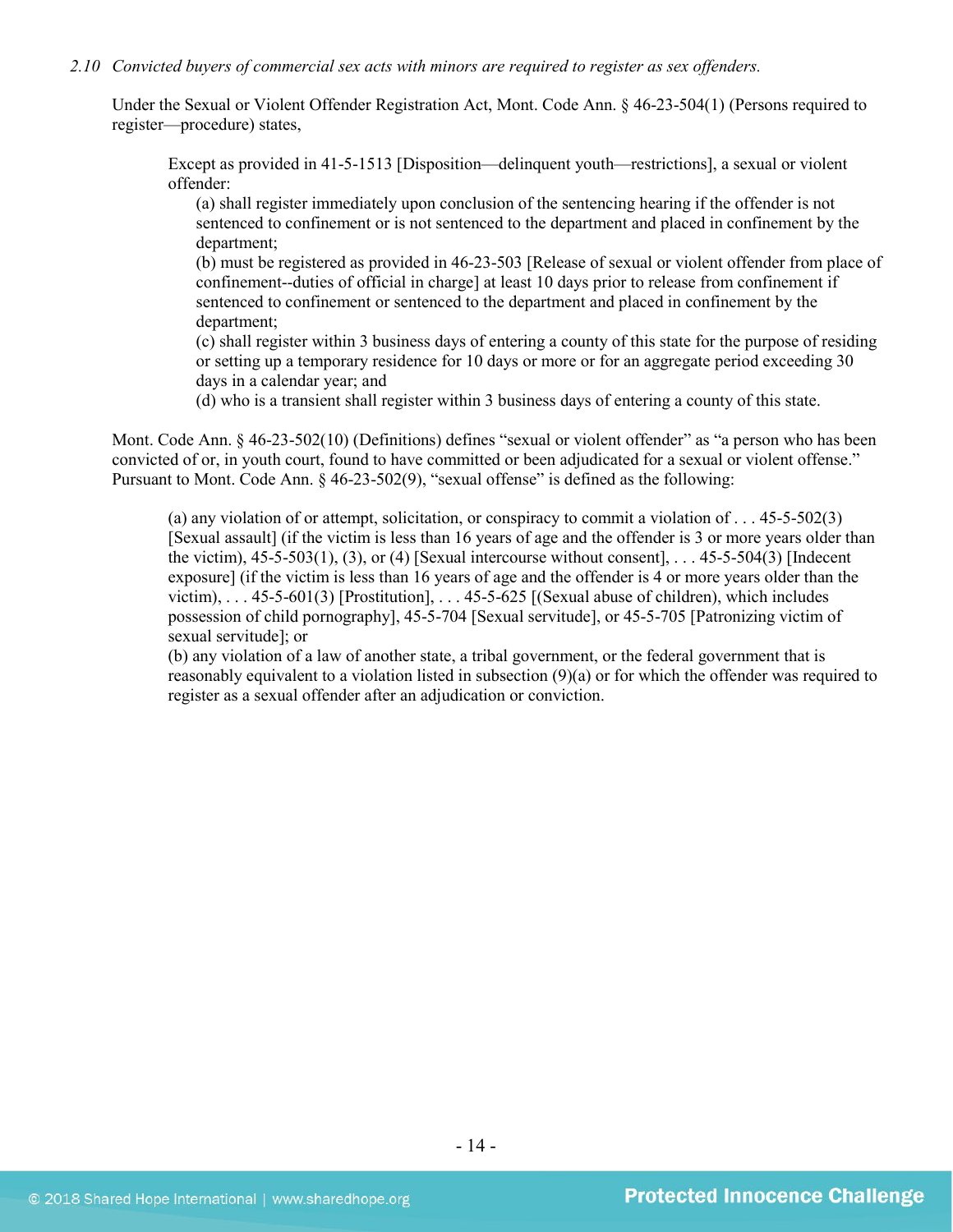#### **FRAMEWORK ISSUE 3: CRIMINAL PROVISIONS FOR TRAFFICKERS**

#### *Legal Components:*

- *3.1 Penalties for trafficking a child for sexual exploitation are as high as federal penalties.*
- *3.2 Creating and distributing images of child sexual exploitation carries penalties as high as similar federal offenses.*
- *3.3 Using the Internet or other electronic communication to lure, entice, recruit or sell commercial sex acts with a minor is a separate crime or results in an enhanced penalty for traffickers.*
- *3.4 Financial penalties for traffickers, including asset forfeiture, are sufficiently high.*
- *3.5 Convicted traffickers are required to register as sex offenders.*
- *3.6 Laws relating to parental custody and termination of parental rights include sex trafficking or commercial sexual exploitation of children (CSEC) offenses as grounds for sole custody or termination in order to prevent traffickers from exploiting their parental rights as a form of control.*

*\_\_\_\_\_\_\_\_\_\_\_\_\_\_\_\_\_\_\_\_\_\_\_\_\_\_\_\_\_\_\_\_\_\_\_\_\_\_\_\_\_\_\_\_\_\_\_\_\_\_\_\_\_\_\_\_\_\_\_\_\_\_\_\_\_\_\_\_\_\_\_\_\_\_\_\_\_\_\_\_\_\_\_\_\_\_\_\_\_\_\_\_\_\_*

#### *Legal Analysis:*

*3.1 Penalties for trafficking a child for sexual exploitation are as high as federal penalties.* 

Traffickers convicted under Mont. Code Ann. § 45-5-702 (Trafficking of persons) face imprisonment up to 50 years, a fine not to exceed \$100,000, or both if the victim is a minor. Mont. Code Ann. § 45-5-702(2)(b). A conviction of sexual servitude<sup>[31](#page-14-0)</sup> under Mont. Code Ann. § 45-5-704 (Sexual servitude) carries a prison term of up to 25 years and a fine of \$75,000 when the victim is a minor. Mont. Code Ann. § 45-5-704(3)(b).

A conviction under Mont. Code Ann. § 45-5-602 (Promoting prostitution) is punishable by imprisonment up to 10 years, a fine not to exceed \$50,000, or both. Mont. Code Ann. § 45-5-602(2). If the victim is a minor under 18 and the buyer is at least 18 or older, then a conviction under Mont. Code § 45-5-602 is punishable by imprisonment for 100 years, the first 25 of which cannot be suspended or eligible for parole, a possible fine not to exceed \$50,000, an order to complete a sexual offender treatment program, and may be subject to supervision for the remainder of the offender's life. Mont. Code Ann. §  $45-5-60\overline{2}(3)(a)(i)$ —(iii), (b).

A conviction under Mont. Code Ann. § 45-5-603(1)(b) (Aggravated promotion of prostitution) is punishable by imprisonment for 100 years, the first 25 of which cannot be suspended or eligible for parole, a possible fine not to exceed \$50,000, an order to complete a sexual offender treatment program, and may be subject to supervision for the remainder of the offender's life. Mont. Code Ann. § 45-5-603(2)(b)(i)(A)–(C), (ii).

A conviction under Mont. Code Ann. § 45-5-625(1) (Sexual abuse of children) is generally punishable by life imprisonment or a term of imprisonment up to 100 years and a possible fine not to exceed \$10,000. Mont. Code Ann. § 45-5-625(2)(a). However, unless punished under Mont. Code Ann. § 46-18-219 (Life sentence without possibility of release),<sup>[32](#page-14-1)</sup> a conviction for sexual abuse of children is punishable by life imprisonment or by imprisonment for 4–100 years and a possible fine not to exceed \$10,000 if the victim is under 16 years of age. Mont. Code Ann. § 45-5-625(2)(b). Penalties are enhanced when the child is under 13 and the offender is 18 or older to imprisonment for 100 years, 10 years of which cannot be suspended ("except as provided in 46-18- 222(1) through (5)"), a possible fine not to exceed \$50,000, an order to enroll in a treatment program, and possible supervision for the remainder of the offender's life. Mont. Code Ann. § 45-5-625(4)(a), (b).

<span id="page-14-0"></span> <sup>31</sup> *See supra* Component 1.1 for a discussion of "Sexual servitude."

<span id="page-14-1"></span><sup>&</sup>lt;sup>32</sup> See supra note [10](#page-3-3) for the substantive provision of Mont. Code Ann. § 46-18-219 (Life sentence without possibility of release).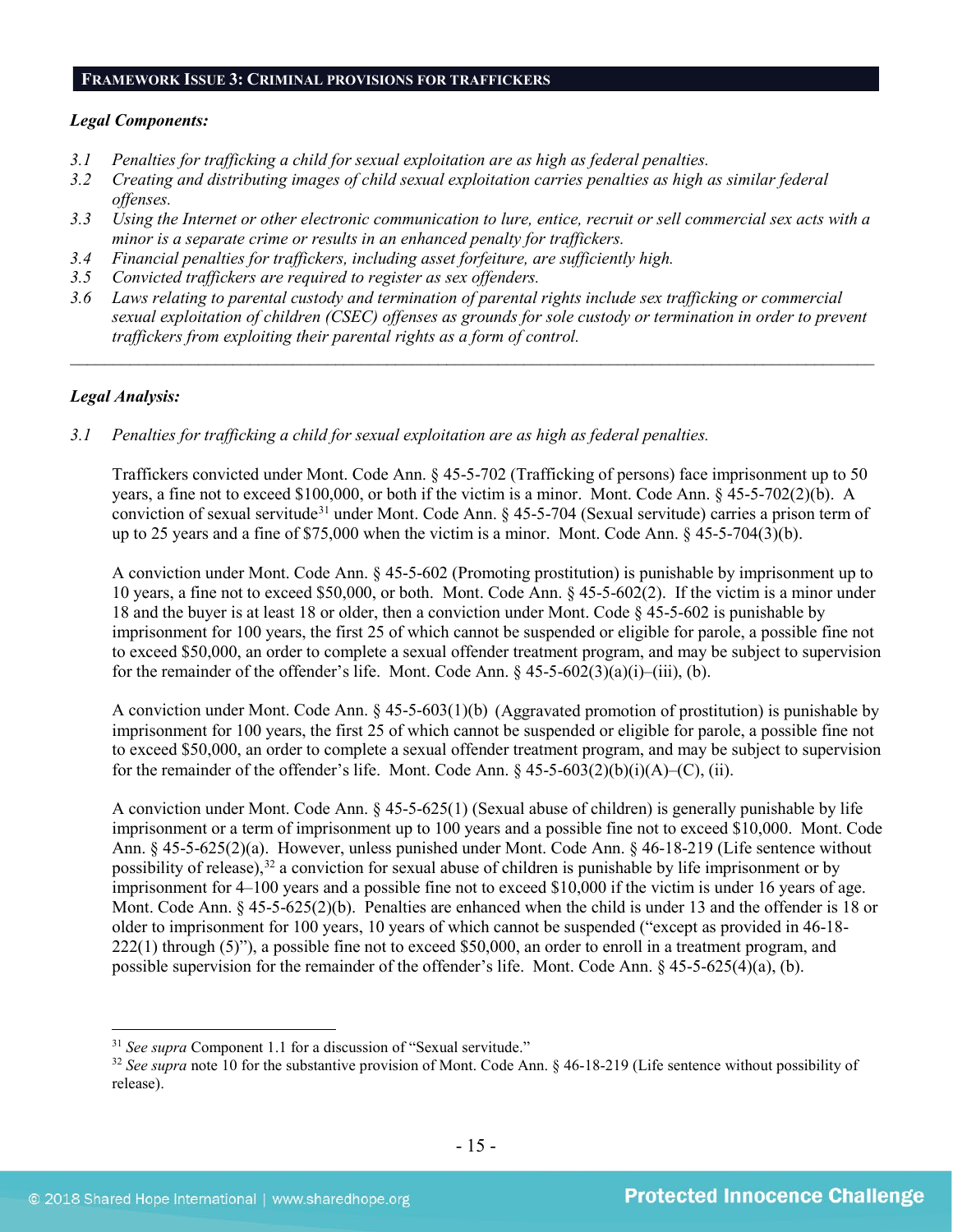Traffickers may also face prosecution for money laundering pursuant to Mont. Code Ann. § 45-6-341(1), (2) (Money laundering), for receiving, acquiring or engaging in transactions involving the proceeds of any unlawful activity. A conviction under Mont. Code Ann. § 45-6-341(1) is punishable by a fine not to exceed \$1,500, up to 6 months imprisonment, or both. However, "if the money laundering is part of a common scheme or if the value of the proceeds or item of value exceeds \$1,500, the person shall be fined not to exceed \$50,000 or be imprisoned in the state prison for a term not to exceed 20 years, or both." Mont. Code Ann. § 45-6-341(2).

In comparison, if the victim is under the age of 14, a conviction under the Trafficking Victims Protection Act (TVPA) for child sex trafficking is punishable by 15 years to life imprisonment and a fine not to exceed \$250,000. 18 U.S.C. §§ 1591(b)(1),  $3559(a)(1)$ ,  $3571(b)(3)$ . If the victim is between the ages of 14–17, a conviction is punishable by 10 years to life imprisonment and a fine not to exceed \$250,000. 18 U.S.C. §§ 1591(b)(2), 3559(a)(1), 3571(b)(3). A conviction is punishable by mandatory life imprisonment, however, if the trafficker has a prior conviction for a federal sex offense<sup>[33](#page-15-0)</sup> against a minor. 18 U.S.C. § 3559(e)(1).

# *3.2 Creating and distributing images of child sexual exploitation carries penalties as high as similar federal offenses.*

Creating and distributing images of child sexual exploitation (ICSE) is prohibited within the same statute as other forms of commercial sex abuse of a minor. Mont. Code Ann. § 45-5-625(1) (Sexual abuse of children) states,

A person commits the offense of sexual abuse of children if the person:

(a) knowingly employs, uses, or permits the employment or use of a child in an exhibition of sexual conduct,  $34$  actual or simulated;  $35$ 

(b) knowingly photographs, films, videotapes, develops or duplicates the photographs, films, or videotapes, or records a child engaging in sexual conduct, actual or simulated;

. . . .

(d) knowingly processes, develops, prints, publishes, transports, distributes, sells, exhibits, or advertises any visual or print medium, including a medium by use of electronic communication<sup>[36](#page-15-3)</sup> in which a child is engaged in sexual conduct, actual or simulated;

. . . . (g) possesses with intent to sell any visual or print medium, including a medium by use of electronic communication in which a child is engaged in sexual conduct, actual or simulated; . . . .

A conviction under Mont. Code Ann. § 45-5-625(1) (Sexual abuse of children) is generally punishable by life imprisonment or a term of imprisonment up to 100 years and a possible fine not to exceed \$10,000. Mont. Code Ann. § 45-5-625(2)(a). However, unless punished under Mont. Code Ann. § 46-18-219 (Life sentence without possibility of release),<sup>[37](#page-15-4)</sup> a conviction for sexual abuse of children is punishable by life imprisonment or by imprisonment for 4–100 years and a possible fine not to exceed \$10,000 if the victim is under 16 years of age. Mont. Code Ann. § 45-5-625(2)(b). Penalties are enhanced when the child is under 13 and the offender is 18 or older to imprisonment for 100 years, 10 years of which cannot be suspended ("except as provided in 46-18- 222(1) through (5)"), a possible fine not to exceed \$50,000, an order to enroll in a treatment program, and possible supervision for the remainder of the offender's life. Mont. Code Ann. § 45-5-625(4)(a), (b).

<span id="page-15-0"></span> <sup>33</sup> *See supra* note [18](#page-9-7) for the definition of "federal sex offense."

<span id="page-15-1"></span><sup>&</sup>lt;sup>34</sup> See supra note [7](#page-3-5) for the definition of "sexual conduct."

<span id="page-15-2"></span><sup>&</sup>lt;sup>35</sup> See supra note [8](#page-3-6) for the definition of "simulated."

<span id="page-15-3"></span><sup>36</sup> *See supra* note [9](#page-3-4) for the definition of "electronic communication."

<span id="page-15-4"></span><sup>&</sup>lt;sup>37</sup> See supra note [10](#page-3-3) for the substantive provision of Mont. Code Ann. § 46-18-219 (Life sentence without possibility of release).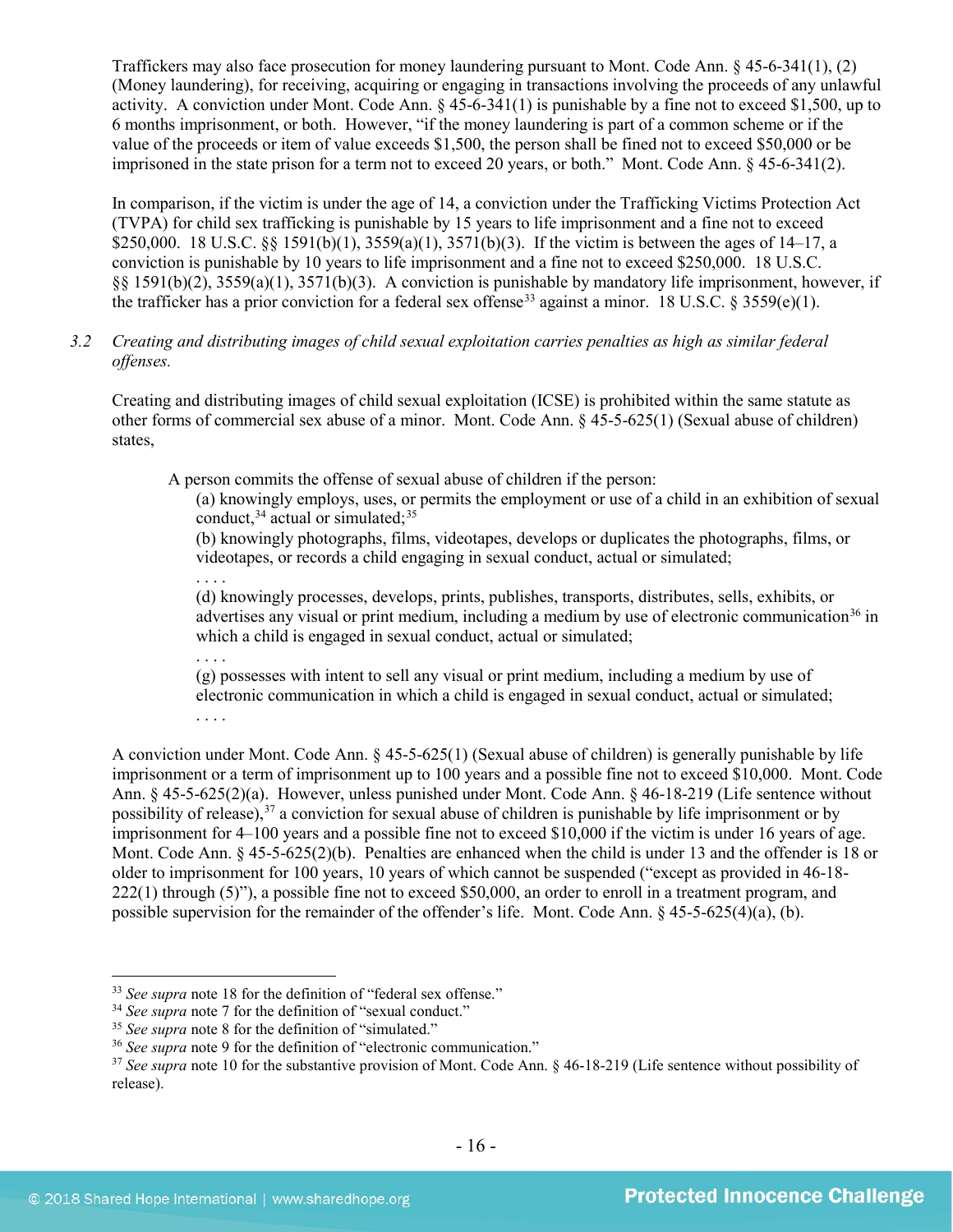In comparison, a conviction under the TVPA for child sex trafficking is punishable by 15 years to life imprisonment and a fine not to exceed \$250,000, if the victim is under the age of 14. 18 U.S.C. §§ 1591(b)(1),  $3559(a)(1)$ ,  $3571(b)(3)$ . If the victim is between the ages of  $14-17$ , a conviction is punishable by 10 years to life imprisonment and a fine not to exceed \$250,000. 18 U.S.C. §§ 1591(b)(2), 3559(a)(1), 3571(b)(3). A conviction is punishable by mandatory life imprisonment, however, if the trafficker has a prior conviction for a federal sex offense<sup>[38](#page-16-0)</sup> against a minor. 18 U.S.C. § 3559(e)(1). Additionally, a federal conviction for distribution of ICSE<sup>[39](#page-16-1)</sup> is generally punishable by imprisonment for  $5-20$  years and a fine not to exceed \$250,000.<sup>[40](#page-16-2)</sup> Subsequent convictions, however, are punishable by imprisonment up to 40 years and a fine not to exceed \$250,000.<sup>[41](#page-16-3)</sup>

*3.3 Using the Internet or other electronic communication to lure, entice, recruit or sell commercial sex acts with a minor is a separate crime or results in an enhanced penalty for traffickers.*

Use of the Internet to lure, entice, recruit, or purchase commercial sex acts with a minor is not a separate crime, but Mont. Code Ann. § 45-5-625(1) (Sexual abuse of children) provides,

A person commits the offense of sexual abuse of children if the person:

. . . .

(c) knowingly, by any means of communication, including electronic communication, persuades, entices, counsels, coerces, encourages, directs, or procures a child under 16 years of age or a person the offender believes to be a child under 16 years of age to engage in sexual conduct, actual or simulated, or view sexually explicit material or acts for the purpose of inducing or persuading a child to participate in any sexual activity that is illegal;

. . . .

A conviction under Mont. Code Ann.  $\S 45-5-625(1)(c)$  (Sexual abuse of children) is punishable by life imprisonment or a term of imprisonment up to 100 years and a possible fine not to exceed \$10,000. Mont. Code Ann. § 45-5-625(2)(a). However, unless punished under Mont. Code Ann. § 46-18-219 (Life sentence without possibility of release),<sup>[42](#page-16-4)</sup> a conviction for sexual abuse of children is punishable by life imprisonment or by imprisonment for 4–100 years and a possible fine not to exceed \$10,000 if the victim is under 16 years of age. Mont. Code Ann. § 45-5-625(2)(b). Penalties are enhanced when the child is under 13 and the offender is 18 or older to imprisonment for 100 years, 10 years of which cannot be suspended ("except as provided in 46-18- 222(1) through (5)"), a possible fine not to exceed \$50,000, an order to enroll in a treatment program, and possible supervision for the remainder of the offender's life. Mont. Code Ann. § 45-5-625(4)(a), (b).

<span id="page-16-0"></span> <sup>38</sup> *See supra* note [18](#page-9-7) for the definition of "federal sex offense."

<span id="page-16-1"></span> $39\,18$  U.S.C. §§ 2252(a)(1), (a)(2), (a)(3) (Certain activities relating to material involving the sexual exploitation of minors),  $2252A(a)(2)$ ,  $(a)(3)$  (Certain activities relating to material constituting or containing child pornography), 1466A(a) (Obscene visual representations of the sexual abuse of children).

<span id="page-16-2"></span><sup>&</sup>lt;sup>40</sup> 18 U.S.C. §§ 2252(b) (stating that a conviction under subsection (a)(1), (a)(2), or (a)(3) is punishable by imprisonment for 5–20 years and a fine), 2252A(b)(1) (a conviction is punishable by imprisonment for 5–20 years and a fine), 1466A(a), (b) (stating that a conviction under subsection (a) is "subject to the penalties provided in section 2252A(b)(1)," imprisonment for 5–20 years and a fine, while a conviction under subsection (b) is "subject to the penalties provided in section 2252A(b)(2)," imprisonment up to 10 years, a fine, or both); *see also* 18 U.S.C. §§  $3559(a)(1)$  (classifying all of the above listed offenses as felonies),  $3571(b)(3)$  (providing a fine up to \$250,000 for any felony conviction).

<span id="page-16-3"></span><sup>&</sup>lt;sup>41</sup> 18 U.S.C. §§ 2252(b) (stating if a person has a prior conviction under subsection (a)(1), (a)(2), or (a)(3) or a list of other statutes, a conviction is punishable by a fine and imprisonment for 15–40 years), 2252A(b)(1) (stating if a person has a prior conviction under subsection (a)(2), (a)(3), or a list of other statutes, a conviction is punishable by a fine and imprisonment for  $15-40$  years),  $1466A(a)$ , (b) (stating that the penalty scheme for section  $2252A(b)$ applies); *see also* 18 U.S.C. §§ 3559(a)(1) (classifying all of the above listed offenses as felonies), 3571(b)(3) (providing a fine up to \$250,000 for any felony conviction).

<span id="page-16-4"></span> $\frac{42}{2}$  See supra note [10](#page-3-3) for the substantive provision of Mont. Code Ann. § 46-18-219 (Life sentence without possibility of release).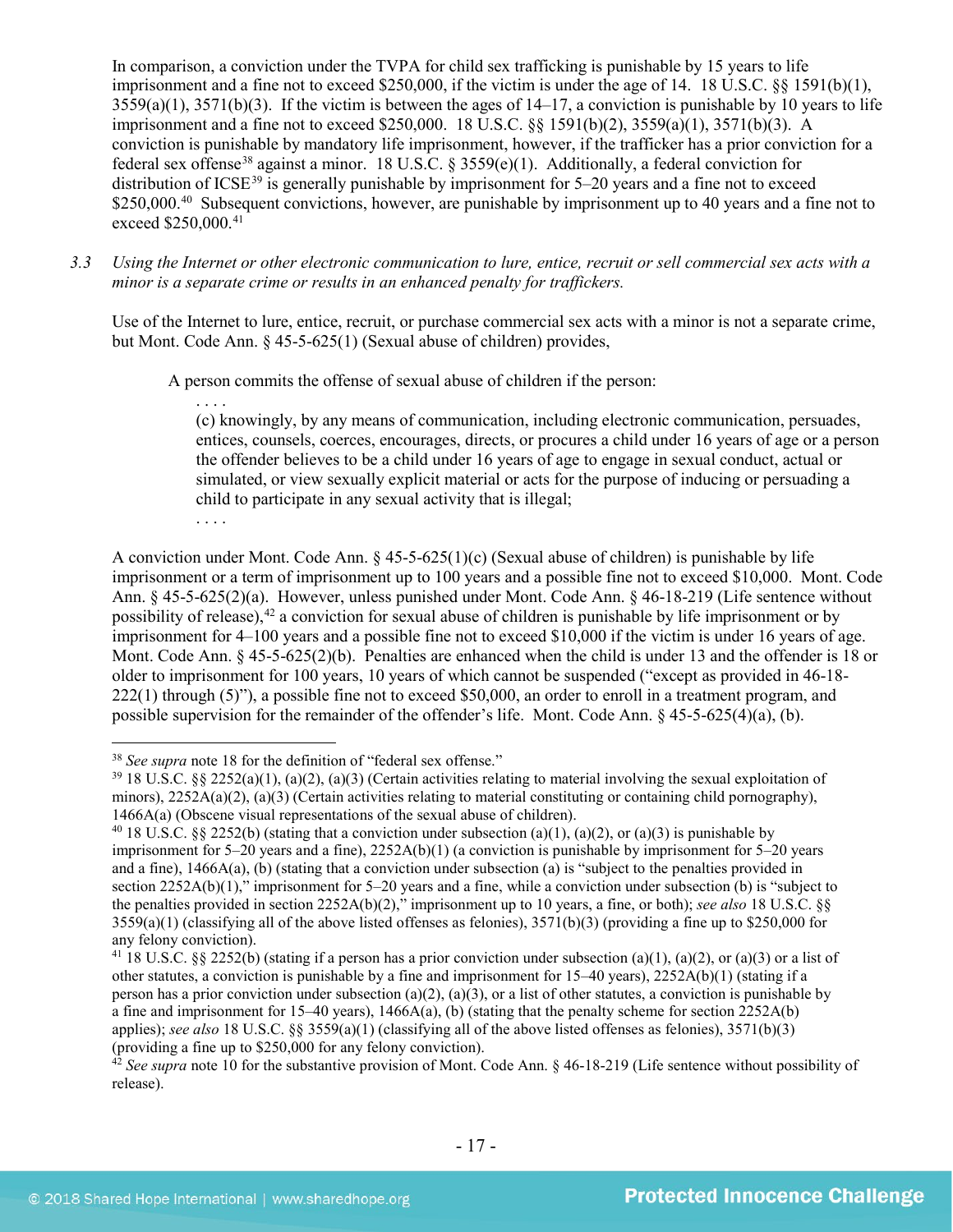# *3.4 Financial penalties for traffickers, including asset forfeiture, are sufficiently high.*

Traffickers convicted under Mont. Code Ann. § 45-5-702 (Trafficking of persons) face financial penalties up to \$100,000. Mont. Code Ann. § 45-5-702(2)(b). Under Mont. Code Ann. § 45-5-704 (Sexual servitude) convicted traffickers face a fine of up to \$75,000 when the victim is a minor. Mont. Code Ann. § 45-5- 704(3)(b). Mont. Code Ann.  $\S 45-5-602$  (Promoting prostitution) or  $\S 45-5-603(1)$ (b) (Aggravated promotion of prostitution) face a possible fine not to exceed \$50,000. Mont. Code Ann. §§ 45-5-602(2), (3)(a)(ii), 45-5-  $603(2)(b)(i)(B)$ .

A conviction under Mont. Code Ann. § 45-5-625(1) (Sexual abuse of children) is generally punishable by a possible fine not to exceed \$10,000, but if the child is under 16, then the offense is punishable by a possible fine not to exceed \$10,000. Mont. Code Ann. § 45-5-625(2)(a), (b). A conviction under Mont. Code Ann. § 45-5- 625 when the victim was 12 or younger is punishable by a possible fine not to exceed \$50,000. Mont. Code Ann.  $\frac{6}{5}$  45-5-625(4)(a)(ii).

Mandatory restitution must be ordered where the victim suffers "an economic loss," pursuant to Mont. Code Ann. § 46-18-241(1) (Condition of restitution), which states,

As provided in 46-18-201,<sup>[43](#page-17-0)</sup> a sentencing court shall, as part of the sentence, require an offender to make full restitution to any victim who has sustained pecuniary loss, including a person suffering an economic loss. The duty to pay full restitution under the sentence remains with the offender or the offender's estate until full restitution is paid, whether or not the offender is under state supervision. If the offender is under state supervision, payment of restitution is a condition of any probation or parole.

If convicted of Mont. Code Ann. § 45-6-341(1) (Money laundering), a trafficker faces a fine not to exceed \$1,500, unless "the money laundering is part of a common scheme or if the value of the proceeds or item of value exceeds \$1,500," in which case the fine is not to exceed \$50,000. Mont. Code Ann. § 45-6-341(2). In addition, pursuant to Mont. Code Ann. § 45-6-341(3)(a), the court shall order a convicted trafficker to forfeit

(i) money, including digital currency, and raw materials, products, equipment of any kind, and any other personal property involved in the money laundering;

(ii) personal property constituting or derived from proceeds obtained directly or indirectly from the money laundering; and

(iii) real property, including any right, title, and interest in any lot or tract of land and any appurtenances or improvements, that is directly used or intended to be used in any manner to commit or facilitate the commission of, or that is derived from or maintained by the proceeds resulting from, the money laundering.

Pursuant to Mont. Code Ann. § 45-6-341(3)(b), "The sheriff of the county where forfeited property is located shall sell the property at auction. The proceeds of the sale must be deposited in the state general fund."

Traffickers also face asset forfeiture when convicted of human trafficking offenses, including Mont. Code Ann. § 45-5-702 (Trafficking of persons), § 45-5-704 (Sexual servitude), and § 45-5-705 (Patronizing victim of sexual servitude). Pursuant to Mont. Code Ann. § 45-5-707(1) (Property subject to forfeiture – human trafficking),

. . . . (b) Property is subject to criminal forfeiture under this section if it is used or intended for use in violation of 45-5-702, 45-5-703, 45-5-704, or 45-5-705.

<span id="page-17-0"></span> <sup>43</sup> *See supra* note [25](#page-11-2) for the substantive provision of Mont. Code Ann. § 46-18-201 (Sentences that may be imposed).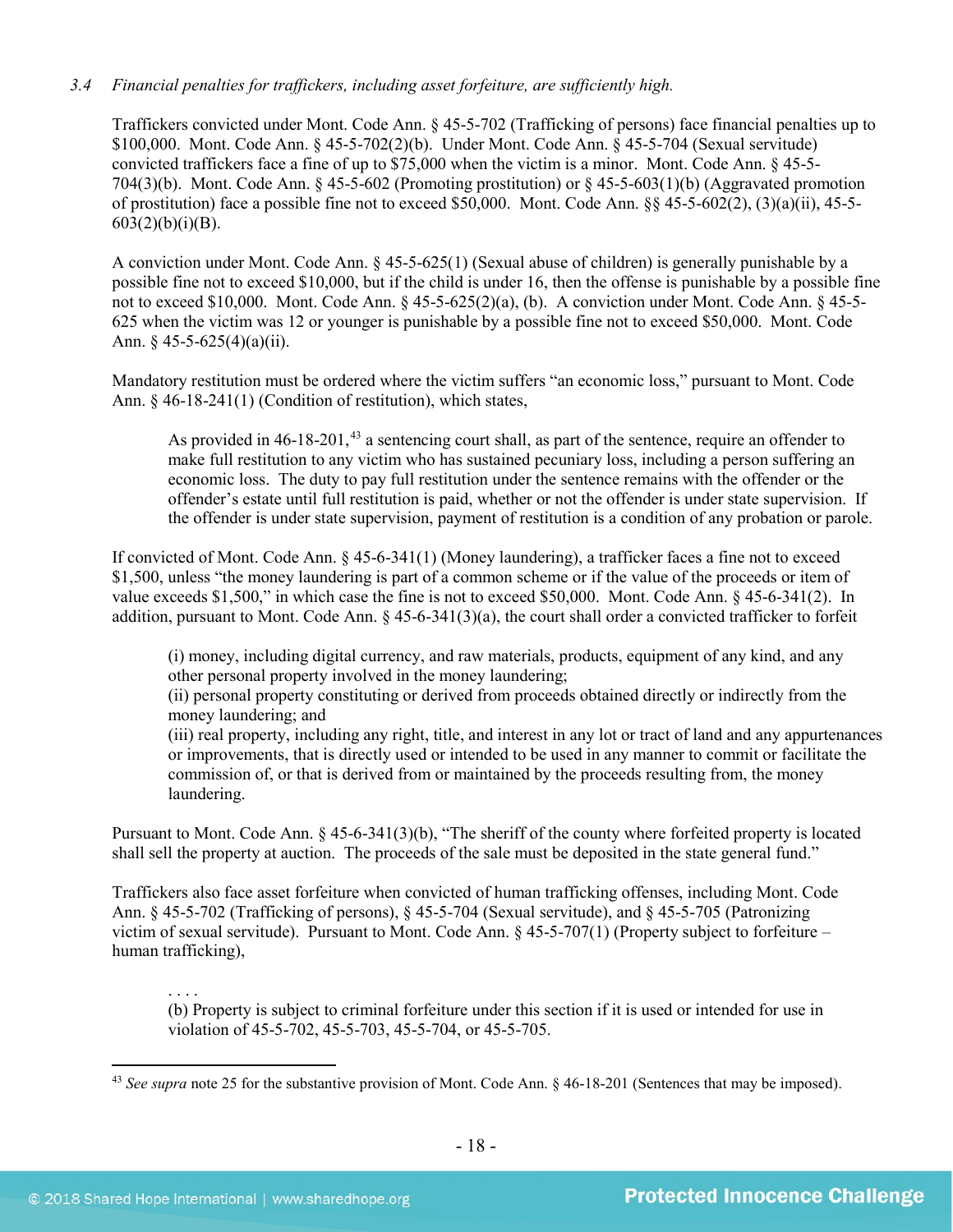(c) The following property is subject to criminal forfeiture under this section:

(i) money, raw materials, products, equipment, and other property of any kind;

(ii) property used or intended for use as a container for property enumerated in subsection  $(1)(c)(i)$ ;

(iii) except as provided in subsection (2), a conveyance, including an aircraft, vehicle, or vessel;<sup>44</sup>

(iv) books, records, research products and materials, formulas, microfilm, tapes, and data; (v) anything of value furnished or intended to be furnished in exchange for the provision of labor or services or commercial sexual activity and all proceeds traceable to the exchange; (vi) negotiable instruments, securities, and weapons; and

(vii) personal property constituting or derived from proceeds obtained directly or indirectly from the provision of labor or services or commercial sexual activity.

*3.5 Convicted traffickers are required to register as sex offenders.*

Under the Sexual or Violent Offender Registration Act, Mont. Code Ann. § 46-23-504(1) (Persons required to register—procedure) requires that a sex offender,

Except as provided in 41-5-1513 [Disposition—delinquent youth—restrictions], a sexual or violent offender:

(a) shall register immediately upon conclusion of the sentencing hearing if the offender is not sentenced to confinement or is not sentenced to the department and placed in confinement by the department;

(b) must be registered as provided in 46-23-503 [Release of sexual or violent offender from place of confinement--duties of official in charge] at least 10 days prior to release from confinement if sentenced to confinement or sentenced to the department and placed in confinement by the department;

(c) shall register within 3 business days of entering a county of this state for the purpose of residing or setting up a temporary residence for 10 days or more or for an aggregate period exceeding 30 days in a calendar year; and

(d) who is a transient shall register within 3 business days of entering a county of this state.

Mont. Code Ann. § 46-23-502(10) (Definitions) defines "sexual or violent offender" as "a person who has been convicted of or, in youth court, found to have committed or been adjudicated for a sexual or violent offense." Pursuant to Mont. Code Ann. § 46-23-502(9), "sexual offense" is defined as the following:

(a) any violation of or attempt, solicitation, or conspiracy to commit a violation of 45-5-301 [Unlawful restraint] (if the victim is less than 18 years of age and the offender is not a parent of the victim), 45-5- 302 [Kidnapping] (if the victim is less than 18 years of age and the offender is not a parent of the victim), 45-5-303 [Aggravated kidnapping] (if the victim is less than 18 years of age and the offender is not a parent of the victim), 45-5-502(3) [Sexual assault] (if the victim is less than 16 years of age and the offender is 3 or more years older than the victim), 45-5-503(1), (3), or (4) [Sexual intercourse without consent], ... 45-5-601(3) [Prostitution if the prostitute was a child and the patron was 18 years of age or older],  $45-5-602(3)$  [Promoting prostitution],  $45-5-603(1)(b)$  or  $(2)(b)$  [Aggravated promotion of prostitution], 45-5-625 [Sexual abuse of children (including child pornography)], 45-5-704 [Sexual servitude], . . . or

<span id="page-18-0"></span> <sup>44</sup> Pursuant to Mont. Code Ann. § 45-5-707(2), "A conveyance is not subject to criminal forfeiture under this section unless the owner or other person in charge of the conveyance knowingly used the conveyance or knowingly consented to its use for the purposes described in subsection (1)(b)."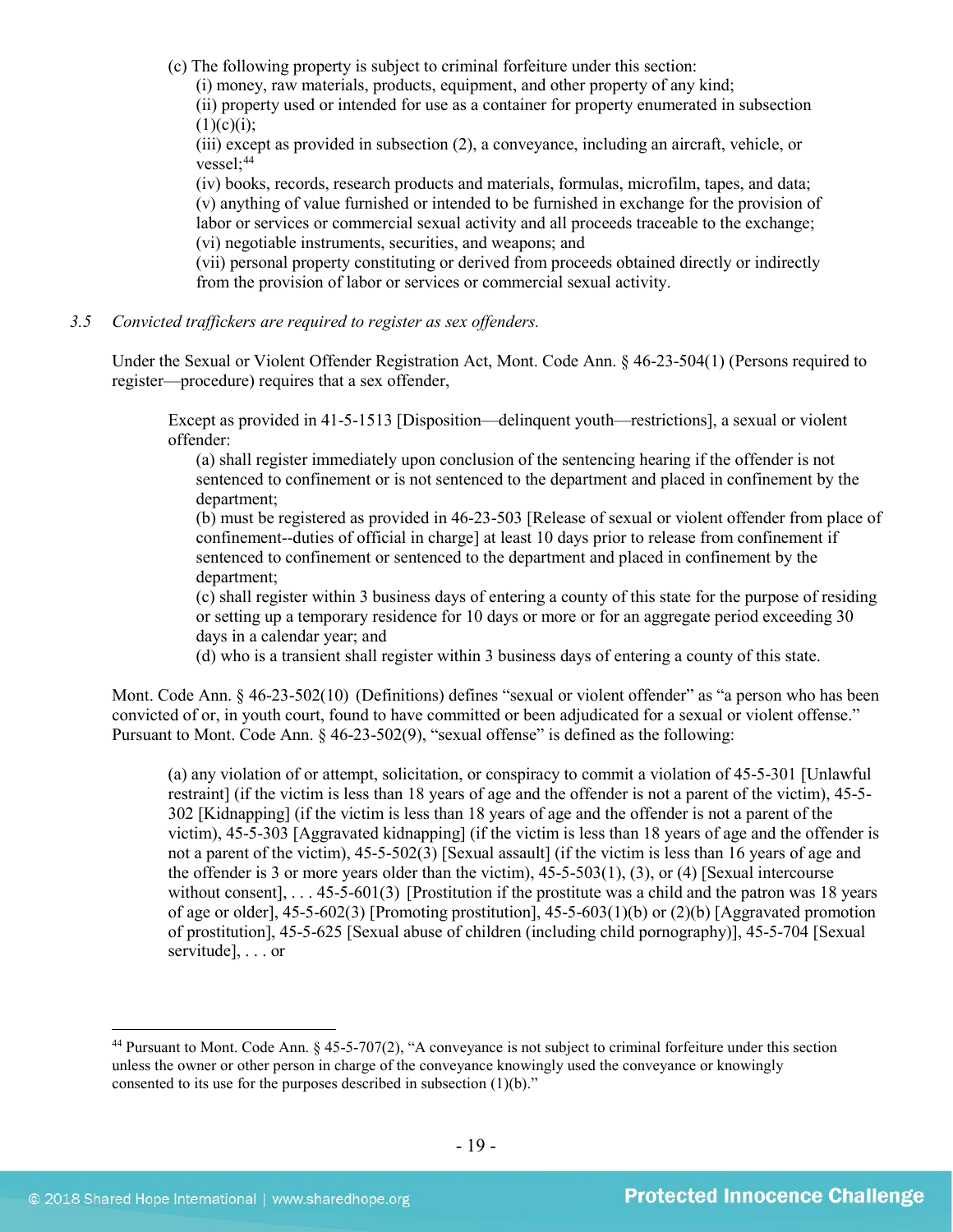(b) any violation of a law of another state, a tribal government, or the federal government that is reasonably equivalent to a violation listed in subsection (9)(a) or for which the offender was required to register as a sexual offender after an adjudication or conviction.

*3.6 Laws relating to parental custody and termination of parental rights include sex trafficking or commercial sexual exploitation of children (CSEC) offenses as grounds for sole custody or termination in order to prevent traffickers from exploiting their parental rights as a form of control.*

Pursuant to Mont. Code Ann. § 41-3-609(1) (Criteria for termination),

The court may order a termination of the parent-child legal relationship upon a finding established by clear and convincing evidence, except as provided in the federal Indian Child Welfare Act, if applicable, that any of the following circumstances exist:

. . . . (c) the parent is convicted of a felony in which sexual intercourse occurred or is a minor adjudicated a delinquent youth because of an act that, if committed by an adult, would be a felony in which sexual intercourse occurred and, as a result of the sexual intercourse, the child is born; (d) the parent has subjected a child to any of the circumstances listed in  $41-3-423(2)(a)$  [Reasonable efforts required to prevent removal of child or to return -- exemption -- findings -- permanency plan] through  $(2)(e)$ ;

. . . .

The grounds provided pursuant to Mont. Code Ann. § 41-3-423(2)(a) include when a parent has "subjected a child to aggravated circumstances, including but not limited to abandonment, torture, chronic abuse, or sexual abuse or chronic, severe neglect of a child."

Mont. Code Ann. § 41-3-102(27)(a) (Definitions) states, "(a) 'Sexual abuse' means the commission of sexual assault, sexual intercourse without consent, indecent exposure, deviate sexual conduct, sexual abuse, ritual abuse, or incest, as described in Title 45, chapter 5." Pursuant to Mont. Code Ann.  $\S$  41-3-102(7)(a), (b)(i)(A) (Definitions),

(a) "Child abuse or neglect" means:

(i) actual physical or psychological harm to a child;

- (ii) substantial risk of physical or psychological harm to a child; or
- (iii) abandonment.
- (b) (i) The term includes:

(A) actual physical or psychological harm to a child or substantial risk of physical or psychological harm to a child by the acts or omissions of a person responsible for the child's welfare . . . .

Mont. Code Ann. § 41-3-102(21)(a) states,

"Physical or psychological harm to a child" means the harm that occurs whenever the parent or other person responsible for the child's welfare:

(i) inflicts or allows to be inflicted upon the child physical abuse, physical neglect, or psychological abuse or neglect;

(ii) commits or allows sexual abuse or exploitation of the child;

. . . .

Mont. Code Ann. § 41-3-102(28) defines "sexual exploitation" as "allowing, permitting, or encouraging a child to engage in a prostitution offense, as described in 45-5-601 through 45-5-603 [Prostitution, Promoting prostitution, Aggravated promotion of prostitution], or allowing, permitting, or encouraging sexual abuse of children as described in  $45-5-625$ ."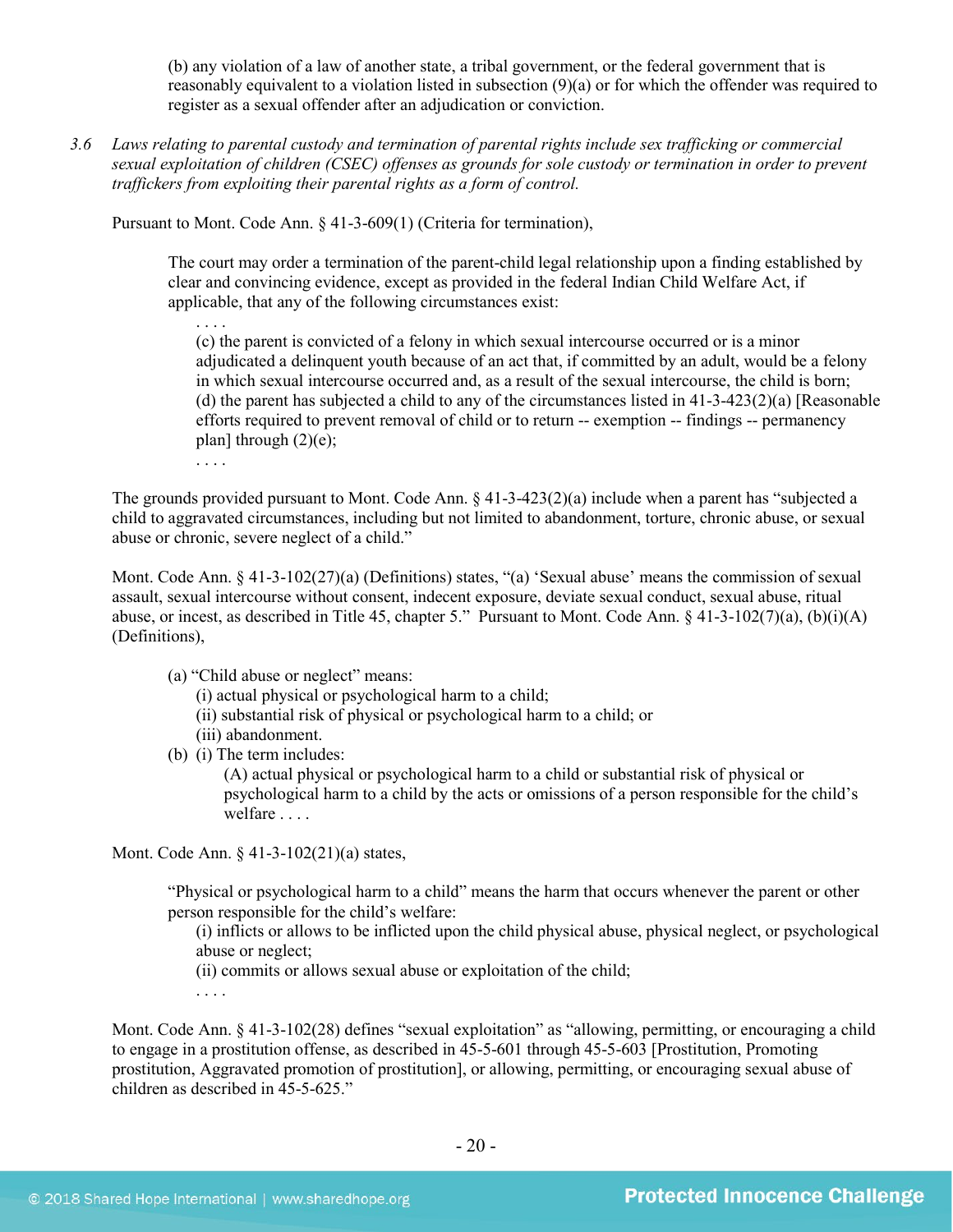Additionally, if a child sex trafficking victim has a child as a result of sexual intercourse without consent, the offender forfeits and terminates all parental rights. Mont. Code § 45-5-503(8) (Sexual intercourse without consent) states,

If as a result of sexual intercourse without consent a child is born, the offender who has been convicted of an offense under this section, and who is the biological parent of the child resulting from the sexual intercourse without consent, forfeits all parental and custodial rights to the child if the provisions of 46– 1–401 have been followed.

Parenting plans may be altered and subject to court ordered mediation when trafficking occurs. However, termination of parental rights is still not specifically listed in these provisions. Pursuant to Mont. Code Ann. § 40-4-219(1), (8)(a) (Amendment of parenting plan—mediation),

The court may in its discretion amend a prior parenting plan if it finds, upon the basis of facts that have arisen since the prior plan or that were unknown to the court at the time of entry of the prior plan, that a change has occurred in the circumstances of the child and that the amendment is necessary to service the best interest of the child. In determining the child's best interest under this section, the court may, in addition to the criteria in 40-4-212 [Best interest of the child], also consider whether . . . a parent or other person residing in that parent's household has been convicted of any of the crimes listed in subsection 8(b) . . . .

Mont. Code Ann.  $\frac{6}{9}$  40-4-219(8)(b) includes the following crimes:

. . . .

(iii) sexual assault, as described in 45-5-502,

(iv) sexual intercourse without consent, as described in 45-5-503,

. . . .

(vii) aggravated promotion of prostitution of a child, as described in 45-5-603(1)(b); (viii) endangering the welfare of children, as described in 45-5-622,

. . . .

(x) sexual abuse of children, as described in  $45-5-625...$ 

. . . .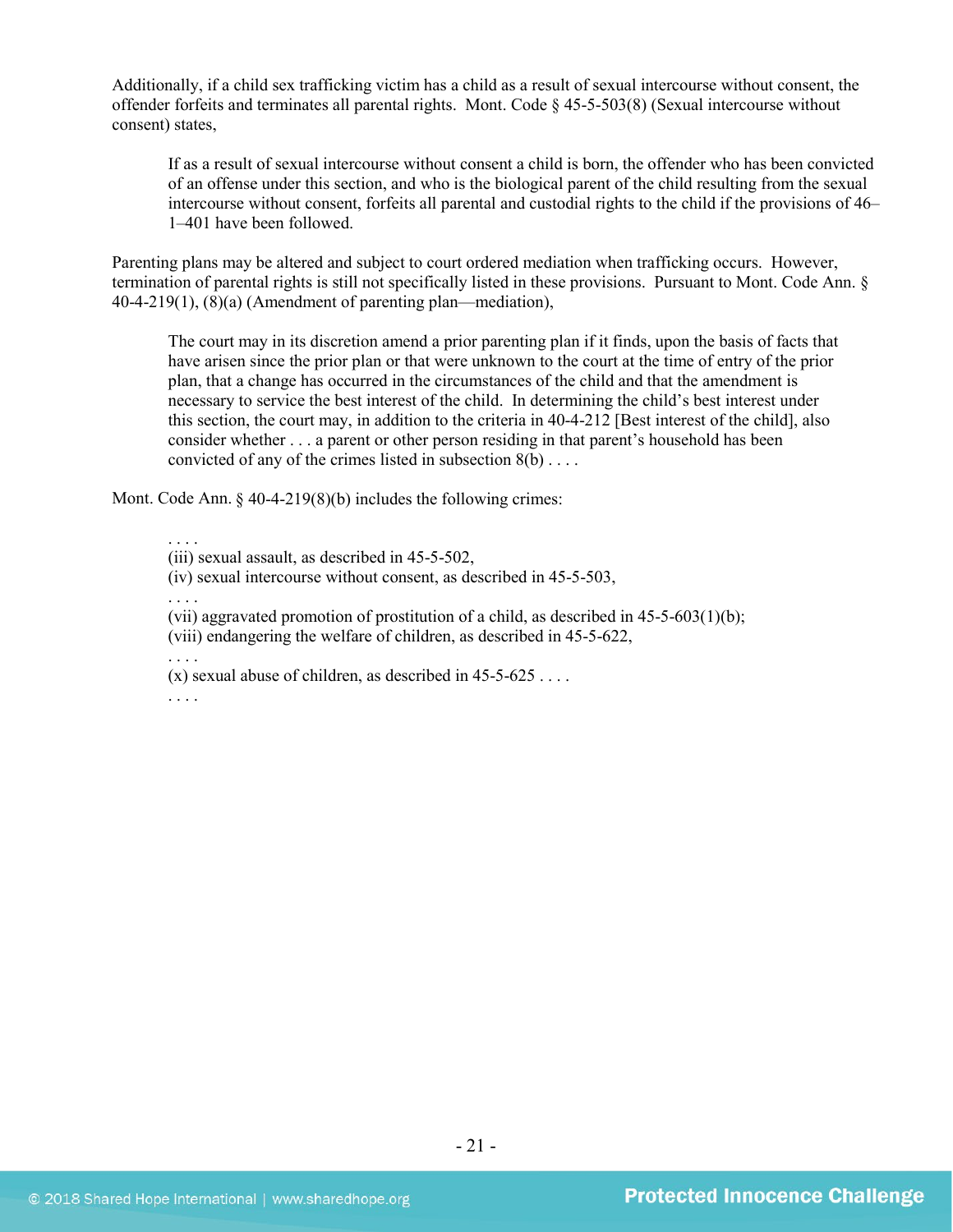#### **FRAMEWORK ISSUE 4: CRIMINAL PROVISIONS FOR FACILITATORS**

#### *Legal Components:*

- *4.1 The acts of assisting, enabling, or financially benefitting from child sex trafficking are included as criminal offenses in the state sex trafficking statute.*
- *4.2 Financial penalties, including asset forfeiture laws, are in place for those who benefit financially from or aid and assist in committing domestic minor sex trafficking.*
- *4.3 Promoting and selling child sex tourism is illegal.*

. . . .

*4.4 Promoting and selling images of child sexual exploitation carries penalties as high as similar federal offenses. \_\_\_\_\_\_\_\_\_\_\_\_\_\_\_\_\_\_\_\_\_\_\_\_\_\_\_\_\_\_\_\_\_\_\_\_\_\_\_\_\_\_\_\_\_\_\_\_\_\_\_\_\_\_\_\_\_\_\_\_\_\_\_\_\_\_\_\_\_\_\_\_\_\_\_\_\_\_\_\_\_\_\_\_\_\_\_\_\_\_\_\_\_\_*

#### *Legal Analysis:*

*4.1 The acts of assisting, enabling, or financially benefitting from child sex trafficking are included as criminal offenses in the state sex trafficking statute.*

The state sex trafficking law includes financially benefitting from domestic minor sex trafficking under Mont. Code Ann. § 45-5-702(1) (Trafficking of persons) which provides,

A person commits the offense of trafficking of persons if the person purposely or knowingly:

(b) benefits, financially or by receiving anything of value, from participation in a venture that has subjected another person to involuntary servitude or sexual servitude.

Trafficking of persons is punishable by up to 50 years imprisonment and a possible fine up to \$100,000 when the victim is a child. Mont. Code Ann.  $\S$  [45](#page-21-0)-5-702(2)(b).<sup>45</sup>

Mont. Code Ann. § 45-5-602 (Promoting prostitution) is also applicable to facilitators who participate in transporting minors or provide premises for domestic minor sex trafficking. A conviction under Mont. Code Ann. § 45-5-602 (Promoting prostitution) is punishable by imprisonment up to 10 years, a fine not to exceed \$50,000, or both. Mont. Code Ann. § 45-5-602(2). If the person being prostituted was a child and the patron is at least 18 or older, then a conviction under Mont. Code Ann. § 45-5-602 is punishable by imprisonment for 100 years, 25 years of which cannot be suspended, a possible fine not to exceed \$50,000, an order to complete a sexual offender treatment program, and may be subject to supervision for the remainder of the offender's life Mont. Code Ann. § 45-5-602(3)(a)(i)–(iii), (b).

Mont. Code Ann. §45-5-603(1)(b)–(c) (Aggravated promotion of prostitution) may also be applicable to facilitation. Subsections (b)–(c) state,

A person commits the offense of aggravated promotion of prostitution if the person purposely or knowingly commits any of the following acts:

(b) promotes prostitution of a child, whether or not the person is aware of the child's age; (c) promotes the prostitution of one's spouse, child, ward, or any person for whose care, protection, or support the person is responsible.

<span id="page-21-0"></span> <sup>45</sup> *See supra* note [2.](#page-0-2)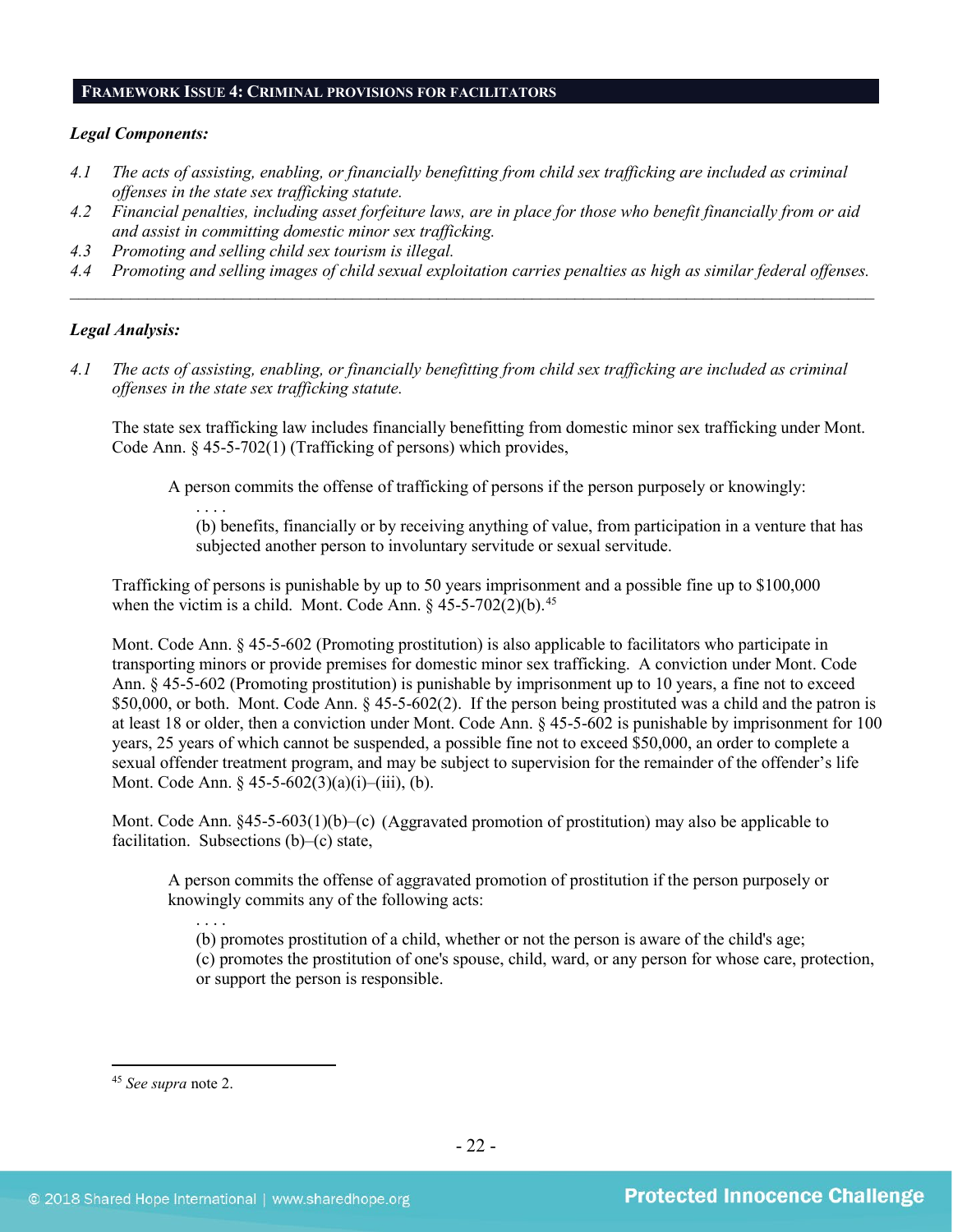As discussed above, promotion of prostitution includes the keeping a house of prostitution, procuring an individual for prostitution, transporting an individual with the purpose to promote that individual's engaging prostitution, leases or permits a place to be used for prostitution. Mont. Code Ann.  $§45-5-602(1)(a)$  (g).

A facilitator may also face charges under Mont. Code Ann. § 45-5-625(1)(i) (Sexual abuse of children), assuming it encompasses transporting a child to engage in sexual conduct with a third party.[46](#page-22-0) A conviction under Mont. Code Ann. § 45-5-625(i) (Sexual abuse of children) is punishable by life imprisonment or a term of imprisonment up to 100 years and a possible fine not to exceed \$10,000. Mont. Code Ann. § 45-5-625(2)(a). However, unless punished under Mont. Code Ann. § 46-18-219 (Life sentence without possibility of release),<sup>[47](#page-22-1)</sup> a conviction for sexual abuse of children is punishable by life imprisonment or by imprisonment for 4–100 years and a possible fine not to exceed \$ 10,000 if the victim is under 16 years of age. Mont. Code Ann. § 45-5- 625(2)(b). Penalties are enhanced when the child is under 13 and the offender is 18 or older to imprisonment for 100 years, 10 years of which cannot be suspended ("except as provided in 46-18-222(1) through (5)"), a possible fine not to exceed \$50,000, an order to enroll in a treatment program, and possible supervision for the remainder of the offender's life. Mont. Code Ann. § 45-5-625(4)(a), (b).

Pursuant to Mont. Code Ann. § 45-6-341(1), (2) (Money laundering),

(1) A person commits the offense of money laundering if the person knowingly:

(a) receives or acquires the proceeds of, or engages in transactions involving proceeds of, any activity that is unlawful under the laws of the United States or the state in which the activity occurred;

(b) gives, sells, transfers, trades, invests, conceals, transports, or otherwise makes available anything of value that the person knows is intended to be used for the purpose of committing or furthering the commission of any activity that is unlawful under the laws of the United States or the state in which the committing or furthering of the commission of the activity occurs;

(c) directs, plans, organizes, initiates, finances, manages, supervises, or facilitates the transportation or transfer of proceeds that the person knows are derived from any activity that is unlawful under the laws of the United States or the state in which the activity occurred; or

(d) conducts a financial transaction involving proceeds that the person knows are derived from any activity that is unlawful under the laws of the United States or the state in which the activity occurred when the transaction is designed in whole or in part to conceal or disguise the nature, location, source, ownership, or control of the proceeds or to avoid a transaction reporting requirement under federal law.

(2) A person convicted of money laundering shall be fined an amount not to exceed \$1,500 or be imprisoned in the county jail for a term not to exceed 6 months, or both. If the money laundering is part of a common scheme or if the value of the proceeds or item of value exceeds \$1,500, the person shall be fined not to exceed \$50,000 or be imprisoned in the state prison for a term not to exceed 20 years, or both.

*4.2 Financial penalties, including asset forfeiture laws, are in place for those who benefit financially from or aid and assist in committing domestic minor sex trafficking.*

Facilitators convicted under Mont. Code Ann. § 45-5-702 (Trafficking of persons) face fines up to \$100,000. Mont. Code Ann.  $\S 45-5-702(2)(b)$ . A facilitator convicted under Mont. Code Ann.  $\S 45-5-602(1)(g)$ (Promoting prostitution) faces a fine of up to \$50,000. Mont. Code Ann. § 45-5-602(2).

<span id="page-22-0"></span> <sup>46</sup> *See supra* Component 1.2 for the relevant text of Mont. Code Ann. § 45-5-625(1)(i) (Sexual abuse of children).

<span id="page-22-1"></span><sup>47</sup> *See supra* note [10](#page-3-3) for the substantive provision of Mont. Code Ann. § 46-18-219 (Life sentence without possibility of release).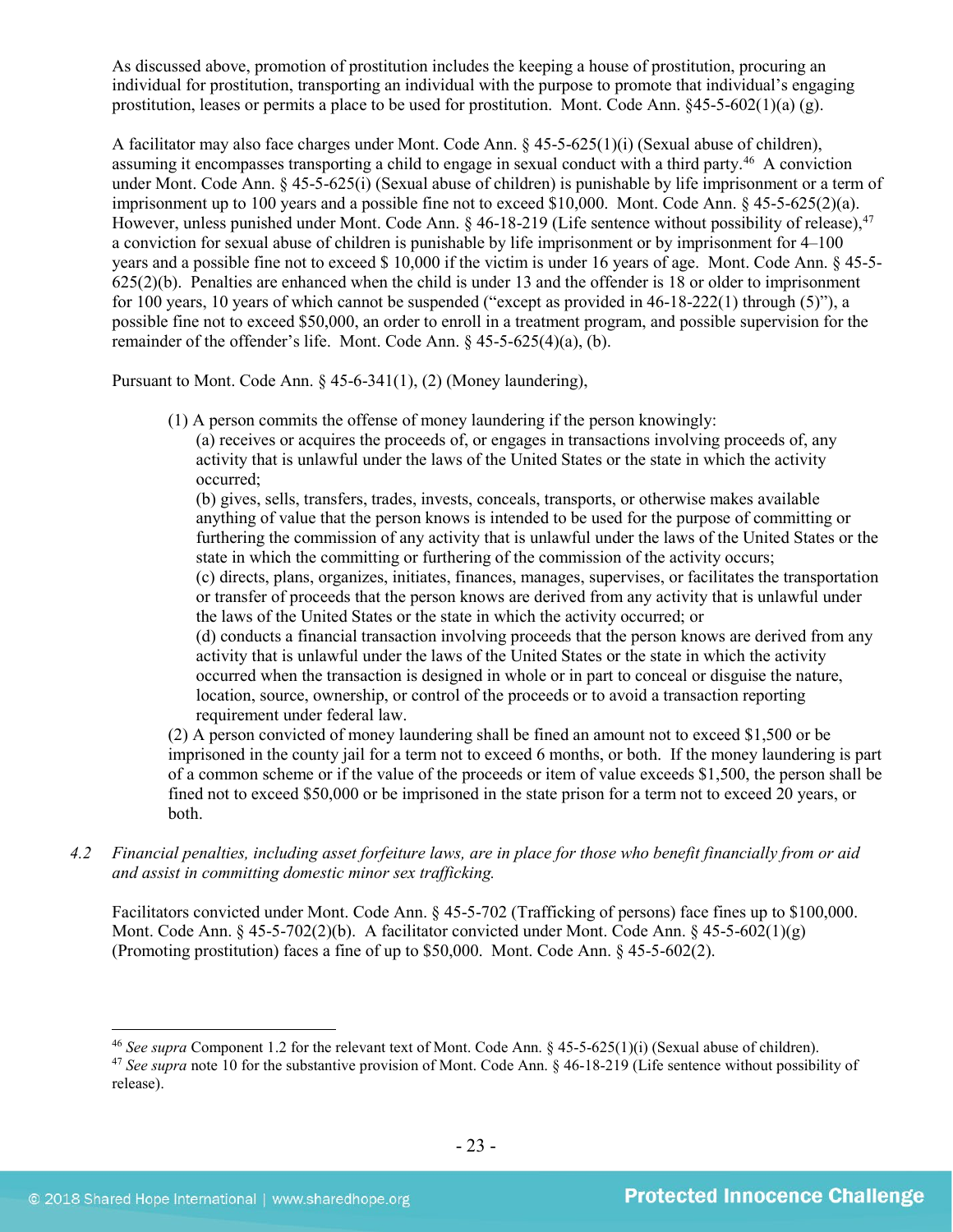Restitution must be ordered by the court in any case that the victim suffers "an economic loss," pursuant to Mont. Code Ann. § 46-18-241(1) (Condition of restitution), which states,

As provided in 46-18-201,<sup>[48](#page-23-0)</sup> a sentencing court shall, as part of the sentence, require an offender to make full restitution to any victim who has sustained pecuniary loss, including a person suffering an economic loss. The duty to pay full restitution under the sentence remains with the offender or the offender's estate until full restitution is paid, whether or not the offender is under state supervision. If the offender is under state supervision, payment of restitution is a condition of any probation or parole.

Convicted facilitators face asset forfeiture for human trafficking offenses. If a facilitator's property was used or intended for use in violation of Mont. Code Ann. § 45-5-702(Trafficking of persons), § 45-5-704 (Sexual servitude), or § 45-5-705 (Patronizing victim of sexual servitude), that property is subject to asset forfeiture under Mont. Code Ann. § 45-5-707(1) (Property subject to forfeiture – human trafficking) which provides,

. . . .

(b) Property is subject to criminal forfeiture under this section if it is used or intended for use in violation of 45-5-702, 45-5-703, 45-5-704, or 45-5-705.

(c) The following property is subject to criminal forfeiture under this section:

(i) money, raw materials, products, equipment, and other property of any kind;

(ii) property used or intended for use as a container for property enumerated in subsection  $(1)(c)(i)$ ;

(iii) except as provided in subsection (2), a conveyance, including an aircraft, vehicle, or vessel: $49$ 

(iv) books, records, research products and materials, formulas, microfilm, tapes, and data; (v) anything of value furnished or intended to be furnished in exchange for the provision of labor or services or commercial sexual activity and all proceeds traceable to the exchange;

(vi) negotiable instruments, securities, and weapons; and

(vii) personal property constituting or derived from proceeds obtained directly or indirectly from the provision of labor or services or commercial sexual activity.

Forfeiture may also be available to the extent that trafficker is found guilty of money laundering under Mont. Code Ann.  $\S$  45-6-341(1) (Money laundering).<sup>[50](#page-23-2)</sup> If convicted, a facilitator faces a fine not to exceed \$1,500, unless "the money laundering is part of a common scheme or if the value of the proceeds or item of value exceeds \$1,500," in which case the fine is not to exceed \$50,000. Mont. Code Ann. § 45-6-341(2). In addition, pursuant to Mont. Code Ann. § 45-6-341(3)(a), the court shall order a convicted trafficker to forfeit

(i) money, including digital currency, and raw materials, products, equipment of any kind, and any other personal property involved in the money laundering;

(ii) personal property constituting or derived from proceeds obtained directly or indirectly from the money laundering; and

(iii) real property, including any right, title, and interest in any lot or tract of land and any appurtenances or improvements, that is directly used or intended to be used in any manner to commit or facilitate the commission of, or that is derived from or maintained by the proceeds resulting from, the money laundering.

Pursuant to Mont. Code Ann. § 45-6-341(3)(b), "The sheriff of the county where forfeited property is located shall sell the property at auction. The proceeds of the sale must be deposited in the state general fund."

<span id="page-23-1"></span><span id="page-23-0"></span> <sup>48</sup> *See supra* note [25](#page-11-2) for the substantive provision of Mont. Code Ann. § 46-18-201 (Sentences that may be imposed). <sup>49</sup> *See supra* note [26.](#page-11-3)

<span id="page-23-2"></span><sup>50</sup> *See supra* Component 3.4 for the relevant provisions of Mont. Code Ann. § 45-6-341(1) (Money laundering).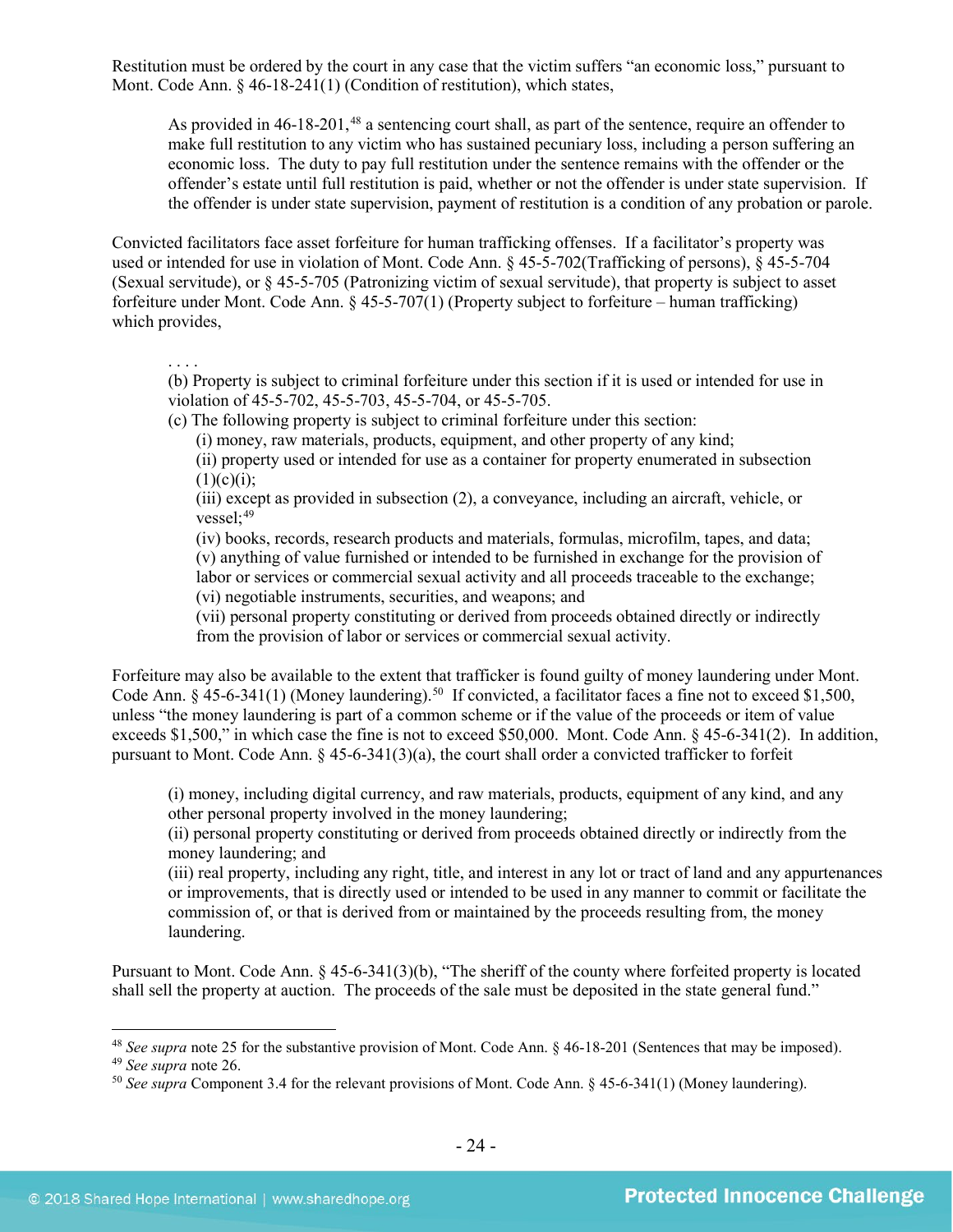# *4.3 Promoting and selling child sex tourism is illegal.*

Montana has no specific provision expressly prohibiting the promoting or selling of child sex tourism in Montana.

4.3.1 Recommendation: Enact a law that prohibits selling or offering to sell travel services that include or facilitate travel in or outside of Montana for the purpose of engaging in commercial sexual exploitation of a minor under the age of 18.

# *4.4 Promoting and selling images of child sexual exploitation carries penalties as high as similar federal offenses.*

Mont. Code Ann. § 45-5-625(1) (Sexual abuse of children) states,

A person commits the offense of sexual abuse of children if the person:

. . . . (d) knowingly processes, develops, prints, publishes, transports, distributes, sells, exhibits, or advertises any visual or print medium, including a medium by use of electronic communication in which a child is engaged in sexual conduct, actual or simulated;

. . . .

(f) finances any of the activities described in subsections (1)(a) through (1)(d) and (1)(g), knowing that the activity is of the nature described in those subsections;

(g) possesses with intent to sell any visual or print medium, including a medium by use of electronic communication in which a child is engaged in sexual conduct, actual or simulated; . . . .

A conviction under Mont. Code Ann. § 45-5-625(1) (Sexual abuse of children) is generally punishable by life imprisonment or a term of imprisonment up to 100 years and a possible fine not to exceed \$10,000. Mont. Code Ann. § 45-5-625(2)(a). However, unless punished under Mont. Code Ann. § 46-18-219 (Life sentence without possibility of release),<sup>[51](#page-24-0)</sup> a conviction for sexual abuse of children is punishable by life imprisonment or by imprisonment for 4–100 years and a possible fine not to exceed \$10,000 if the victim is under 16 years of age. Mont. Code Ann. § 45-5-625(2)(b). Penalties are enhanced when the child is under 13 and the offender is 18 or older to imprisonment for 100 years, 10 years of which cannot be suspended ("except as provided in 46-18- 222(1) through (5)"), a possible fine not to exceed \$50,000, an order to enroll in a treatment program, and possible supervision for the remainder of the offender's life. Mont. Code Ann. § 45-5-625(4)(a), (b).

<span id="page-24-0"></span> <sup>51</sup> *See supra* note [10](#page-3-3) for the substantive provision of Mont. Code Ann. § 46-18-219 (Life sentence without possibility of release).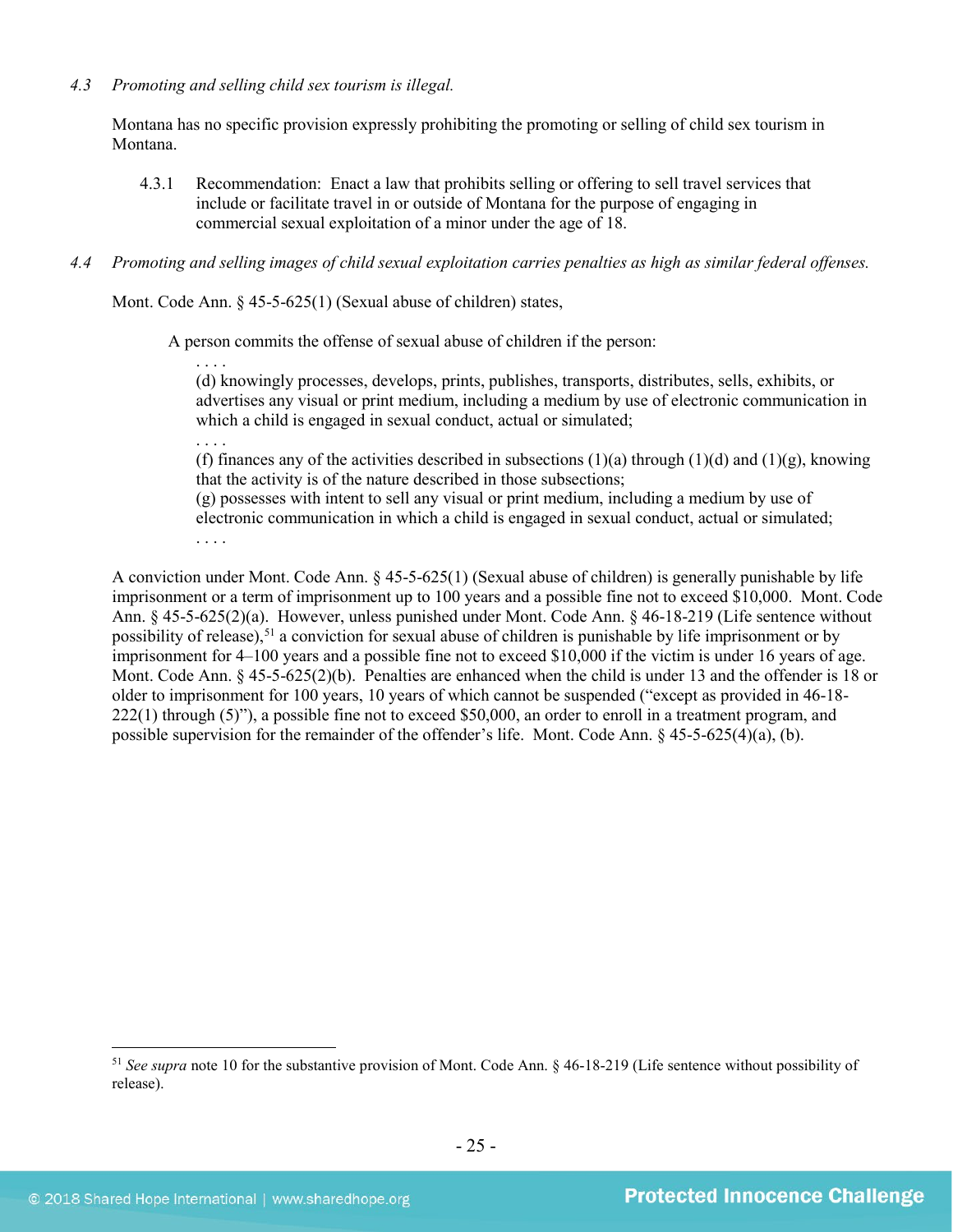#### **FRAMEWORK ISSUE 5: PROTECTIVE PROVISIONS FOR THE CHILD VICTIMS**

#### *Legal Components:*

- *5.1 Victims under the core child sex trafficking offense include all commercially sexually exploited children.*
- *5.2 The state sex trafficking statute expressly prohibits a defendant from asserting a defense based on the willingness of a minor under 18 to engage in the commercial sex act.*
- *5.3 State law prohibits the criminalization of minors under 18 for prostitution offenses.*
- *5.4 State law provides a non-punitive avenue to specialized services through one or more points of entry.*
- *5.5 Child sex trafficking is identified as a type of abuse and neglect within child protection statutes.*
- *5.6 The definition of "caregiver" or another related term in the child welfare statutes is not a barrier to a sex trafficked child accessing the protection of child welfare.*
- *5.7 Crime victims' compensation is specifically available to a child victim of sex trafficking or commercial sexual exploitation of children (CSEC).*
- *5.8 Victim-friendly procedures and protections are provided in the trial process for minors under 18.*
- *5.9 Child sex trafficking victims may vacate delinquency adjudications and expunge related records for prostitution and other offenses arising from trafficking victimization, without a waiting period.*
- *5.10 Victim restitution and civil remedies for victims of domestic minor sex trafficking or commercial sexual exploitation of children (CSEC) are authorized by law.*
- *5.11 Statutes of limitations for civil and criminal actions for child sex trafficking or commercial sexual exploitation of children (CSEC) offenses are eliminated or lengthened to allow prosecutors and victims a realistic opportunity to pursue criminal action and legal remedies.*

*\_\_\_\_\_\_\_\_\_\_\_\_\_\_\_\_\_\_\_\_\_\_\_\_\_\_\_\_\_\_\_\_\_\_\_\_\_\_\_\_\_\_\_\_\_\_\_\_\_\_\_\_\_\_\_\_\_\_\_\_\_\_\_\_\_\_\_\_\_\_\_\_\_\_\_\_\_\_\_\_\_\_\_\_\_\_\_\_\_\_\_\_\_\_*

# *Legal Analysis:*

*5.1 Victims under the core child sex trafficking offense include all commercially sexually exploited children. [52](#page-25-0)*

Montana's human trafficking offense includes all commercial sexual exploitation of minors. Under Mont. Code Ann. § 45-5-702 (Trafficking of persons), when the victim is a minor, means of force, fraud, or coercion are not required.<sup>[53](#page-25-1)</sup> In addition, the human trafficking law applies to buyers; thus, buying commercial sex with a person who is under the age of eighteen constitutes human trafficking.<sup>[54](#page-25-2)</sup> Finally, in establishing the crime of sex trafficking, third party control is not required. Consequently, Montana's human trafficking offenses include any child who is bought for sex, regardless of whether force, fraud, or coercion is used, regardless of whether a buyer exploited the youth without a trafficker's involvement, and regardless of whether the victim identifies a trafficker.

*5.2 The state sex trafficking statute expressly prohibits a defendant from asserting a defense based on the willingness of a minor under 18 to engage in the commercial sex act.* 

Mont. Code Ann. § 45-5-704(2) (Sexual servitude) expressly prohibits a defense to prosecution based on the minor's willingness to engage in the commercial sex act. Mont. Code Ann. § 45-5-704(2) states, "It is not a defense in a prosecution under subsection (1)(b) that the child consented to engage in commercial sexual activity or that the defendant believed the child was an adult."

<span id="page-25-0"></span> <sup>52</sup> *See generally* Shared Hope International, "Eliminating the Third Party Control Barrier to Identifying Juvenile Sex Trafficking Victims," JuST Response Policy Paper (2015), [http://sharedhope.org/wp-](http://sharedhope.org/wp-content/uploads/2015/08/Policy-Paper_Eliminating-Third-Party-Control_Final1.pdf)

[content/uploads/2015/08/Policy-Paper\\_Eliminating-Third-Party-Control\\_Final1.pdf](http://sharedhope.org/wp-content/uploads/2015/08/Policy-Paper_Eliminating-Third-Party-Control_Final1.pdf) (discussing need to include all commercially sexually exploited children within sex trafficking definitions and corresponding need to include buyer conduct in core sex trafficking offenses regardless of whether victim is under control of a third party).<br><sup>53</sup> See supra Component 1.1.

<span id="page-25-1"></span>

<span id="page-25-2"></span><sup>&</sup>lt;sup>54</sup> See supra Component 2.1.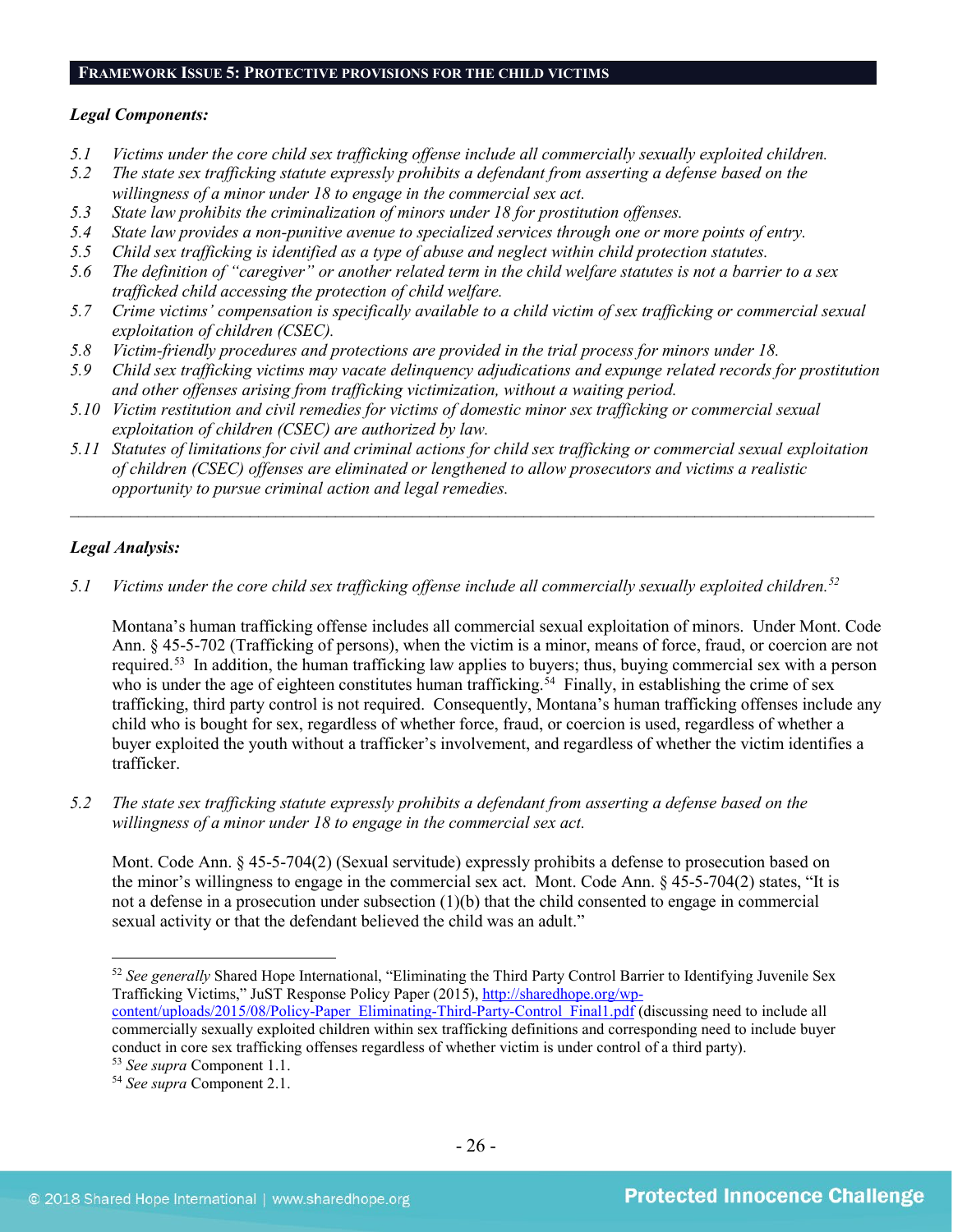However, Montana's CSEC offenses under Mont. Code Ann. § 45-5-601 (Prostitution), § 45-5-602 (Promoting prostitution), § 45-5-603 (Aggravated promotion of prostitution), and § 45-5-625 (Sexual abuse of children) neither authorize nor specifically prohibit a defense based on the minor's willingness to engage in the commercial sex act.

# *5.3 State law prohibits the criminalization of minors under 18 for prostitution offenses.[55](#page-26-0)*

Mont. Code Ann. § 45-5-709 (Immunity of child) prohibits the criminalization of commercially sexually exploited children for prostitution, promoting prostitution, and non-violent offenses. It states,

(1) A person is not criminally liable or subject to proceedings under Title 41, chapter 5 [Youth Court Act], for prostitution, promoting prostitution, or other nonviolent offenses if the person was a child at the time of the offense and committed the offense as a direct result of being a victim of human trafficking.

(2) A person who has engaged in commercial sexual activity is not criminally liable or subject to proceedings under Title 41, chapter 5 [Youth Court Act], for prostitution or promoting prostitution if the person was a child at the time of the offense.

(3) A child who under subsection (1) or (2) is not subject to criminal liability or proceedings under Title 41, chapter 5 [Youth Court Act], is presumed to be a youth in need of care under Title 41, chapter 3 [Child Abuse and Neglect].<sup>[56](#page-26-1)</sup>

*5.4 State law provides a non-punitive avenue to specialized services through one or more points of entry.*

# **System response to child engaged in commercial sex act**

. . . .

Under Montana law, a juvenile sex trafficking victim will likely be identified as a youth in need of care, rather than as delinquent or as a youth in need of intervention; however, services are not required to be specialized to the needs of these children.

<span id="page-26-3"></span>Pursuant to Mont. Code Ann. § 45-5-709(3) (Immunity of child), "[a] child who under subsection (1) or (2) is not subject to criminal liability or proceedings under Title 41, chapter 5, is presumed to be a youth in need of care under Title 41, chapter 3." Under subsections (1) and (2), juvenile sex trafficking victims are not criminally liable for prostitution, promoting prostitution, or non-violent acts related to their victimization. Specifically, Mont. Code Ann. § 45-5-709(1), (2) states,

(1) A person is not criminally liable or subject to proceedings under Title 41, chapter 5, for prostitution, promoting prostitution, or other nonviolent offenses if the person was a child at the time of the offense and committed the offense as a direct result of being a victim of human trafficking. (2) A person who has engaged in commercial sexual activity is not criminally liable or subject to proceedings under Title 41, chapter 5, for prostitution or promoting prostitution if the person was a child at the time of the offense.

To the extent that a juvenile sex trafficking victim is charged with an offense that does not fall under Mont. Code Ann. § 45-5-709(1) or (2), the child faces possible adjudication under Montana's Youth Court Act<sup>[57](#page-26-2)</sup> as a "youth in need of intervention" or as a "delinquent youth."<sup>[58](#page-26-3)</sup>

<span id="page-26-0"></span><sup>&</sup>lt;sup>55</sup> For more information regarding recent federal legislation impacting this component see: http://go.sharedhope.org/stateimpactmemo.

<sup>56</sup> Mont. Code Ann. § 45-5-709(4) further provides that "[t]his section does not apply in a prosecution under 45-5-

<span id="page-26-2"></span><span id="page-26-1"></span><sup>601 [</sup>Prostitution] or a proceeding under Title 41, chapter 5 [Youth Court Act], for patronizing a prostitute."

<sup>57</sup> Mont. Code Ann. §§ 41-5-101– 2510.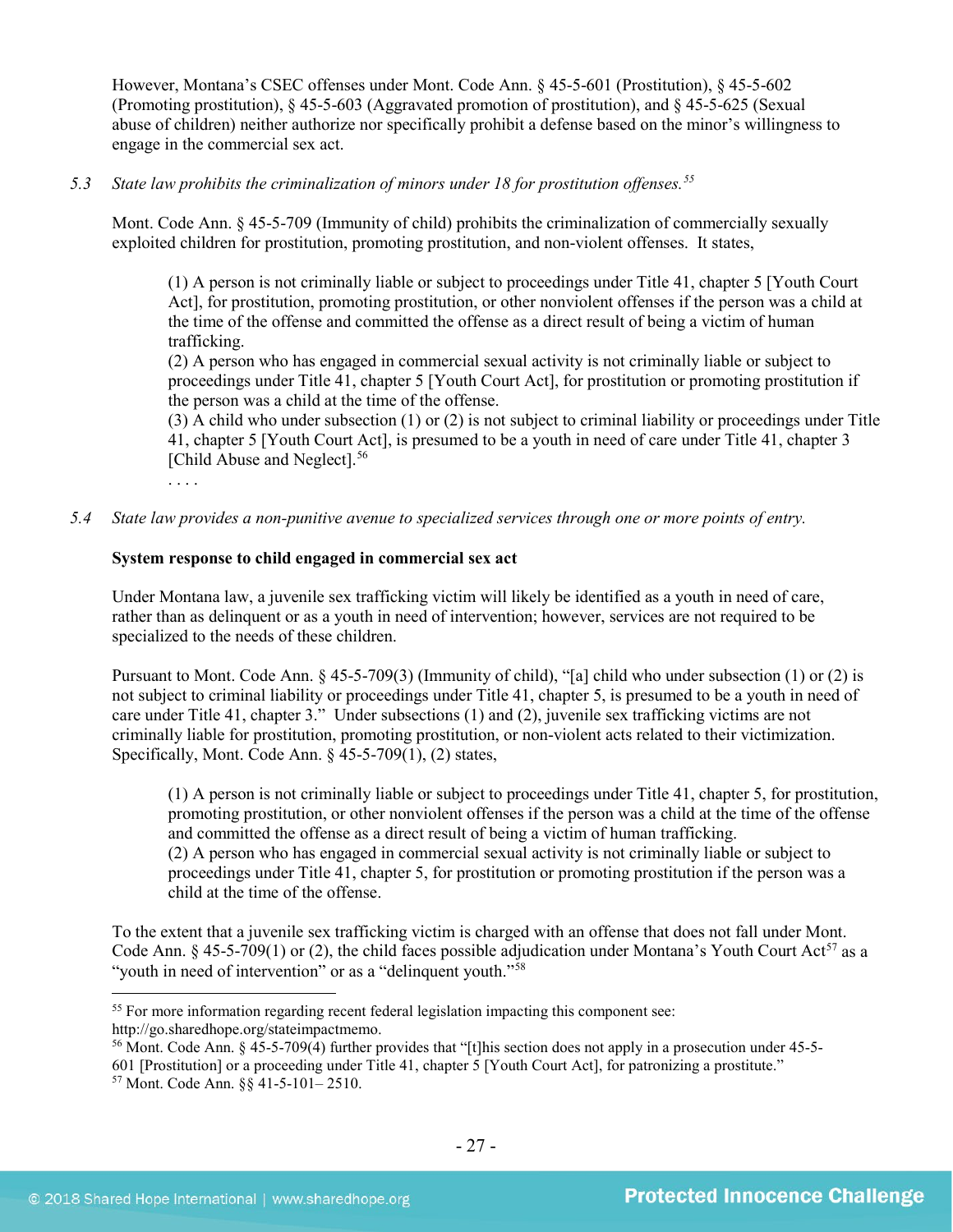#### **Summary**

Although juvenile sex trafficking victims are presumed to be youth in need of care and may avoid delinquency adjudications for prostitution, promoting prostitution, and non-violent offenses related to their victimization, Montana law does not mandate the provision of specialized services.

5.4.1 Recommendation: Amend Montana's protective response for juvenile sex trafficking victims to require access to specialized services.

# *5.5 Child sex trafficking is identified as a type of abuse and neglect within child protection statutes.[59](#page-27-0)*

Although child sex trafficking is not identified as a of type abuse within Montana's child protection statutes, the definition of "child abuse and neglect" does include victims of certain CSEC offenses based on the definition of "sexual exploitation." Mont. Code Ann. § 41-3-102(7)(a) (Definitions) defines "child abuse or neglect" as

- (i) actual physical or psychological harm to a child;
- (ii) substantial risk of physical or psychological harm to a child; or
- (iii) abandonment.

Pursuant to Mont. Code Ann. § 41-3-102(7)(b)(i)(A), "child abuse and neglect" includes: "actual physical or psychological harm to a child or substantial risk of physical or psychological harm to a child by the acts or omissions of a person responsible for the child's welfare."

In turn, Mont. Code Ann. § 41-3-102(21)(a) defines "physical or psychological harm to a child" as

[H]arm that occurs whenever the parent or other person responsible for the child's welfare:

- (i) inflicts or allows to be inflicted upon the child physical abuse, physical neglect, or psychological abuse or neglect;
- (ii) commits or allows sexual abuse or exploitation of the child;
- (iii) induces or attempts to induce a child to give untrue testimony that the child or another child was abused or neglected by a parent or other person responsible for the child's welfare; . . . .

58 Pursuant to Mont. Code Ann. § 41-5-103 (Definitions),

(11) "Delinquent youth" means a youth who is adjudicated under formal proceedings under the Montana Youth Court Act as a youth:

(a) who has committed an offense that, if committed by an adult, would constitute a criminal offense; or

(b) who has been placed on probation as a delinquent youth and who has violated any condition of probation.

(51) "Youth in need of intervention" means a youth who is adjudicated as a youth and who" (a) commits an offense prohibited by law that if committed by an adult would not constitute a criminal . . . .

(b) has committed any of the acts of a delinquent youth but whom the youth court, in its discretion, chooses to regard as a youth in need of intervention.

<span id="page-27-0"></span><sup>59</sup> For more information regarding recent federal legislation impacting this component see: http://go.sharedhope.org/stateimpactmemo.

. . . .

. . . .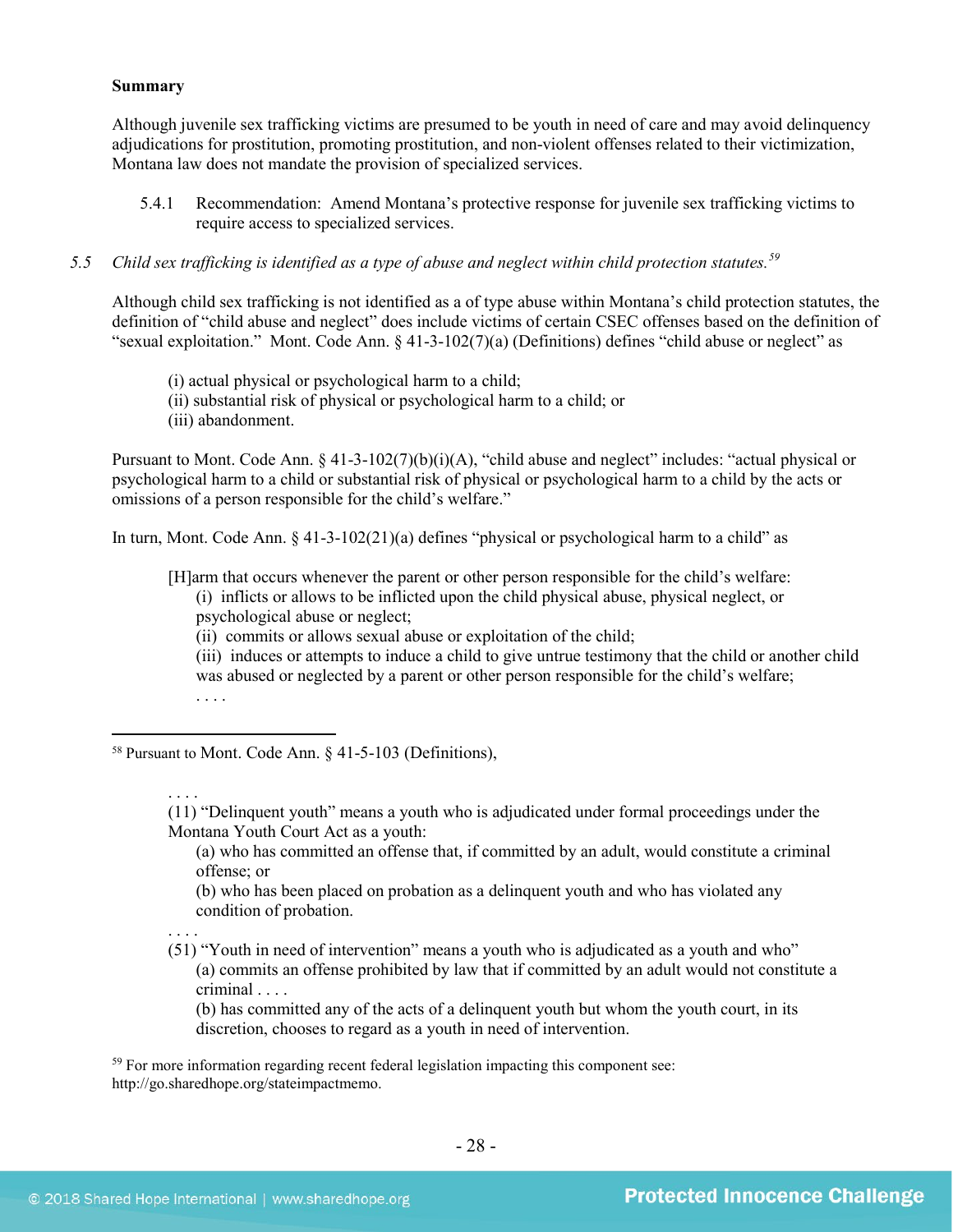(v) exposes or allows the child to be exposed to an unreasonable risk to the child's health or welfare by failing to intervene or eliminate the risk; or;

. . . .

Mont. Code Ann. § 41-3-102(28) defines "sexual exploitation" as "allowing, permitting, or encouraging a child to engage in a prostitution offense, as described in 45-5-601 [Prostitution] through 45-5-603 [Aggravated promotion of prostitution], or allowing, permitting, or encouraging sexual abuse of children as described in 45- 5-625 [Sexual abuse of children]."

Child sex trafficking victims are presumed to be "youth in need of care" under Mont. Code Ann. § 45-5-709(3) (Immunity of child) however. Mont. Code Ann.  $\S$  45-5-709(3) states, "[a] child who under subsection (1)<sup>[60](#page-28-0)</sup> or  $(2)^{61}$  $(2)^{61}$  $(2)^{61}$  is not subject to criminal liability or proceedings under Title 41, chapter 5 [Youth Court Act], is presumed to be a youth in need of care under Title 41, chapter 3."

- 5.5.1 Recommendation: Amend Mont. Code Ann. § 41-3-102(7)(a) (Definitions) to include child sex trafficking as a form of abuse regardless of the child's relationship to the perpetrator of the abuse.
- *5.6 The definition of "caregiver" or another related term in the child welfare statutes is not a barrier to a sex trafficked child accessing the protection of child welfare.*

The term "caregiver" is not utilized in the Montana child welfare statutes. Instead, the applicable term used is, "a person responsible for a child's welfare." Mont. Code Ann. § 41-3-102(2)(a) (Definitions) defines "a person responsible for a child's welfare" to include "an adult who resides in the same home in which the child resides," which is likely too narrow to apply to an exploiter who is not a family member or household member. However, the definition of "person responsible for a child's welfare" does not appear to limit child welfare's authority to intervene on behalf of a juvenile sex trafficking victim because Mont. Code Ann. § 45-5-709(3) (Immunity of child) provides that "[a] child who under subsection  $(1)^{62}$  $(1)^{62}$  $(1)^{62}$  or  $(2)^{63}$  $(2)^{63}$  $(2)^{63}$  is not subject to criminal liability or proceedings under Title 41, chapter 5 [Youth Court Act], is presumed to be a youth in need of care under Title 41, chapter 3."

*5.7 Crime victims' compensation is specifically available to a child victim of sex trafficking or commercial sexual exploitation of children (CSEC).*

Mont. Code Ann. § 44-4-1502 (Eligibility for benefit or service) identifies victims of human trafficking as victims for purposes of accessing crime victims compensation and provides a specific exemption to ineligibility factors for juvenile sex trafficking victims, stating, "A child who has engaged in commercial sexual activity is eligible for a benefit or service available through the state, including compensation under Title 53, chapter 9,

<span id="page-28-0"></span> $60$  Mont. Code Ann.  $§$  45-5-709(1) (Immunity of child) states, "A person is not criminally liable or subject to proceedings under Title 41, chapter 5 [Youth Court Act], for prostitution, promoting prostitution, or other nonviolent offenses if the person was a child at the time of the offense and committed the offense as a direct result of being a victim of human trafficking."

<span id="page-28-1"></span> $61$  Mont. Code Ann. § 45-5-709(2) states, "A person who has engaged in commercial sexual activity is not criminally liable or subject to proceedings under Title 41, chapter 5 [Youth Court Act], for prostitution or promoting prostitution if the person was a child at the time of the offense."

<span id="page-28-2"></span> $62$  Mont. Code Ann. § 45-5-709(1) states, "A person is not criminally liable or subject to proceedings under Title 41, chapter 5 [Youth Court Act], for prostitution, promoting prostitution, or other nonviolent offenses if the person was a child at the time of the offense and committed the offense as a direct result of being a victim of human trafficking."

<span id="page-28-3"></span> $63$  Mont. Code Ann.  $\frac{63}{100}$  +  $\frac{45-5-709(2)}{200}$  states, "A person who has engaged in commercial sexual activity is not criminally liable or subject to proceedings under Title 41, chapter 5 [Youth Court Act], for prostitution or promoting prostitution if the person was a child at the time of the offense."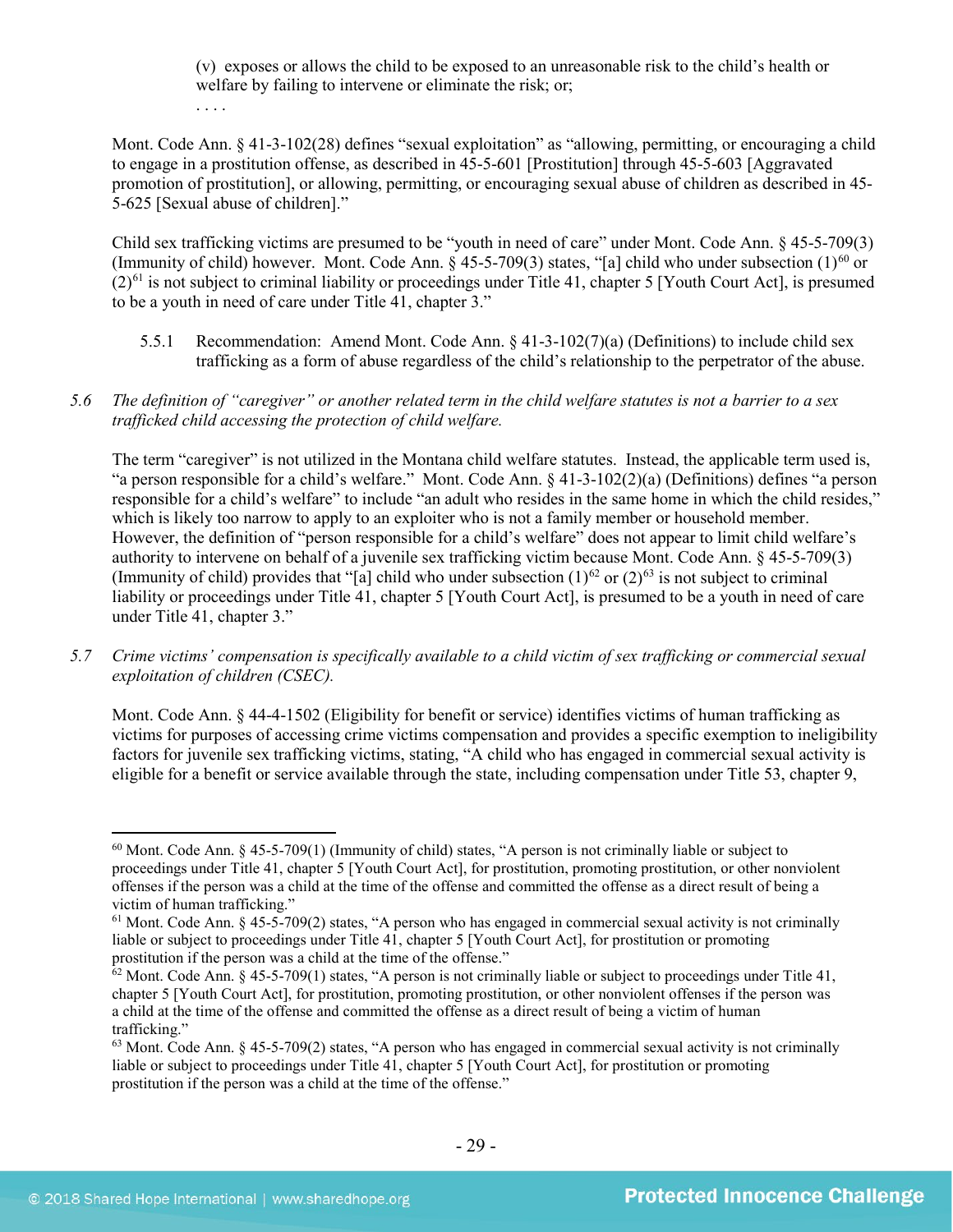part 1, regardless of immigration status or factors described in 53-9-125 [Mont. Code Ann. § 53-9-125 (Limitations on awards)]."

#### *5.8 Victim-friendly procedures and protections are provided in the trial process for minors under 18.*

There are victim-friendly criminal justice procedures provided in the court system process in Montana. In addition to Montana's rape shield law under Mont. Code Ann. § 45-5-511 (Provisions generally applicable to sexual crimes),  $64$  Mont. Code Ann.  $\S$  45-5-708 (Past sexual behavior of victim) provides,

In a prosecution for an offense under 45-5-702 [Trafficking of persons], 45-5-703 [Involuntary servitude], 45-5-704 [Sexual servitude], or 45-5-705 [Patronizing victim of sexual servitude] or a civil action under 27-1-755 [Civil action—human trafficking victim], evidence concerning a specific instance of the victim's past sexual behavior or reputation or opinion evidence of the victim's past sexual behavior is inadmissible unless the evidence is admitted in accordance with  $45-5-511(2)^{65}$  $45-5-511(2)^{65}$  $45-5-511(2)^{65}$  or offered by the prosecution to prove a pattern of human trafficking by the defendant.

There are also rules of evidence in cases involving sexual offenses—including Mont. Code Ann. § 45-5-603 (Aggravated promotion of prostitution) and § 45-5-625 (Sexual abuse of children)—which are victim-friendly. Mont. Code Ann. § 46-16-226 (Definitions). Under Mont. Code Ann. § 46-16-220 (Child hearsay exception criminal proceedings), a court may allow the out-of-court statement of a child under 15 who is "an alleged victim of a sexual offense<sup>[66](#page-29-2)</sup> or other crime of violence" and "unavailable as a witness" in certain circumstances if the requirements of the statute are met. Mont. Code Ann. § 46-16-220(1), (4). Pursuant to Mont. Code Ann. § 46-16-229(1), (2) (Order for two-way electronic audio-video communication testimony—finding by court procedure for conducting testimony),

(1) The court shall order that the testimony of a child witness be taken by two-way electronic audiovideo communication if, after considering the factors set forth in 46-16-228(3) [Hearing—procedure — evidence that may be received—protection for child witness],<sup>[67](#page-29-3)</sup> the court finds by clear and convincing

(4) Evidence of failure to make a timely complaint or immediate outcry does not raise any presumption as to the credibility of the victim.

(5) Resistance by the victim is not required to show lack of consent. Force, fear, or threat is sufficient alone to show lack of consent.

<span id="page-29-3"></span><sup>67</sup> Mont. Code Ann. § 46-16-228(3) states,

In ruling on the motion, the court shall consider the following factors:

<span id="page-29-0"></span> $64$  Mont. Code Ann. § 45-5-511(2)–(5) (Provisions generally applicable to sexual crimes) provides,

<sup>(2)</sup> Evidence concerning the sexual conduct of the victim is inadmissible in prosecutions under this part except evidence of the victim's past sexual conduct with the offender or evidence of specific instances of the victim's sexual activity to show the origin of semen, pregnancy, or disease that is at issue in the prosecution.

<sup>(3)</sup> If the defendant proposes for any purpose to offer evidence described in subsection (2), the trial judge shall order a hearing out of the presence of the jury to determine whether the proposed evidence is admissible under subsection (2).

<span id="page-29-1"></span><sup>65</sup> Mont. Code Ann. § 45-5-511(2) (Provisions generally applicable to sexual crimes) provides, "Evidence concerning the sexual conduct of the victim is inadmissible in prosecutions under this part except evidence of the victim's past sexual conduct with the offender or evidence of specific instances of the victim's sexual activity to show the origin of semen, pregnancy, or disease that is at issue in the prosecution."

<span id="page-29-2"></span><sup>66</sup> Pursuant to Mont. Code Ann. § 46-16-226(2) (Definitions) "'Sexual offense' means any violation of or attempt, solicitation, or conspiracy to commit a violation of 45-5-502 [Sexual assault], 45-5-503 [Sexual intercourse without consent], 45-5-504 [Indecent exposure], 45-5-507 [Incest], 45-5-603 [Aggravated promotion of prostitution], or 45- 5-625 [Sexual abuse of children]."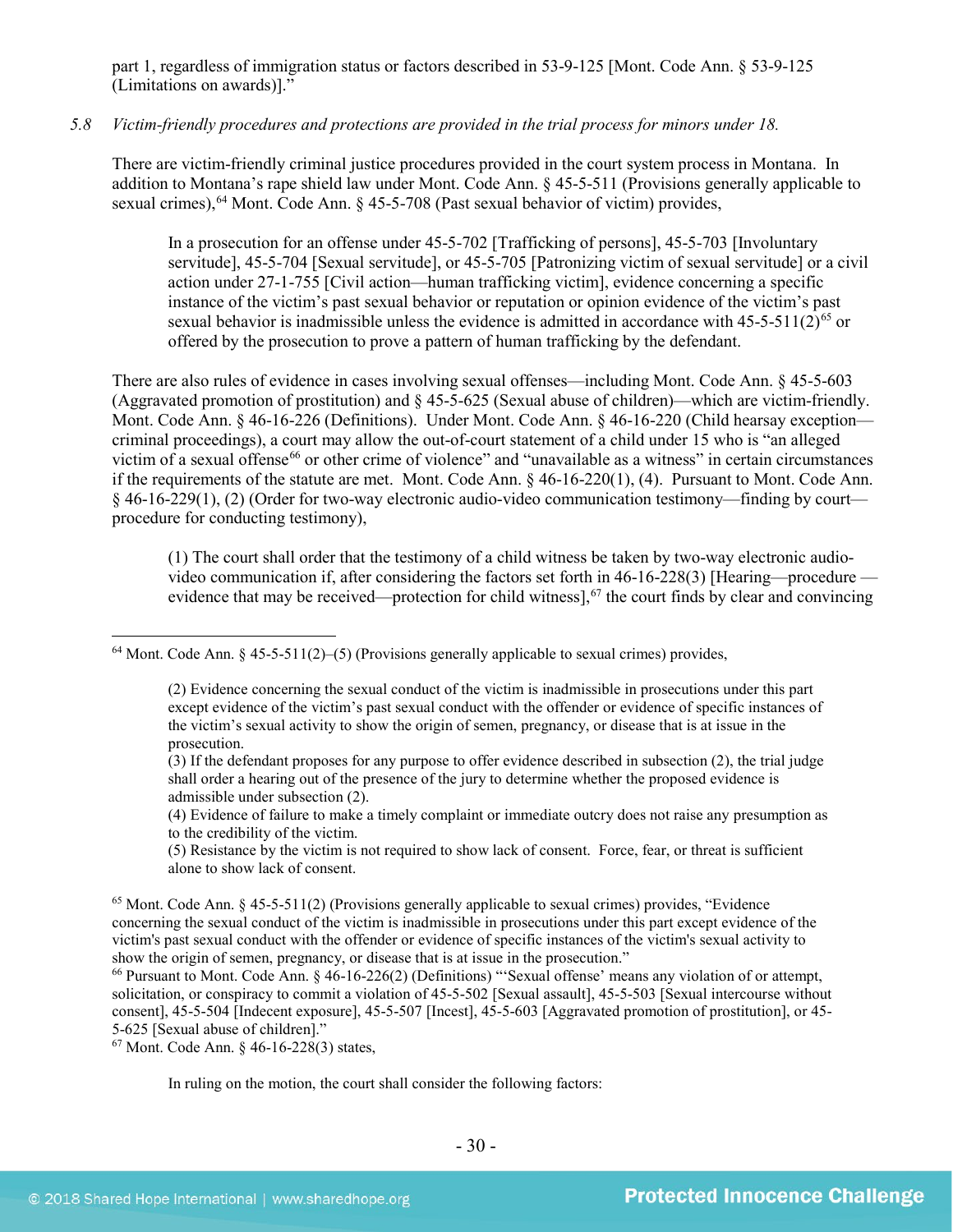evidence that the child witness is unable to testify in open court in the presence of the defendant for any of the following reasons:

(a) the child witness is unable to testify because of fear caused by the presence of the defendant; (b) the child witness would suffer substantial emotional trauma from testifying in the presence of the defendant; or

(c) conduct by the defendant or the defendant's attorney causes the child witness to be unable to continue testifying.

(2) If the court orders that the child witness's testimony be taken by two-way electronic audio-video communication, the testimony must be taken outside the courtroom in a suitable location designated by the judge. Examination and cross-examination of the child witness must proceed as though the child witness were testifying in the courtroom . . . .

Mont. Code Ann. § 44-5-311 (Nondisclosure of information about victim) states,

(1) If a victim of an offense requests confidentiality, a criminal justice agency may not disseminate, except to another criminal justice agency, the address, telephone number, or place of employment of the victim or a member of the victim's family unless disclosure is of the location of the crime scene, is required by law, is necessary for law enforcement purposes, or is authorized by a district court upon a showing of good cause.

(2) The court may not compel a victim or a member of the victim's family who testifies in a criminal justice proceeding to disclose on the record in open court a residence address or place of employment unless the court determines that disclosure of the information is necessary.

(3) A criminal justice agency may not disseminate to the public any information directly or indirectly identifying the victim of an offense committed under . . . 45-5-702 [Trafficking of persons], . . . 45-5- 704 [Sexual servitude], or 45-5-705 [Patronizing victim of sexual servitude] unless disclosure is of the location of the crime scene, is required by law, is necessary for law enforcement purposes, or is authorized by a district court upon a showing of good cause.

Lastly, Mont. Code Ann. § 46-18-255(3) (Sentence upon on conviction -- restriction on employment and residency) states, "If requested by a victim of a sexual offense committed by the defendant, or if requested by an immediate family member of the victim, the judge sentencing a person convicted of a sexual offense shall, as a condition to probation, parole, or deferment or suspension of sentence, impose on the defendant a restriction prohibiting the defendant from directly or indirectly contacting the victim or the immediate family member of the victim. If the victim is a minor, a parent or guardian of the victim may make the request on the victim's behalf."

*5.9 Child sex trafficking victims may vacate delinquency adjudications and expunge related records for prostitution and other offenses arising from trafficking victimization, without a waiting period.*

Montana law does not provide a mechanism for minors to vacate delinquency adjudications related to trafficking victimization, and juvenile records may only be sealed and destroyed after waiting periods.

(f) threats made to the child witness or the child witness's family in order to prevent or dissuade the child witness from attending or giving testimony at any trial or court proceeding;

(h) any other matter that the court considers relevant.

 $\overline{a}$ 

<sup>(</sup>a) the age and maturity of the child witness;

<sup>(</sup>b) the possible effect that testifying in person might have on the child witness;

<sup>(</sup>c) the extent of the trauma that the child witness has already suffered;

<sup>(</sup>d) the nature of the testimony to be given by the child witness;

<sup>(</sup>e) the nature of the offense;

<sup>(</sup>g) conduct on the part of the defendant or the defendant's attorney that causes the child witness to be unable to continue the child witness's testimony; and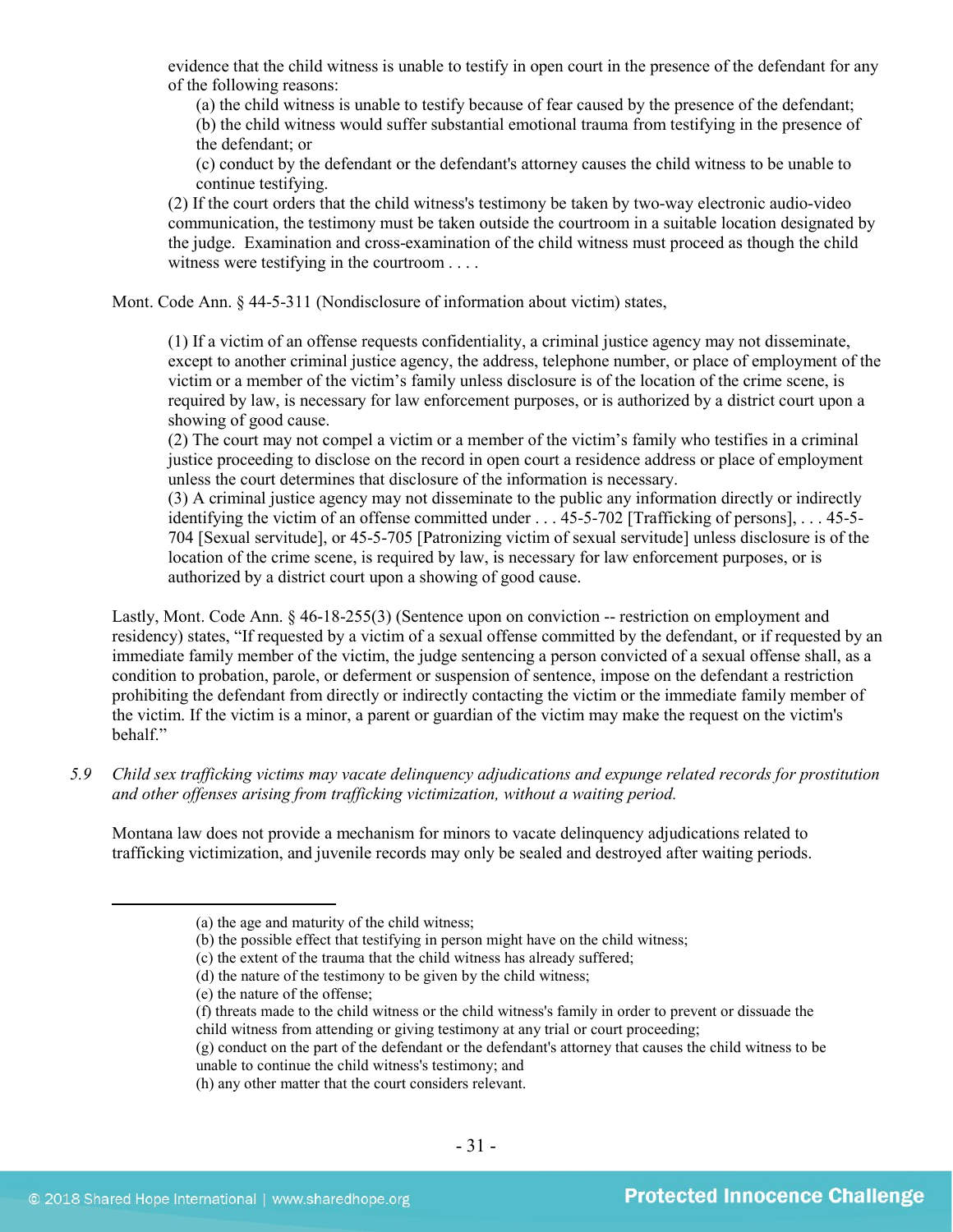Pursuant to Mont. Code Ann. § 41-5-216(1), (3) (Disposition of youth court, law enforcement, and department records—sharing and access to records), juvenile records may only be sealed after a minor turns 18 and destroyed 10 years after being sealed. Specifically, Mont. Code Ann. § 41-5-216 states,

(1) Formal and informal youth court records, law enforcement records, and department records that are not exempt from sealing under subsections (4) and (6) and that pertain to a youth covered by this chapter must be physically sealed on the youth's 18th birthday. In those cases in which jurisdiction of the court or any agency is extended beyond the youth's 18th birthday, the records must be physically sealed upon termination of the extended jurisdiction.

(3) Except as provided in subsection (6), this section does not prohibit the destruction of records with the consent of the youth court judge or county attorney after 10 years from the date of sealing.

. . . . (5) After formal and informal youth court records, law enforcement records, and department records are sealed, they are not open to inspection except, upon order of the youth court, for good cause to:

(a) those persons and agencies listed in [41-5-215\(](http://data.opi.mt.gov/bills/mca/41/5/41-5-215.htm)2) [Youth court and department records notification of school]; and

(b) adult probation and parole staff preparing a presentence report on an adult with an existing sealed youth court record.

. . . . (7) (a) Informal youth court records for a youth for whom formal proceedings have been filed must be physically sealed on the youth's 18th birthday or, in those cases in which jurisdiction of the court or any agency is extended beyond the youth's 18th birthday, upon termination of the extended jurisdiction and may be inspected only pursuant to subsection (5).

(b) The informal youth court records are confidential and may be shared only with those persons and agencies listed in 41-5-215(2).

(c) Except as provided in subsection  $(7)(a)$ , when a youth becomes 18 years of age or when extended supervision ends and the youth was involved only in informal proceedings, informal youth court records that are in hard-copy form must be destroyed and any electronic records in the youth court management information system must disassociate the offense and disposition information from the name of the youth and may be used only for the following purposes:

(i) for research and program evaluation authorized by the office of the court administrator and subject to any applicable laws; and

(ii) as provided in Title 5, chapter 13.

. . . .

. . . .

Because Mont. Code Ann. § 41-5-216 mandates a waiting period to both seal and destroy records and allows records to be unsealed at any time for good cause, a child sex trafficking victim may face collateral consequences associated with having an accessible juvenile record.

Regarding vacatur, Mont. Code Ann. § 46-18-608 (Motion to vacate conviction—human trafficking victims) states,

(1) On the motion of a person, a court may vacate a person's conviction of prostitution, promoting prostitution, or another nonviolent offense if the court finds that the person's participation in the offense was a direct result of having been a victim of human trafficking or of sex trafficking under the federal Trafficking Victims Protection Act, 22 U.S.C. 7103 through 7112.

(2) The motion must:

(a) be made within a reasonable time after the person ceased to be involved in human trafficking or sought services for human trafficking victims . . .

(3) No official determination or documentation is required to grant a motion by a person under this section, but official documentation from a local government or a state or federal agency of the person's

. . . .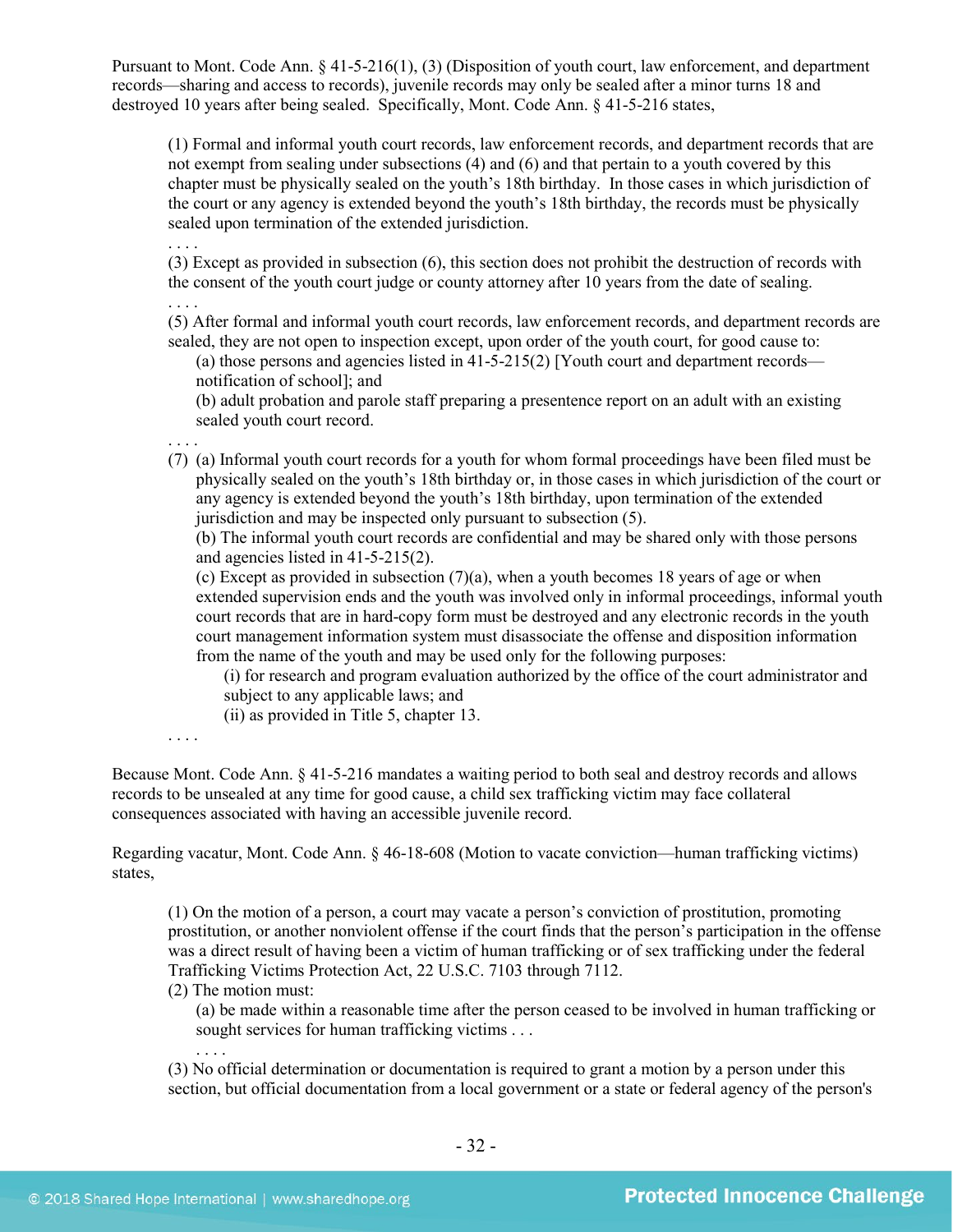status as a victim of human trafficking creates a rebuttable presumption that the person's participation in the offense was a direct result of having been a victim of human trafficking.

. . . .

However, Mont. Code Ann. § 46-18-608(1) applies specifically to "convictions." Mont. Code Ann. § 41-5-103 (Definitions) distinguishes between "criminally convicted youth" who have been convicted in a district court for select offenses and "delinquent youth" who have been adjudicated in the youth court. Because the terms "conviction" and "adjudication" have different meanings, delinquency adjudications will not be eligible for vacatur.

Upon vacatur, "all records and data relating to the conviction are confidential criminal justice information, as defined in 44-5-103 [Definitions], and public access to the information may be obtained only by district court order upon good cause shown." Mont. Code Ann. § 46-18-608(4)(b). However, these records are not expunged, making separate proceedings necessary to obtain both vacatur and expungement.

- 5.9.1 Recommendation: Amend Mont. Code Ann. § 46-18-608 (Motion to vacate prostitution conviction—trafficking victims) to allow child sex trafficking victims to vacate delinquency adjudications and expunge related records for prostitution and other offenses arising from trafficking victimization, without a waiting period.
- *5.10 Victim restitution and civil remedies for victims of domestic minor sex trafficking or commercial sexual exploitation of children (CSEC) are authorized by law.*

Restitution is mandatory in a case where the victim suffers "an economic loss," pursuant to Mont. Code Ann. § 46-18-241(1) (Condition of restitution), which states,

As provided in 46-18-201,<sup>[68](#page-32-0)</sup> a sentencing court shall, as part of the sentence, require an offender to make full restitution to any victim $69$  who has sustained pecuniary loss, including a person suffering an economic loss. The duty to pay full restitution under the sentence remains with the offender or the offender's estate until full restitution is paid, whether or not the offender is under state supervision. If the offender is under state supervision, payment of restitution is a condition of any probation or parole.

Mont. Code Ann. § 46-18-249 (Civil actions by victim) provides,

(1) The total amount that a court orders to be paid to a victim may be treated as a civil judgment against the offender and may be collected by the victim at any time, including after state supervision of the offender ends, using any method allowed by law, including execution upon a judgment, for the collection of a civil judgment. However, 46-18-241 through 46-18-248 and this section do not limit or impair the right of a victim to sue and recover damages from the offender in a separate civil action. (2) The findings in the sentencing hearing and the fact that restitution was required or paid are not admissible as evidence in a separate civil action and have no legal effect on the merits of a separate civil action.

(2) (a) "Victim" means:

(i) a person who suffers loss of property, bodily injury, or death as a result of:  $(A)$  the commission of an offense ....

Mont. Code Ann. § 46-18-243(2)(b) further provides, "Victim does not include a person who is accountable for the crime or accountable for a crime arising from the same transaction."

<span id="page-32-0"></span> <sup>68</sup> *See supra* note [25.](#page-11-2)

<span id="page-32-1"></span><sup>69</sup> Mont. Code Ann. § 46-18-243(2)(a)(i) states,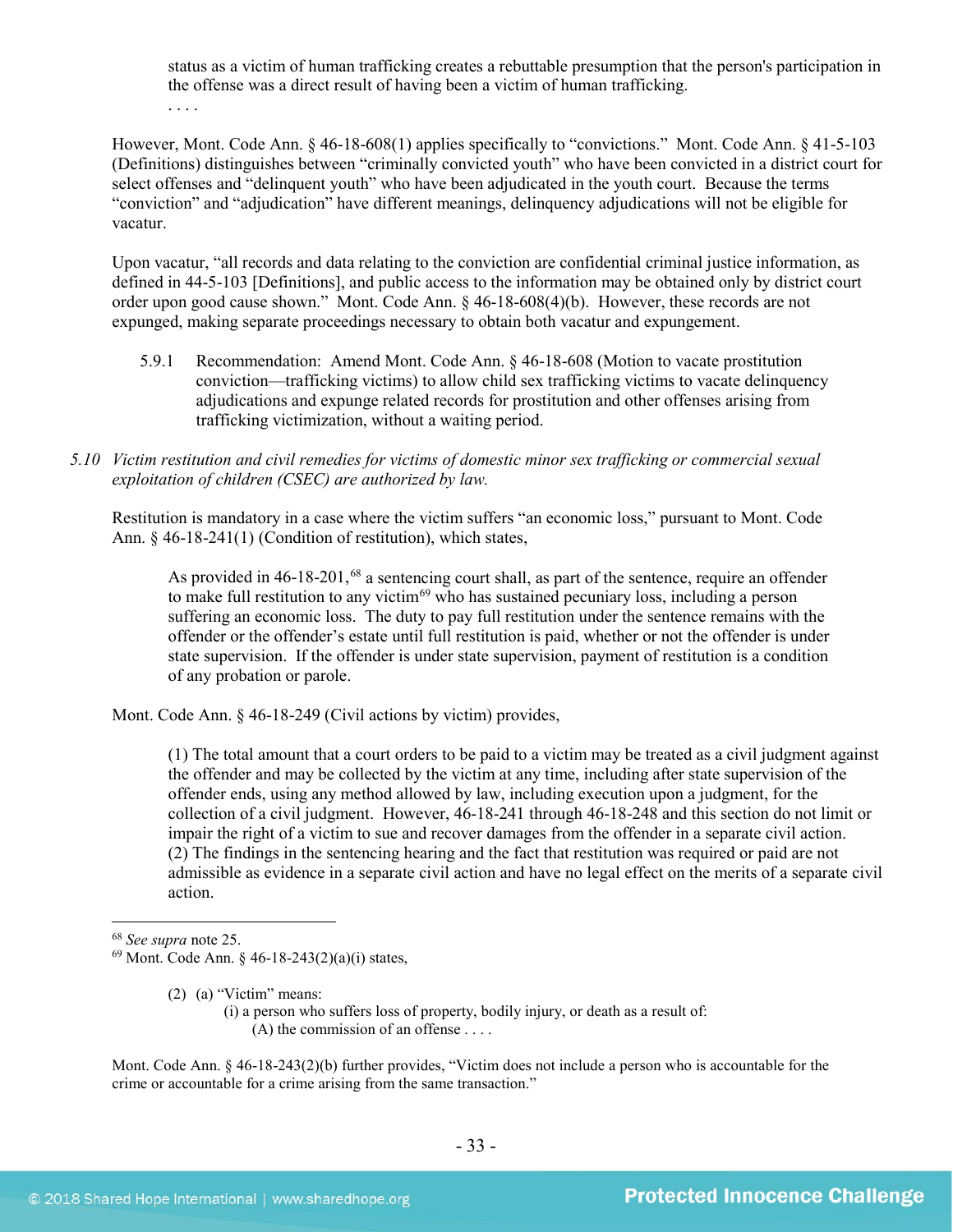(3) Any restitution paid by the offender to the victim under a restitution order contained in a criminal sentence, including an amount or amounts paid in a civil proceeding to enforce payment of a restitution order contained in a criminal sentence, must be set off against any pecuniary loss awarded to the victim in a separate civil action arising out of the facts or events that were the basis for the restitution. The court trying the separate civil action shall determine the amount of any setoff asserted by the defendant under this section.

In addition, Mont. Code Ann. § 27-1-104 (Bases for civil actions) states, "A civil action arises out of: (1) an obligation; [or] (2) an injury."[70](#page-33-0) Mont. Code Ann. § 27-1-202 (Right to compensatory damages) states, "Every person who suffers detriment<sup>[71](#page-33-1)</sup> from the unlawful act or omission of another may recover from the person in fault a compensation therefor [sic] in money, which is called damages."

Mont. Code Ann. § 27-1-755(1) (Civil action—human trafficking victim) allows victims to bring a civil claim<sup>[72](#page-33-2)</sup> "for compensatory damages, punitive damages, injunctive relief, and any other appropriate relief" against "a person who commits an offense against the victim under 45-5-702 [Trafficking of persons], 45- 5-703 [Involuntary servitude], 45-5-704 [Sexual servitude], or 45-5-705 [Patronizing a victim of sexual servitude]."

*5.11 Statutes of limitations for civil and criminal actions for child sex trafficking or commercial sexual exploitation of children (CSEC) offenses are eliminated or lengthened to allow prosecutors and victims a realistic opportunity to pursue criminal action and legal remedies.*

Mont. Code Ann. § 45-1-205 (General time limitations) establishes the statutes of limitations in prosecutions as follows:

 $(1)$  . . . .

(b) Except as provided in subsection (9) [DNA], a prosecution for a felony offense under 45-5-502 [Sexual assault], 45-5-503 [Sexual intercourse without consent], . . . [or] 45-5-625 [Sexual abuse of children] may be commenced within 20 years after it is committed, except that it may be commenced within 10 years after the victim reaches 18 years of age if the victim was less than 18 years of age at the time that the offense occurred. A prosecution for a misdemeanor offense under those provisions may be commenced within 1 year after the offense is committed, except that it may be commenced within 5 years after the victim reaches 18 years of age if the victim was less than 18 years of age at the time that the offense occurred.

. . . . (2) Except as provided in subsection (7)(b) or as otherwise provided by law, prosecutions for other offenses are subject to the following periods of limitation:

<span id="page-33-1"></span><sup>71</sup> Mont. Code Ann. § 27-1-201 defines "detriment" as "a loss or harm suffered in person or property."

<span id="page-33-0"></span><sup>&</sup>lt;sup>70</sup> Mont. Code Ann. § 27-1-106(1)(a) (Injury defined) defines "injury" as "to the person."

<span id="page-33-2"></span><sup>&</sup>lt;sup>72</sup> Pursuant to Mont. Code Ann. § 27-1-755 (Civil action—human trafficking victim),

<sup>. . . .</sup> (2) If a victim prevails in an action under this section, the court shall award the victim reasonable attorney fees and costs.

<sup>. . . .</sup> (4) This section does not preclude any other remedy available to the victim under federal or state law. (5) For the purposes of this section, the term "human trafficking" has the meaning provided in section 1 [Definitions].

Pursuant to Mont. Code Ann. § 45-5-701(5), "'Human trafficking' means the commission of an offense under 45-5- 702 [Trafficking of persons], 45-5-703 [Involuntary servitude], 45-5-704 [Sexual servitude], or 45-5-705 [Patronizing a victim of sexual servitude]."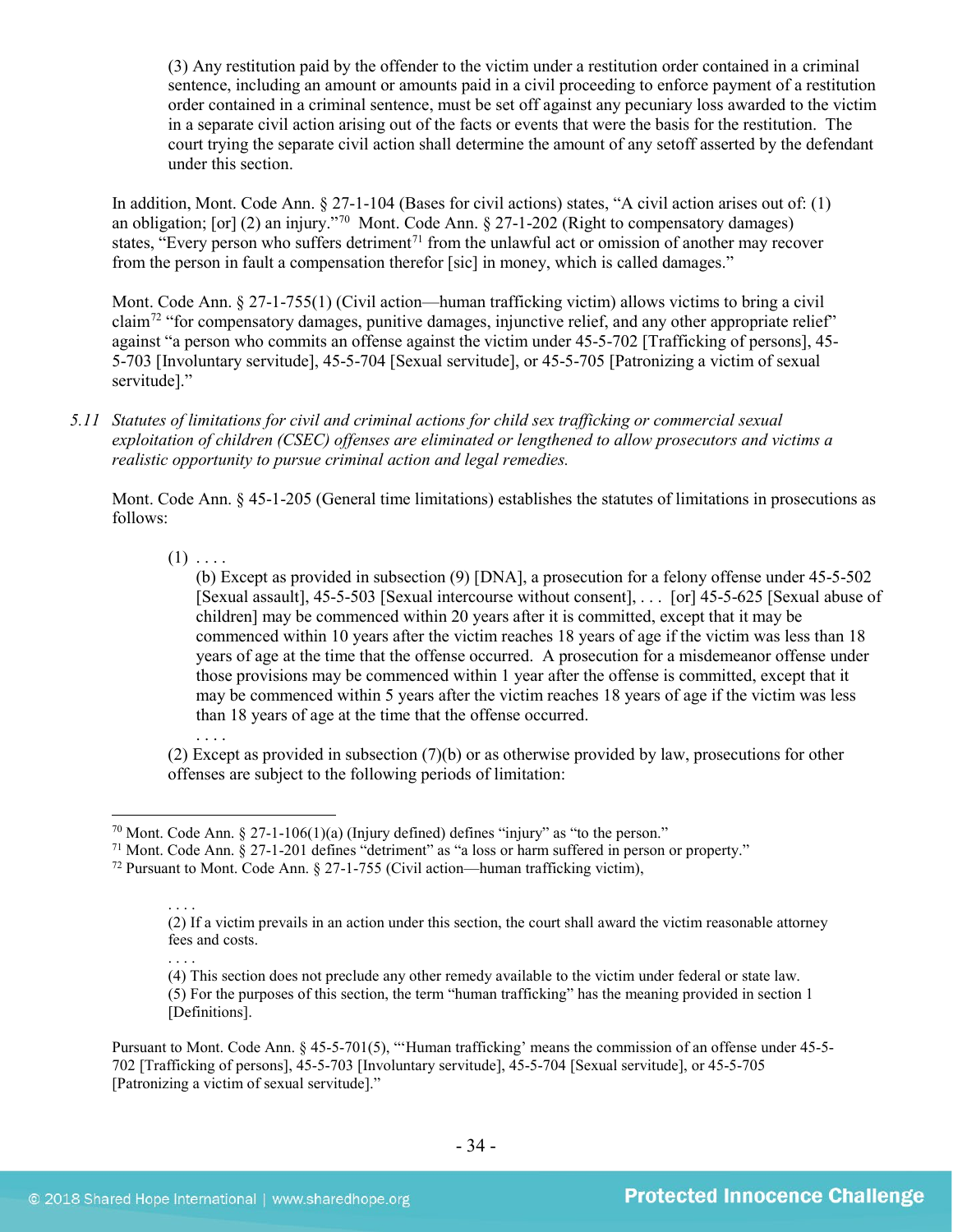(a) A prosecution for a felony must be commenced within 5 years after it is committed.

(b) A prosecution for a misdemeanor must be commenced within 1 year after it is committed . . . .

. . . .

Statutes of limitations for civil actions brought by human trafficking victims are specifically lengthened. Mont. Code Ann. § 27-1-755(3) (Civil Action—human trafficking victim) provides,

An action under this section must be commenced not later than 10 years after the later of:

- (a) the date on which the victim no longer was subject to human trafficking; or
- (b) the date on which the victim reached 18 years of age.

Statutes of limitations for related civil actions are not similarly extended. Mont. Code Ann. § 27-2-216 (Tort actions—childhood sexual abuse) provides,

(1) An action based on intentional conduct brought by a person for recovery of damages for injury suffered as a result of childhood sexual abuse must be commenced not later than:

(a) 3 years after the act of childhood sexual abuse that is alleged to have caused the injury; or

(b) 3 years after the plaintiff discovers or reasonably should have discovered that the injury was caused by the act of childhood sexual abuse.

(2) It is not necessary for a plaintiff to establish which act, in a series of acts of childhood sexual abuse, caused the injury that is the subject of the suit. The plaintiff may compute the period referred to in subsection  $(1)(a)$  from the date of the last act by the same perpetrator.

(3) As used in this section, "childhood sexual abuse" means any act committed against a plaintiff who was less than 18 years of age at the time the act occurred and that would have been a violation of 45-5- 502 [Sexual assault], 45-5-503 [Sexual intercourse without consent], 45–5–504 [Indecent Exposure], 45–5–507 [Incest], 45-5-625 [Sexual abuse of children], or prior similar laws in effect at the time the act occurred.

. . . .

Pursuant to Mont. Code Ann. § 27-2-204(1) (Tort actions—general and personal injury), the "commencement of an action upon a liability not founded upon an instrument in writing is within 3 years." Statute of limitations can be tolled under Mont. Code Ann. § 27-2-401(1), if the person bringing the action "is, at the time the cause of action accrues, either a minor or has been committed pursuant to 53-21-127 [Post trial disposition], the time of the disability is not part of the time limit for commencing the action. However, the time limit cannot be extended more than 5 years by the disability of commitment."

5.11.1 Recommendation: Amend Mont. Code Ann. § 45-1-205 (General time limitations) to allow prosecutions under Mont. Code Ann. § 45-5-702 (Trafficking of persons), § 45-5-704 (Sexual servitude), § 45-5-705 (Patronizing victim of sexual servitude), § 45-5-601 (Prostitution), § 45-5- 602 (Promoting prostitution), and § 45-5-603 (Aggravated promotion of prostitution) to be brought at any time.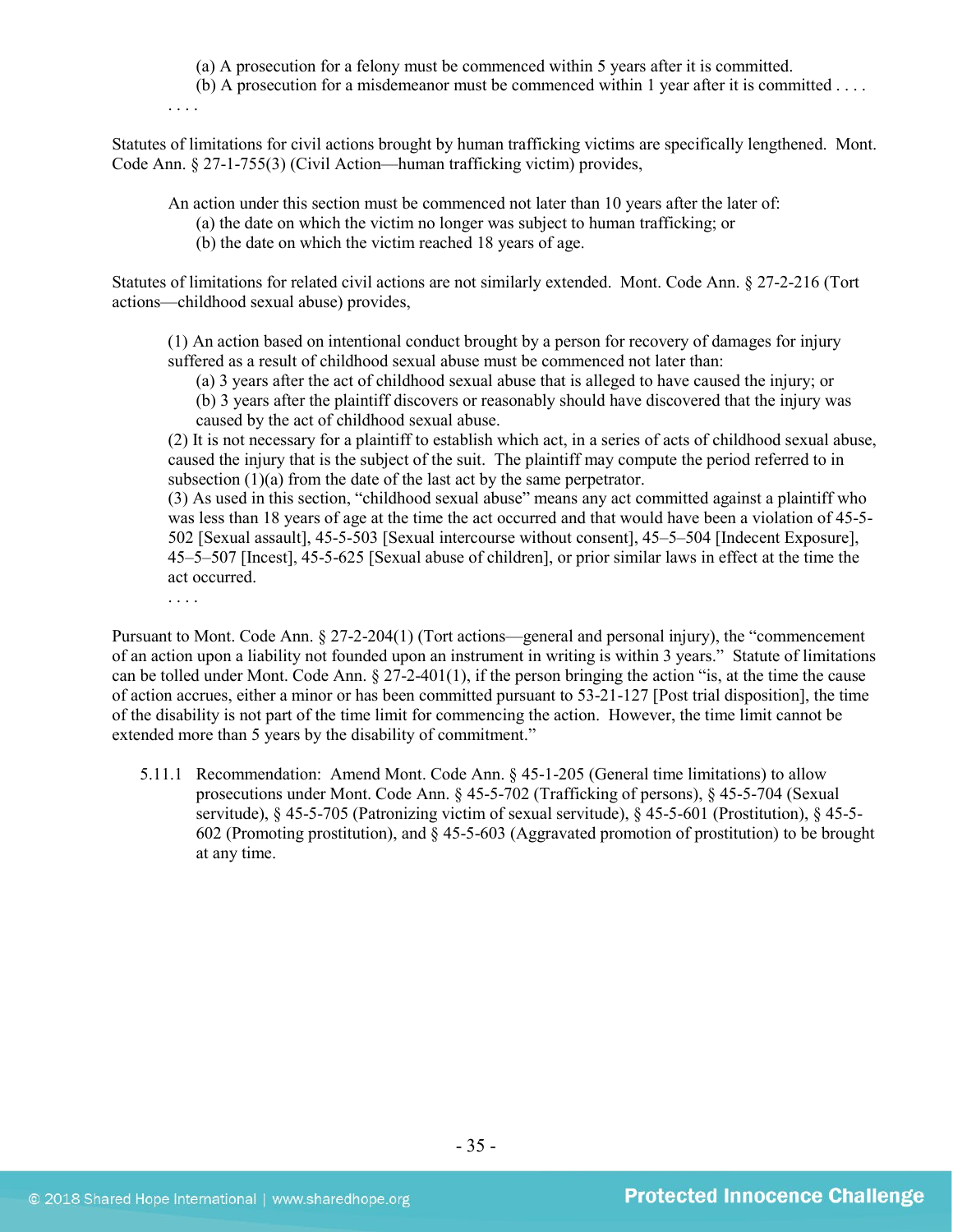#### **FRAMEWORK ISSUE 6: CRIMINAL JUSTICE TOOLS FOR INVESTIGATION AND PROSECUTIONS**

#### *Legal Components:*

- *6.1 Training on human trafficking and domestic minor sex trafficking for law enforcement is statutorily mandated or authorized.*
- *6.2 Single party consent to audiotaping is permitted in law enforcement investigations.*
- *6.3 Wiretapping is an available tool to investigate domestic minor sex trafficking and commercial sexual exploitation of children (CSEC).*
- *6.4 Using a law enforcement decoy to investigate buying or selling commercial sex is not a defense to soliciting, purchasing, or selling sex with a minor.*
- *6.5 Using the Internet or electronic communications to investigate buyers and traffickers is a permissible investigative technique.*
- *6.6 State law requires reporting of missing children and located missing children.*

#### *Legal Analysis:*

*6.1 Training on human trafficking and domestic minor sex trafficking for law enforcement is statutorily mandated or authorized.*

*\_\_\_\_\_\_\_\_\_\_\_\_\_\_\_\_\_\_\_\_\_\_\_\_\_\_\_\_\_\_\_\_\_\_\_\_\_\_\_\_\_\_\_\_\_\_\_\_\_\_\_\_\_\_\_\_\_\_\_\_\_\_\_\_\_\_\_\_\_\_\_\_\_\_\_\_\_\_\_\_\_\_\_\_\_\_\_\_\_\_\_\_\_\_*

Pursuant to Mont. Code Ann. § 44-10-201 (Department of justice to govern academy), "[t]he Montana law enforcement academy shall be governed by the department of justice" and pursuant to Mont. Code Ann. § 44-10-202 (Powers and duties of department), the department of justice shall

(1) establish qualifications for admission to the academy;

(2) select from among qualified applicants those officers and other individuals who are to attend the academy each year;

(3) determine the curriculum and methods of training for officers and other individuals attending the academy;

(4) select and hire staff as it considers necessary to implement this chapter;

(5) establish rules for the conduct of officers and other individuals enrolled at the academy;

(6) award appropriate certificates to officers and other individuals who successfully complete their training;

(7) provide for the keeping of permanent records of enrollment, attendance, and graduation and other records as the department considers necessary;

(8) make a yearly report in writing of the activities of the academy. Copies of this report shall be sent to the governor, attorney general, and secretary of state.

(9) do all other things necessary and desirable for the establishment and operation of the academy not inconsistent with this chapter or the constitution and statutes of the state of Montana;

(10) accept and expend grants from federal, state, county, and city governments or private persons, associations, or corporations.

Mont. Code Ann. § 44-4-1504 (Human trafficking education account) establishes a "human trafficking education account in the state special revenue fund for the purposes of preventing and detecting human trafficking. Money in this account may be expended by the department of justice to . . . educate . . . law enforcement on how to prevent and detect human trafficking in this state."

Further, Mont. Code Ann. § 20-7-1316(3) (Child sex trafficking prevention) encourages the office of public instruction to "coordinat[e] educational and prevention efforts with law enforcement, the department of public health and human services, and local organizations that work to prevent child sex trafficking . . . ."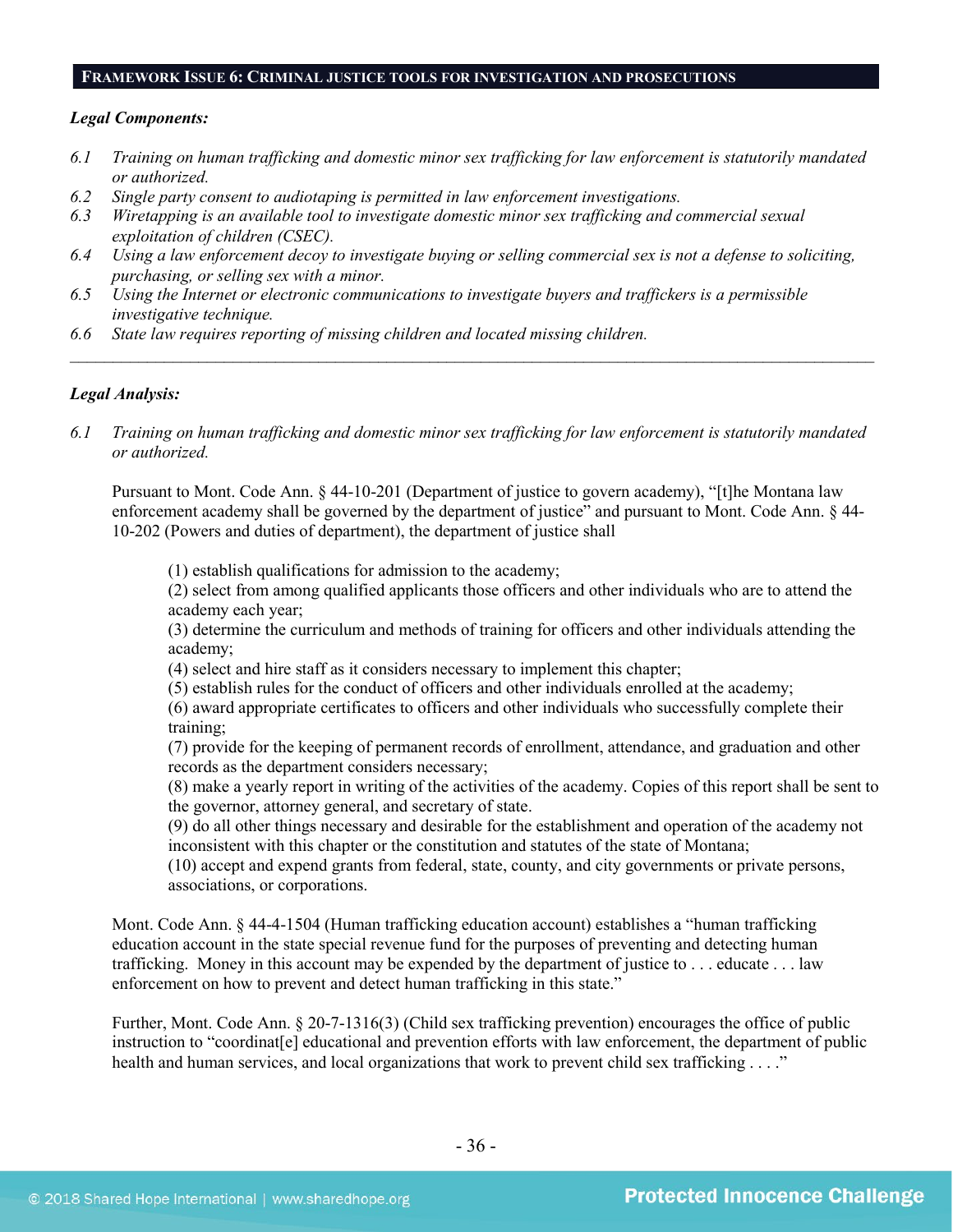# *6.2 Single party consent to audiotaping is permitted in law enforcement investigations.*

Mont. Code Ann. § 45-8-213 (Privacy in communications) states,

. . . .

(1) Except as provided in 69-6-104 [Control of telephone communications to and from a person holding hostages—nonliability of telephone company officials], a person commits the offense of violating privacy in communications if the person knowingly or purposely:

. . . . (c) records or causes to be recorded a conversation by use of a hidden electronic or mechanical device that reproduces a human conversation without the knowledge of all parties to the conversation. This subsection  $(1)(c)$  does not apply to:

(i) elected or appointed public officials or to public employees when the transcription or recording is done in the performance of official duty;

(2) Except as provided in [69-6-104,](http://data.opi.mt.gov/bills/mca/69/6/69-6-104.htm) a person commits the offense of violating privacy in communications if the person purposely intercepts an electronic communication.[73](#page-36-0) This subsection does not apply to elected or appointed public officials or to public employees when the interception is done in the performance of official duty or to persons given warning of the interception.

Consequently, law enforcement would not be prohibited from utilizing listening devices in the course of performing official duties in relation to sex trafficking investigations.

*6.3 Wiretapping is an available tool to investigate domestic minor sex trafficking and commercial sexual exploitation of children (CSEC).* 

Mont. Code Ann. § 45-8-213 (Privacy in communications) states,

(1) Except as provided in [69-6-104](http://data.opi.mt.gov/bills/mca/69/6/69-6-104.htm) [Control of telephone communications to and from a person holding hostages—nonliability of telephone company officials], a person commits the offense of violating privacy in communications if the person knowingly or purposely:

. . . . (c) records or causes to be recorded a conversation by use of a hidden electronic or mechanical device that reproduces a human conversation without the knowledge of all parties to the conversation. This subsection  $(1)(c)$  does not apply to:

(i) elected or appointed public officials or to public employees when the transcription or recording is done in the performance of official duty;

. . . . (2) Except as provided in [69-6-104](http://data.opi.mt.gov/bills/mca/69/6/69-6-104.htm) [Control of telephone communications to and from a person holding hostages—nonliability of telephone company officials], a person commits the offense of violating privacy in communications if the person purposely intercepts an electronic communication.<sup>74</sup> This subsection does not apply to elected or appointed public officials or to public employees when the interception is done in the performance of official duty or to persons given warning of the interception.

6.3.1 Recommendation: Amend Mont. Code Ann. § 45-8-213 (Privacy in communications) to permit wiretapping in investigations of Mont. Code Ann. § 45-5-702 (Trafficking of persons), § 45-5-704 (Sexual servitude), § 45-5-705 (Patronizing victim of sexual servitude), § 45-5-601 (Prostitution), § 45-5-602 (Promoting prostitution), and § 45-5-603 (Aggravated promotion of prostitution).

<span id="page-36-1"></span><span id="page-36-0"></span> <sup>73</sup> Mont. Code Ann. § 45-8-213(4) (Privacy in communications) defines "electronic communication" as "any transfer between persons of signs, signals, writing, images, sounds, data, or intelligence of any nature transmitted in whole or in part by a wire, radio, electromagnetic, photoelectronic, or photo-optical system." 74 *Id*.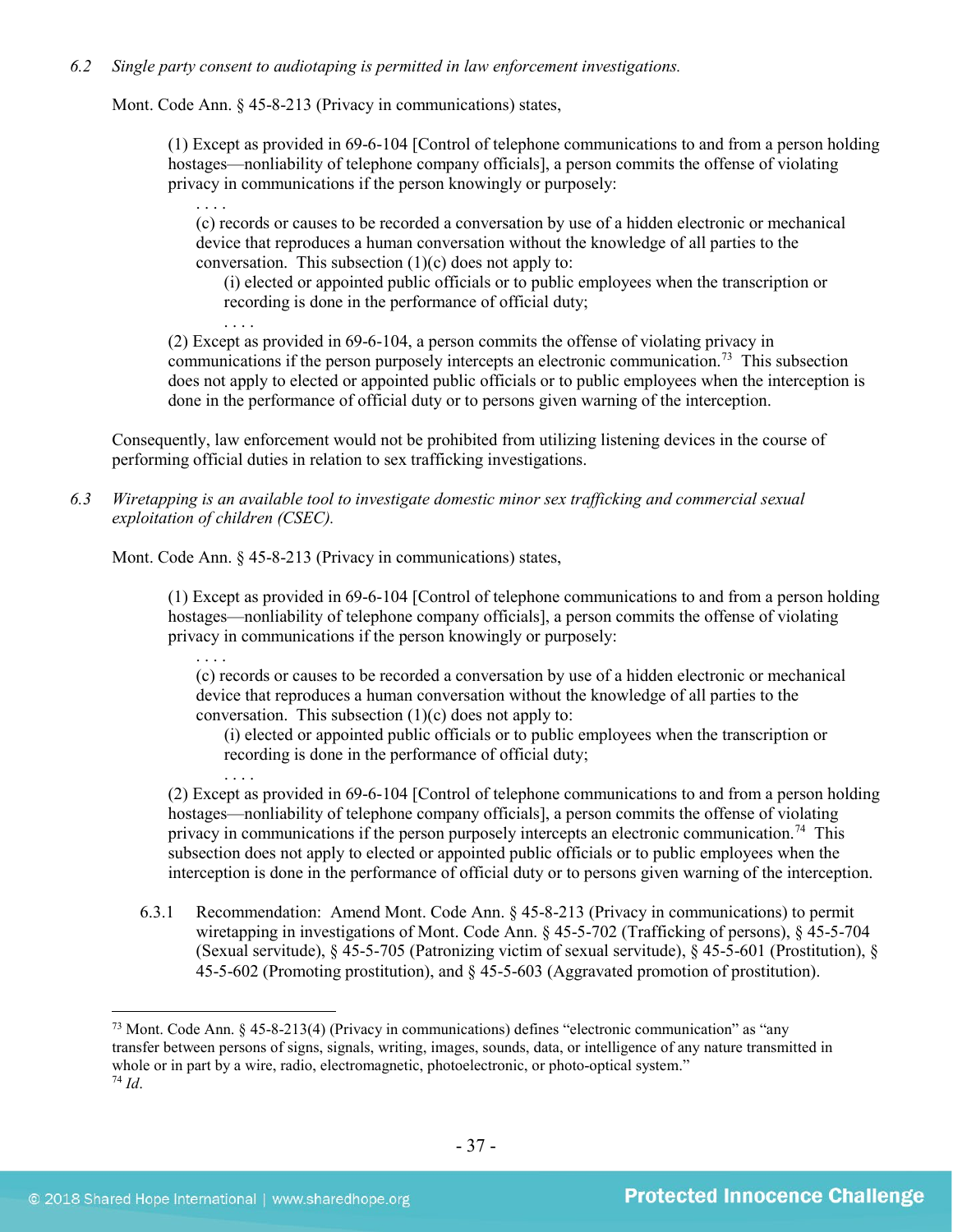*6.4 Using a law enforcement decoy to investigate buying or selling commercial sex is not a defense to soliciting, purchasing, or selling sex with a minor.*

Montana's human trafficking offenses, including Mont. Code Ann. § 45-5-702 (Trafficking of persons), do not prohibit a defense as to the use of a law enforcement decoy posing as a minor to investigate the buying or selling of sex acts with a child. However, the buyer-applicable CSEC offense of Mont. Code Ann. § 45-5- 625(1) (Sexual abuse of children) likely prohibits the defense. Mont. Code Ann. § 45-5-625(1) states,

A person commits the offense of sexual abuse of children if the person:

. . . . (c) knowingly, by any means of communication, including electronic communication, persuades, entices, counsels, coerces, encourages, directs, or procures a child under 16 years of age or a person the offender believes to be a child under 16 years of age to engage in sexual conduct, actual or simulated, or view sexually explicit material or acts for the purpose of inducing or persuading a child to participate in any sexual activity that is illegal;

. . . . (i) knowingly coerces, entices, persuades, arranges for, or facilitates a child under 16 years of age or a person the offender believes to be a child under 16 years of age to travel within, from, or to this state with the intention of engaging in sexual conduct, actual or simulated.

The language "a person the offender believes to be a child under 16 years of age" indicates that a buyer is prohibited from raising the defense if the "child" is actually a law enforcement decoy. Therefore, the defense is unavailable for charges brought under this offense, including those brought through against buyers through reverse sting operations, which are the most likely situations in which a defendant would try to use such a defense.

#### *6.5 Using the Internet or electronic communications to investigate buyers and traffickers is a permissible investigative technique.*

Law enforcement may use the Internet or electronic communications to investigate buyers and traffickers under Mont. Code Ann. § 45-5-625(1) (Sexual abuse of children), which states,

A person commits the offense of sexual abuse of children if the person:

. . . . (c) knowingly, by any means of communication, including electronic communication, persuades, entices, counsels, coerces, encourages, directs, or procures a child under 16 years of age or a person the offender believes to be a child under 16 years of age to engage in sexual conduct, actual or simulated, or view sexually explicit material or acts for the purpose of inducing or persuading a child to participate in any sexual activity that is illegal;

. . . .

The language "a person the offender believes to be a child under 16 years of age" indicates that a law enforcement officer may use the Internet in investigations.

*6.6 State law requires reporting of missing children and located missing children.*

Under Montana's Missing Children Act of 1985, Mont. Code Ann. § 44-2-503 (Missing children information program) states,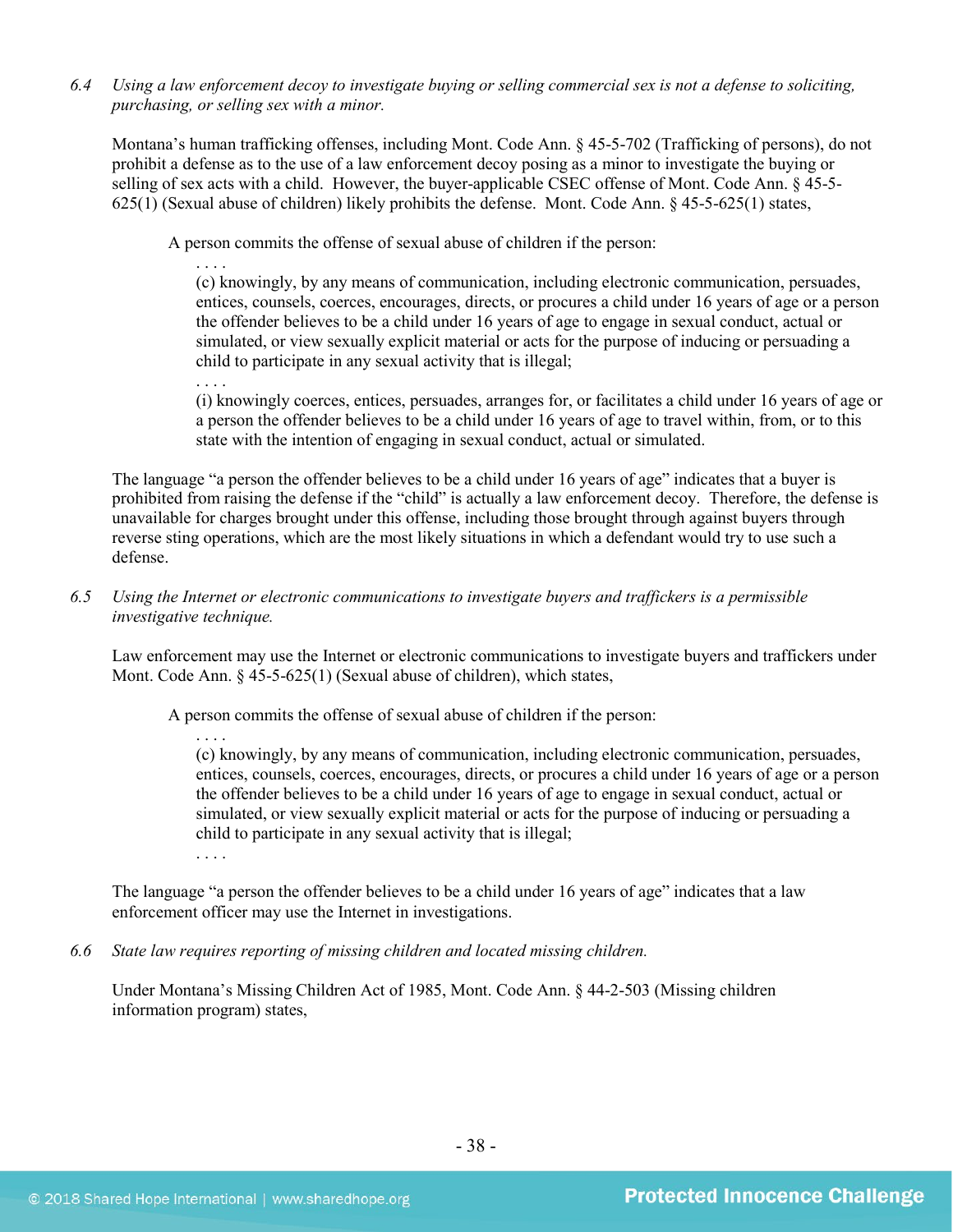(1) The department of justice shall establish a missing children<sup>[75](#page-38-0)</sup> information program to create a central repository to aid in the location of missing children in Montana.

(2) The missing children information program shall:

(a) establish a system of intrastate communication of information relating to any child determined to be missing by the parent, guardian, or legal custodian of the child or by a law enforcement authority;

(b) provide a centralized file for the exchange of information on missing children within the state, including information obtained under the provisions of 44-2-401;

(c) interface with the national crime information center computer system for exchange of information on children suspected of interstate travel; and

(d) provide the superintendent of public instruction each month with a list of missing Montana school children for the purposes of 44-2-506.

Pursuant to Mont. Code Ann. § 44-2-505 (Duties of law enforcement authority),

Whenever a parent, guardian, or legal custodian of a child files a report with a law enforcement authority that the child is missing, the law enforcement authority shall within 2 hours of the report:

(1) inform all on-duty law enforcement officers of the existence of the missing child report;<sup>[76](#page-38-1)</sup> (2) communicate the report to all other law enforcement authorities having jurisdiction in the county; and

(3) enter the missing child report into the national crime information center computer system.

Mont. Code Ann. § 44-2-506 (List of missing Montana school children) mandates

(1) The superintendent of public instruction shall assist the missing children information program provided for in 44-2-503 [Missing children information program] in identifying and locating missing children who are enrolled in Montana public school districts in kindergarten through grade 12 by:

(a) collecting each month a list of missing Montana school children as provided by the missing children information program provided for in [44-2-503;](http://data.opi.mt.gov/bills/mca/44/2/44-2-503.htm)

(b) distributing the list of missing school children on a monthly basis, unless the list has no change from the previous month's information, to all school districts admitting children to kindergarten through grade 12;

(c) designing the list to include pertinent available information for identification of the missing school child, including if possible a recent photograph of the child; and

(d) notifying the appropriate law enforcement agency and the missing children information program as soon as any additional information is obtained or contact is made with respect to a missing school child.

(2) Each school district in Montana shall:

(a) distribute to each school building within the district the list of missing school children provided for in subsection (1); and

(b) notify the appropriate law enforcement agency at the earliest known contact with any child whose name appears on the list of missing school children.

When a missing child is located, Mont. Code Ann.  $\frac{1}{2}$  44-2-504(3) (Reports to missing children information program) states that the "parent, guardian, or legal custodian responsible for notifying the missing children

<span id="page-38-0"></span> <sup>75</sup> Mont. Code Ann. § 44-2-502(1) (Definitions) defines "missing child" as "any person who has been reported as missing to a law enforcement authority and: (a) who is under 21 years of age; (b) whose temporary or permanent residence is in Montana or is believed to be in Montana; and (c) whose location has not been determined."

<span id="page-38-1"></span><sup>&</sup>lt;sup>76</sup> Mont. Code Ann. § 44-2-502(2) (Definitions) defines "missing child report" as "a report prepared on a form designed by the department of justice for use by private citizens and law enforcement authorities to report information about missing children to the missing children information program provided for in 44-2-503."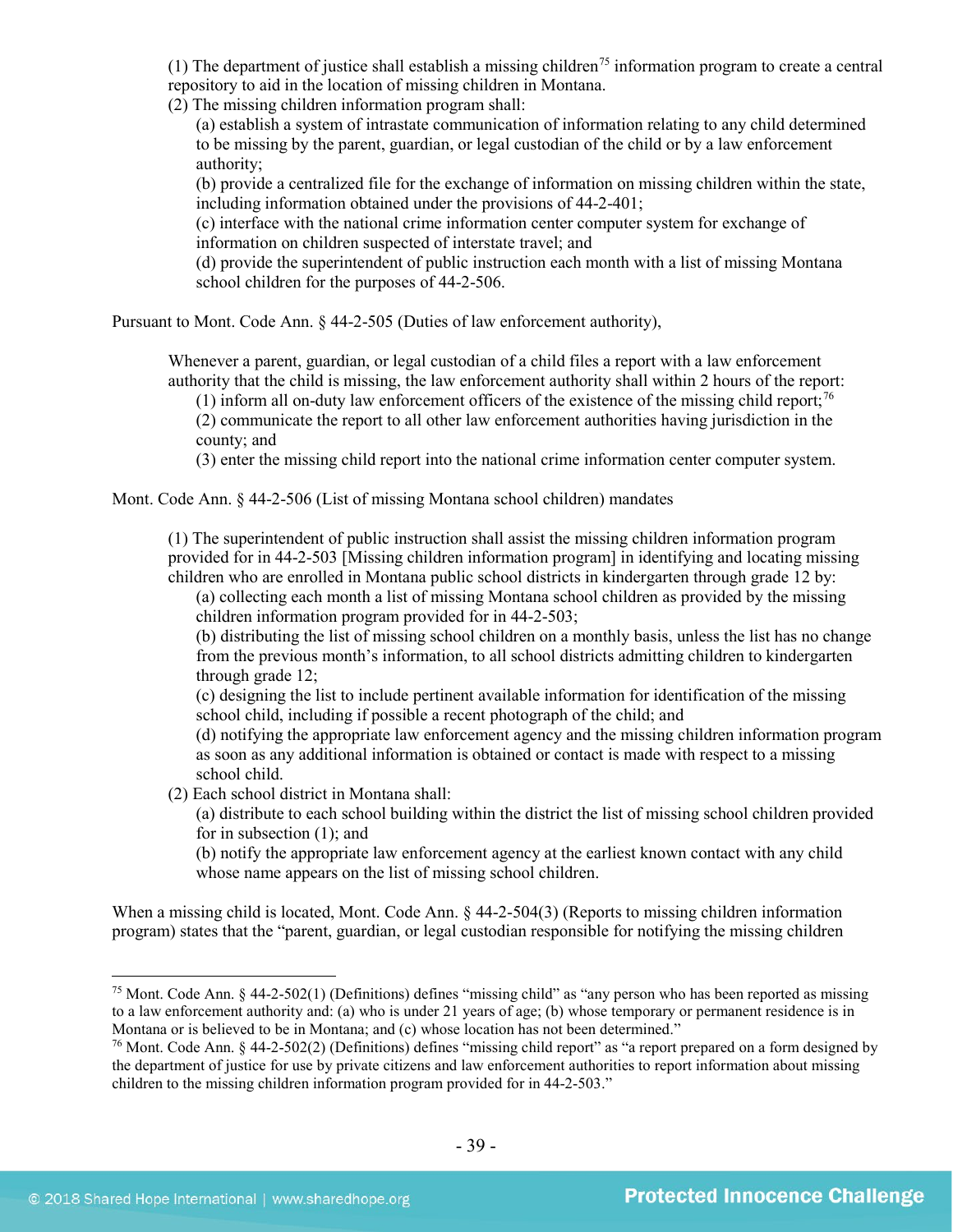information program or a law enforcement authority of a missing child shall immediately notify the authority and the program of any child whose location has been determined."

Mont. Code Ann. § 46-4-307 (Sexual abuse of children—report to national center for missing and exploited children) states

A peace officer who, pursuant to a criminal investigation, recovers images or movies of a child in an exhibition of sexual conduct, actual or simulated, or images or movies of a child engaging in sexual conduct, actual or simulated, shall:

(1) provide the images or movies to the law enforcement contact at the child victim identification program at the national center for missing and exploited children;

(2) request the law enforcement contact at the child victim identification program to identify any images or movies recovered that contain an identified victim of child sexual abuse as defined by [45-](http://data.opi.mt.gov/bills/mca/45/5/45-5-625.htm) [5-625;](http://data.opi.mt.gov/bills/mca/45/5/45-5-625.htm) and

(3) provide case information to the child victim identification program in any case in which the peace officer identifies a previously unidentified victim of child sexual abuse.